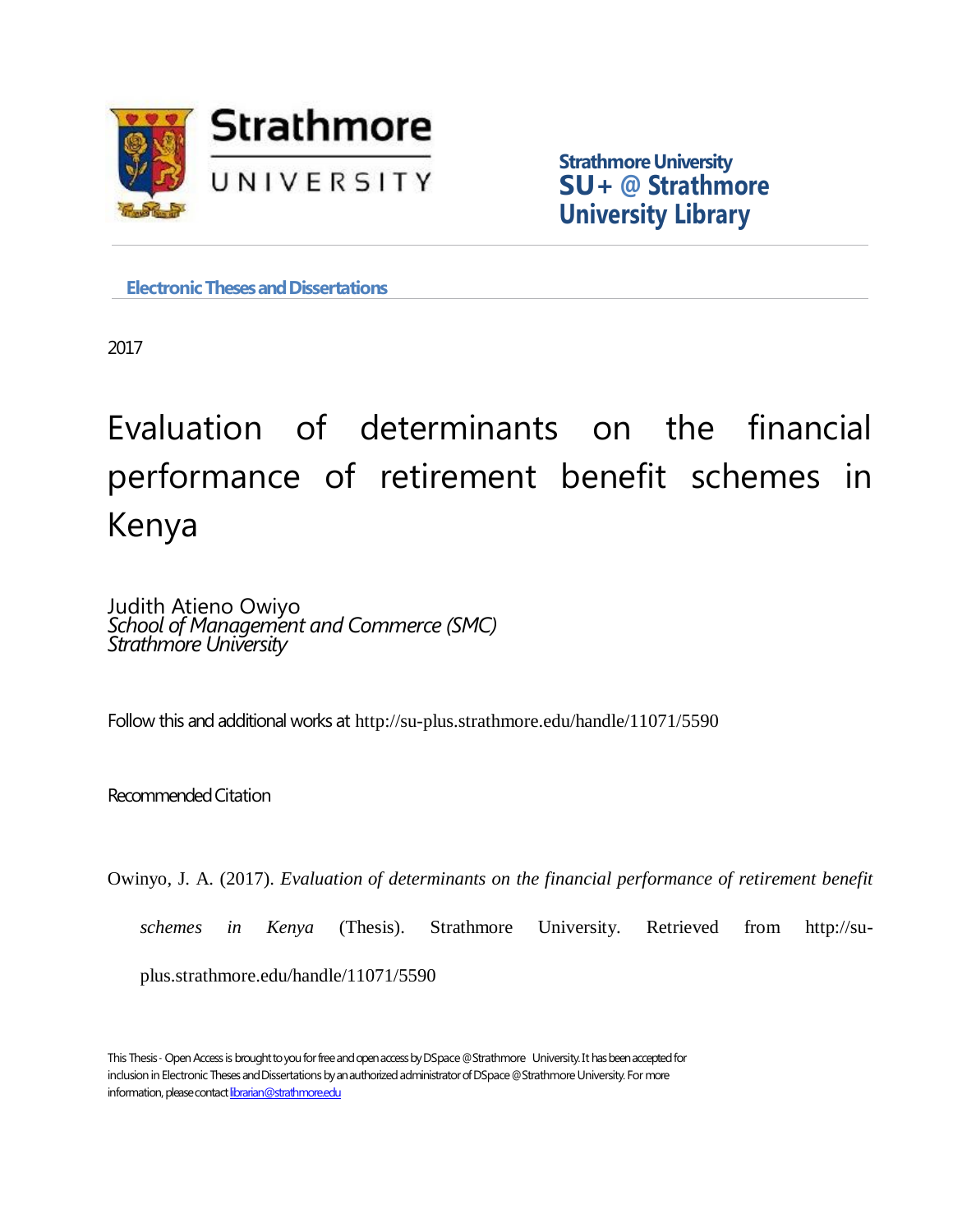# EVALUATION OF DETERMINANTS ON THE FINANCIAL PERFORMANCE OF RETIREMENT BENEFIT SCHEMES IN KENYA.

### JUDITH ATIENO OWINYO

008651

Submitted in partial fulfilment of the requirements for the award of Master of

Commerce degree, Strathmore University

School of Management and Commerce

Strathmore University

June, 2017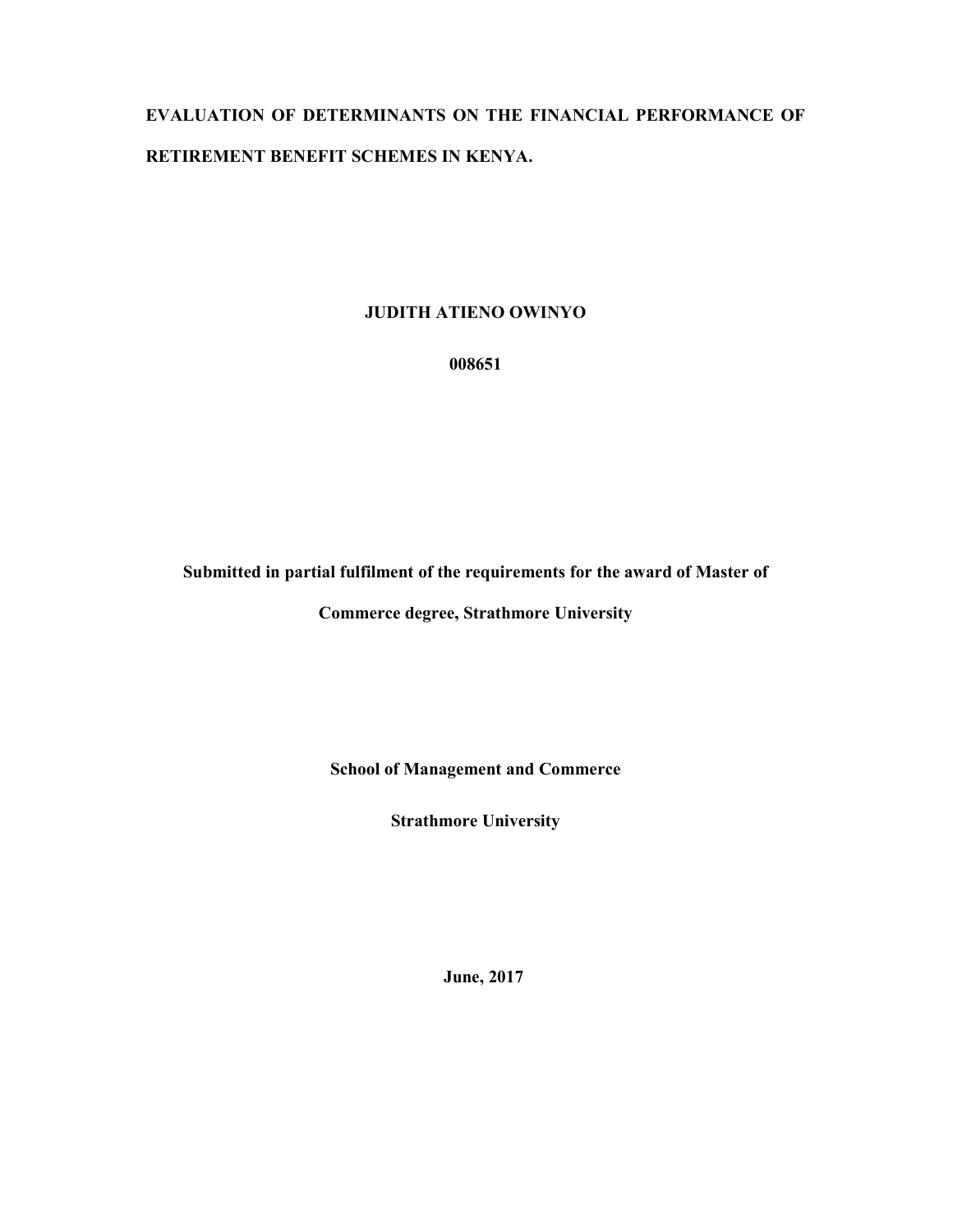#### DECLARATION

I declare that this thesis is my original work and has not been presented to any other university for a ward of a degree. Any work done by other people has been duly acknowledged. To the best of my knowledge and belief, the thesis contains no material previously published or written by another person. It has been examined by a board of Examiners of the Strathmore University

© No part of this thesis may be reproduced without the permission of the author and Strathmore University

#### APPROVAL

The thesis of Judith Atieno Owinyo was reviewed and approved by the following:

Dr. James Ndegwa, Lecturer, School of Management and Commerce, Strathmore University

Dr. David Wang'ombe, Dean, School of Management and Commerce, Strathmore University

Professor Ruth Kiraka, Dean, School of Graduate Studies, Strathmore University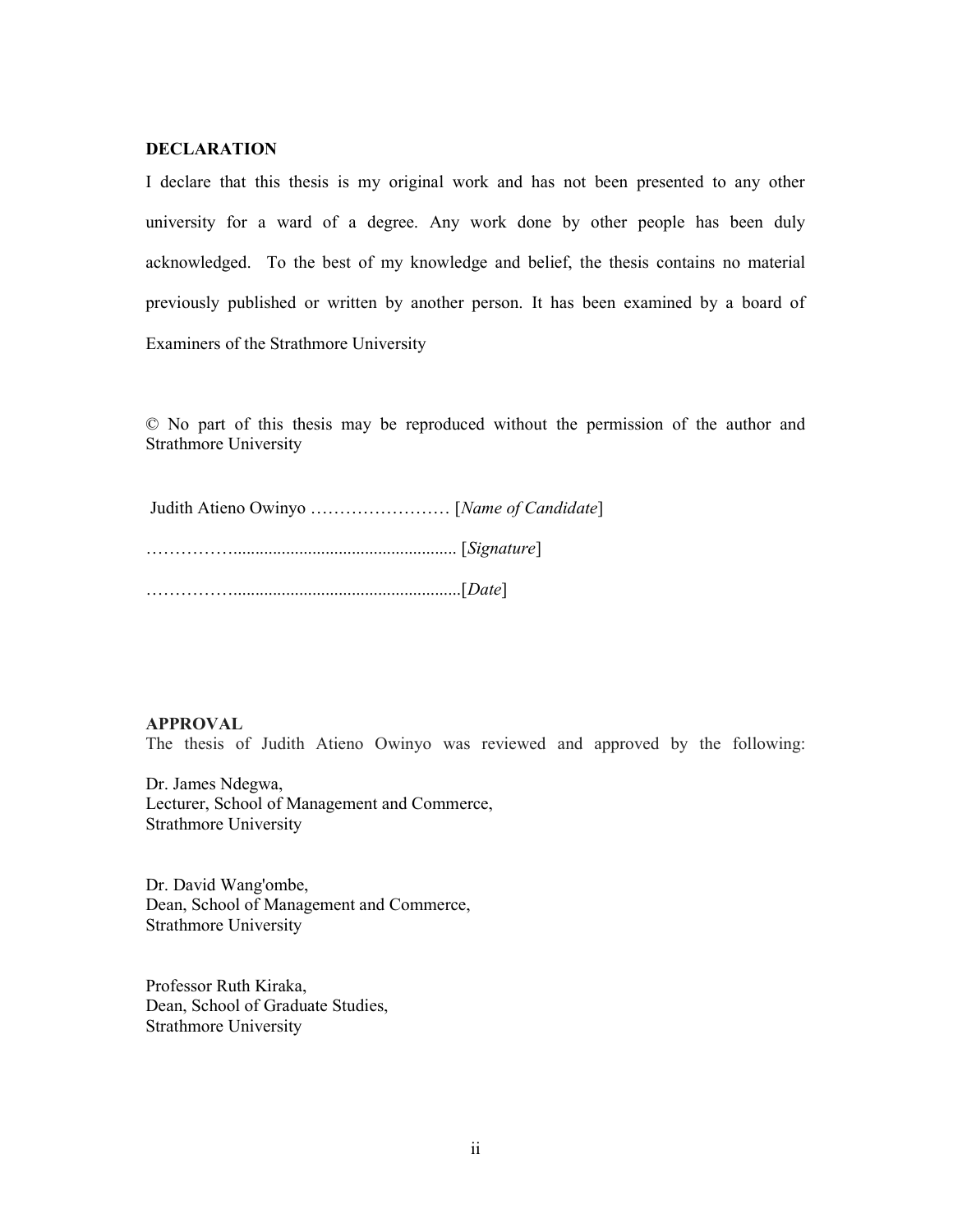#### ABSTRACT

The main objective of this study was to evaluate determinants on the financial performance of retirement benefit schemes in Kenya. The specific objectives were: to establish the effect of determinants on the financial performance of retirement benefit schemes in Kenya and to investigate the perception of stakeholders regarding determinants on the financial performance of retirement benefit schemes in Kenya. This study used quantitative design to determine the financial performance relationship with determinants of performance. The population for this study were the 1262 retirement benefit schemes registered with the Retirement Benefit Authority, RBA by close of 2013. Simple random sampling was used and Fishers formula was used to come up with sample size of 48 private pension funds. The study used primary and secondary data. The secondary data is quantitative in nature and was collected from the annual financial statements of the pension funds. Primary data was both qualitative and quantitative in nature and was collected using questionnaires. The study findings revealed that age of contributors, leverage of fund, contributions received, fixed income investment, equity investment, offshore investment, fund liquidity does not have an influence on the financial performance of retirement schemes. The study recommended that future studies focus on corporate governance practices as determinants of the financial performance of retirement benefit schemes in Kenya.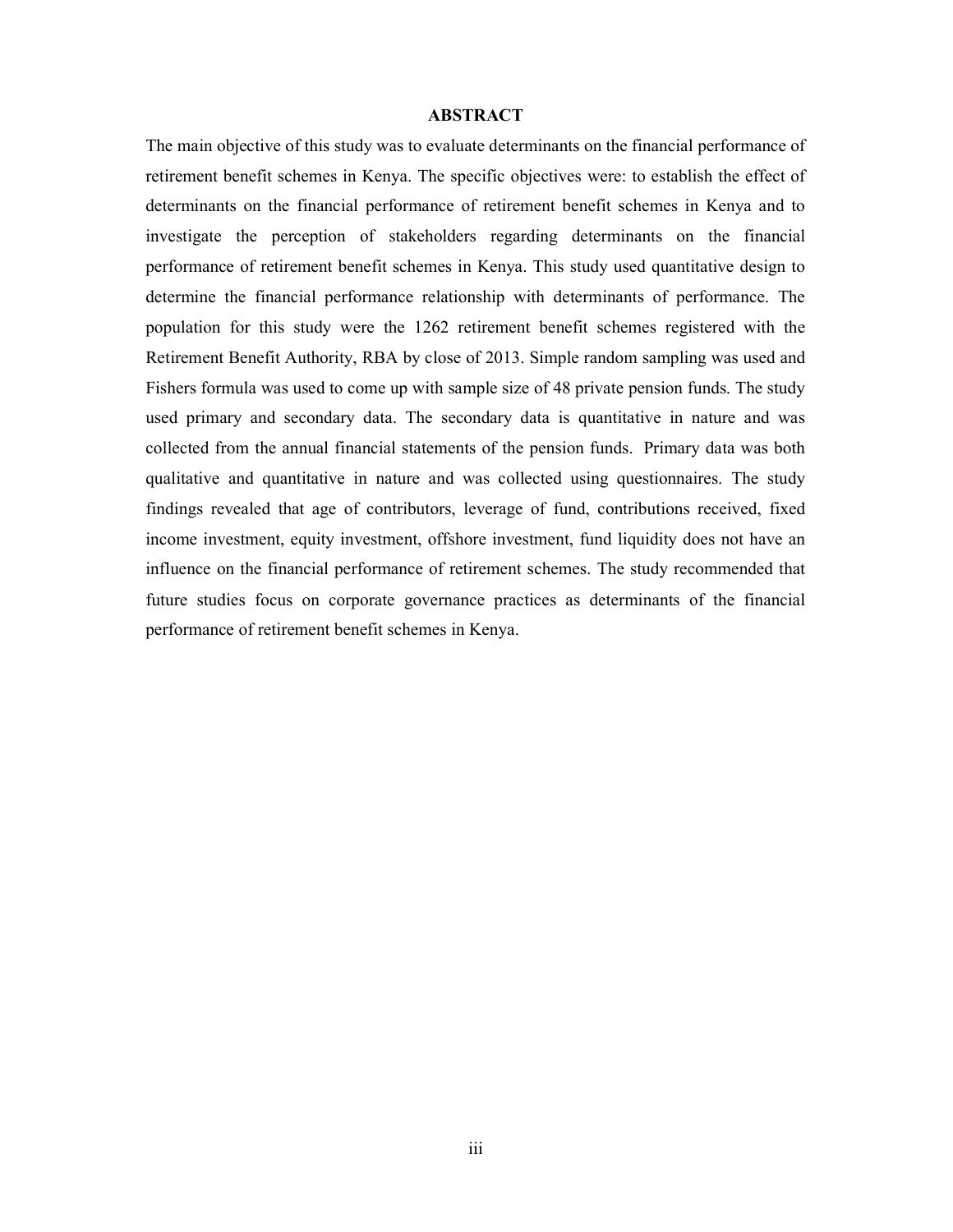## **TABLE OF CONTENTS**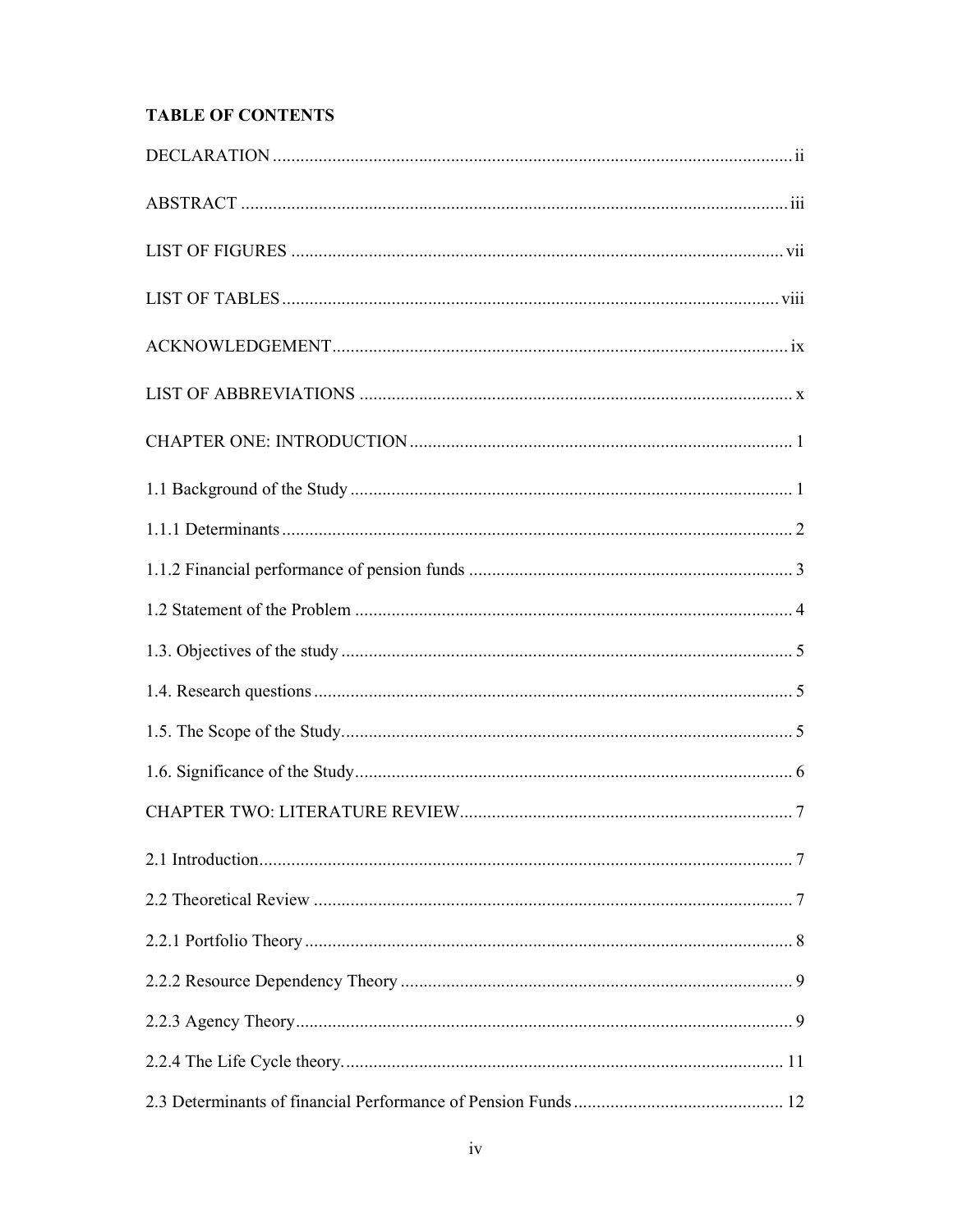| CHAPTER FOUR: DATA ANALYSIS RESULTS AND DISCUSSION  28 |
|--------------------------------------------------------|
|                                                        |
|                                                        |
|                                                        |
|                                                        |
|                                                        |
|                                                        |
|                                                        |
|                                                        |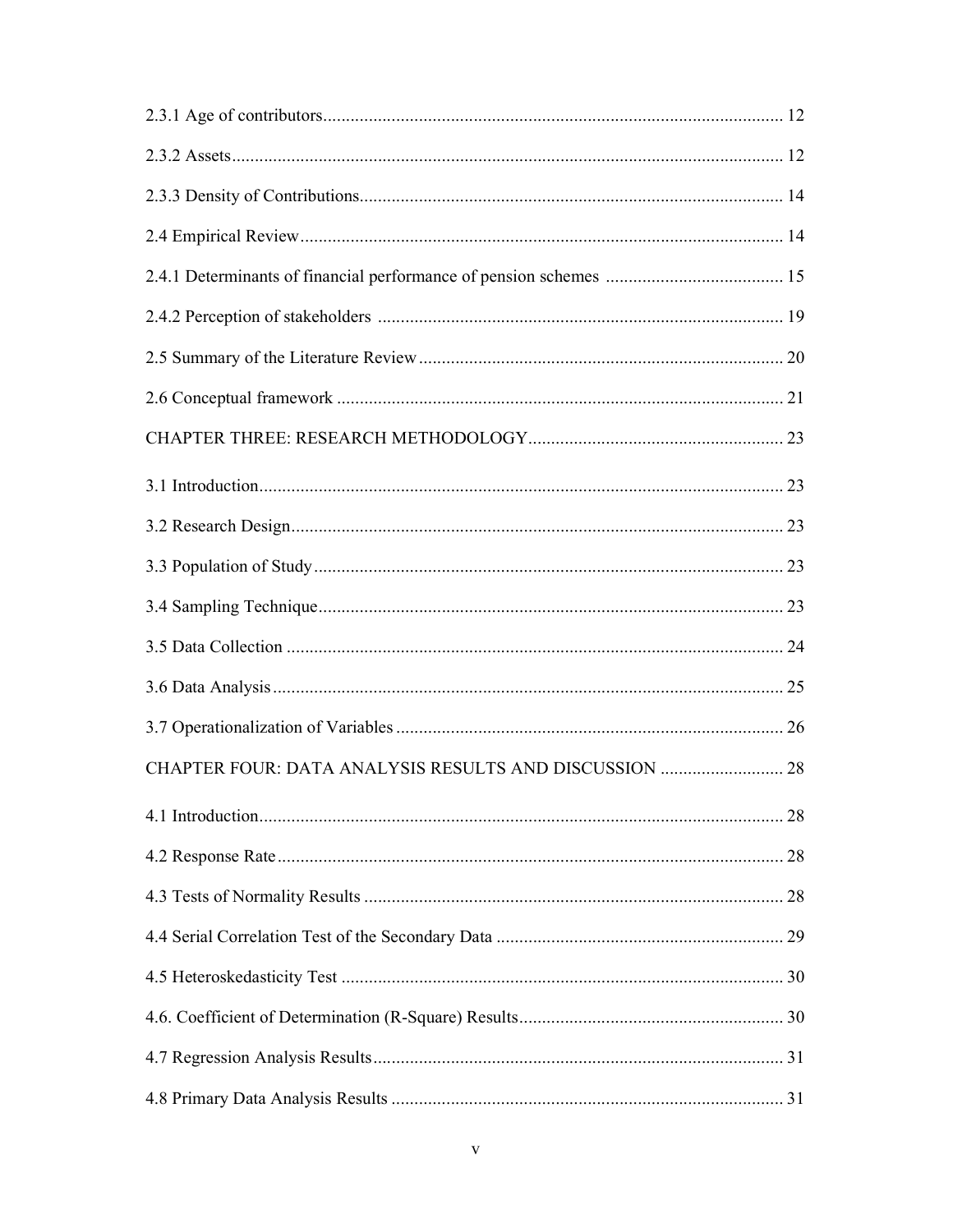| 4.8.1 Descriptive Analysis Results on Determinants of Financial performance 31 |  |
|--------------------------------------------------------------------------------|--|
|                                                                                |  |
| CHAPTER FIVE: DISCUSSIONS, CONCLUSIONS AND RECOMMENDATIONS  34                 |  |
|                                                                                |  |
|                                                                                |  |
|                                                                                |  |
|                                                                                |  |
|                                                                                |  |
|                                                                                |  |
|                                                                                |  |
|                                                                                |  |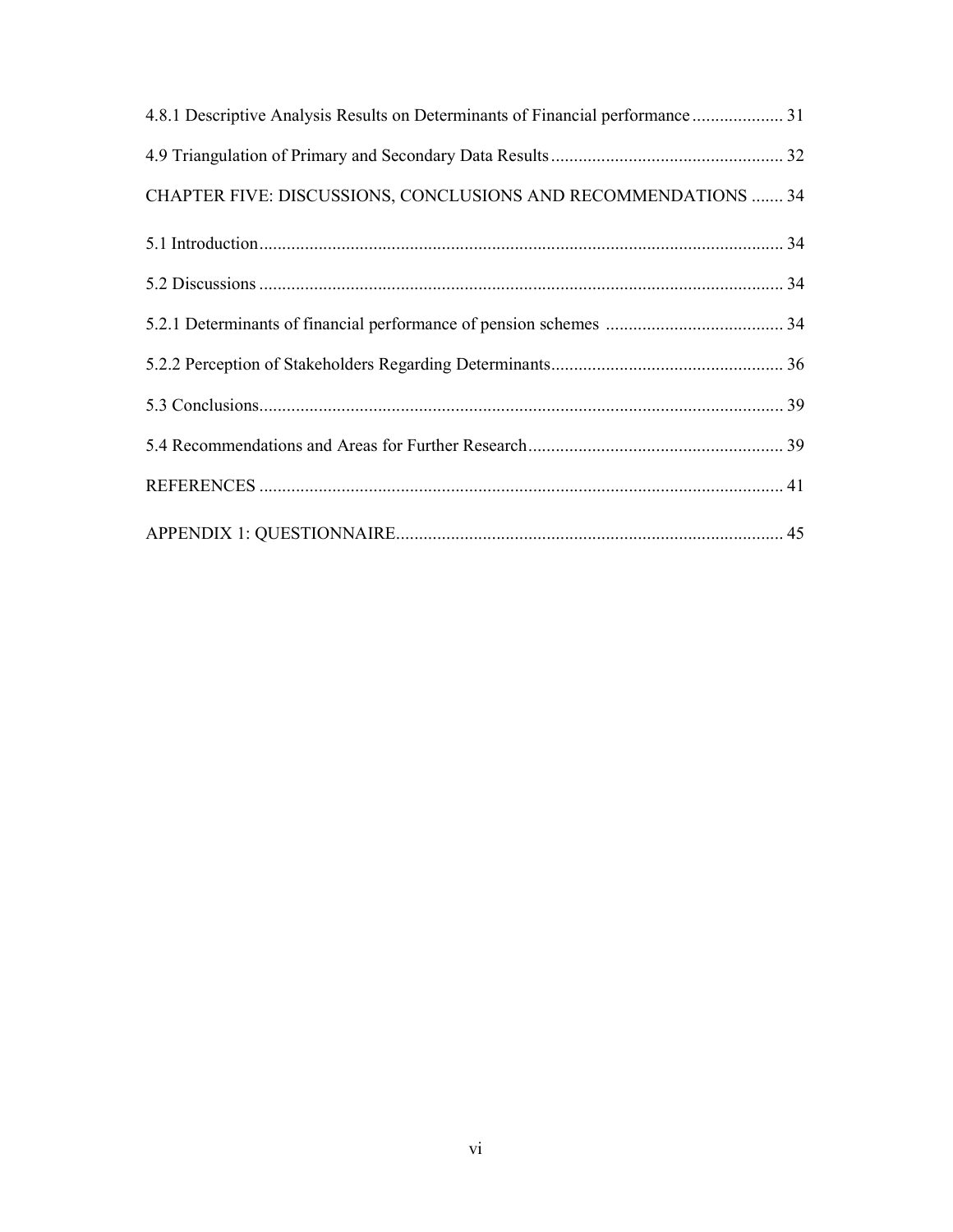### LIST OF FIGURES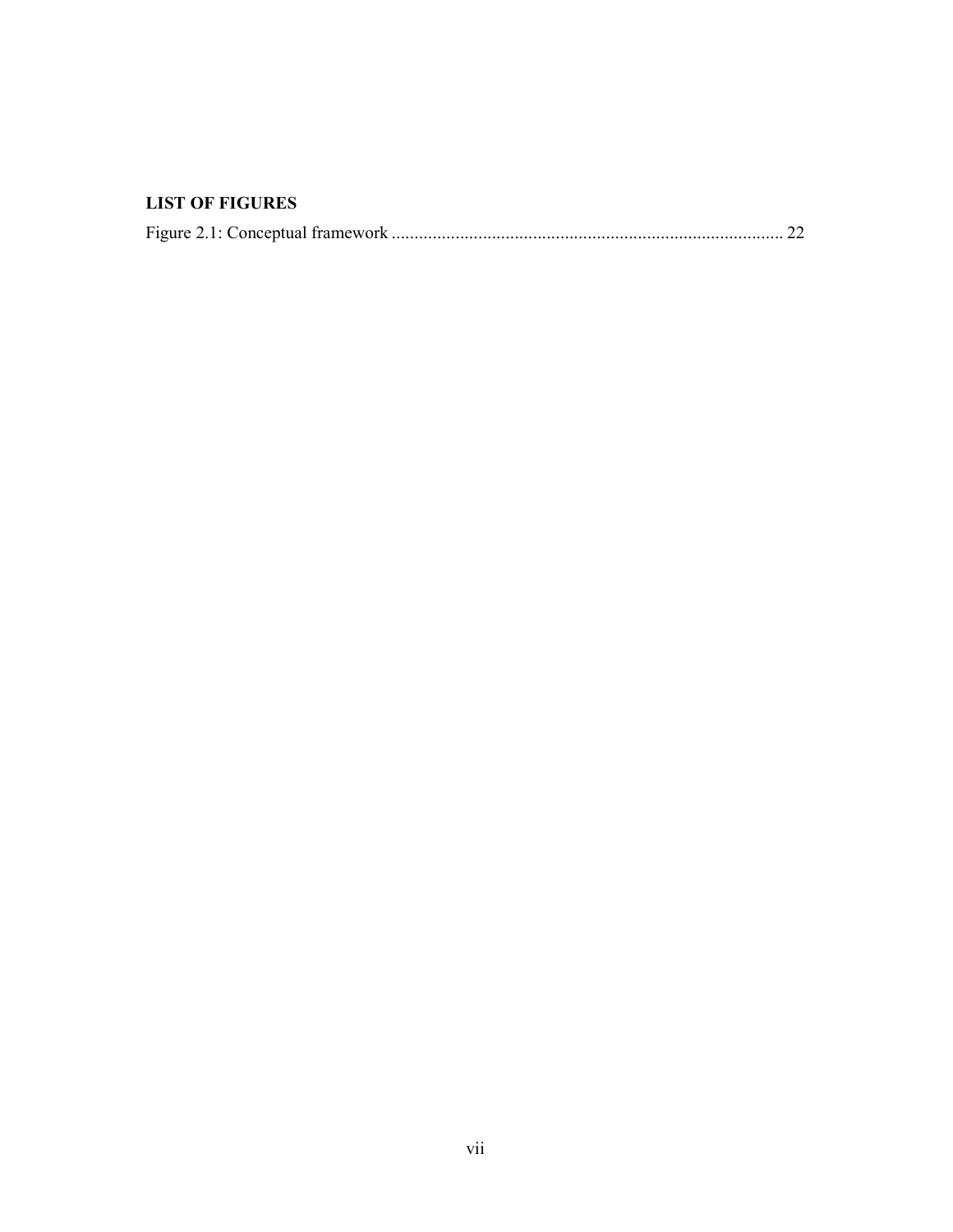### LIST OF TABLES

| Table 4.8: Descriptive Analysis on Determinants of ROA of Retirement benefit schemes  32 |  |
|------------------------------------------------------------------------------------------|--|
|                                                                                          |  |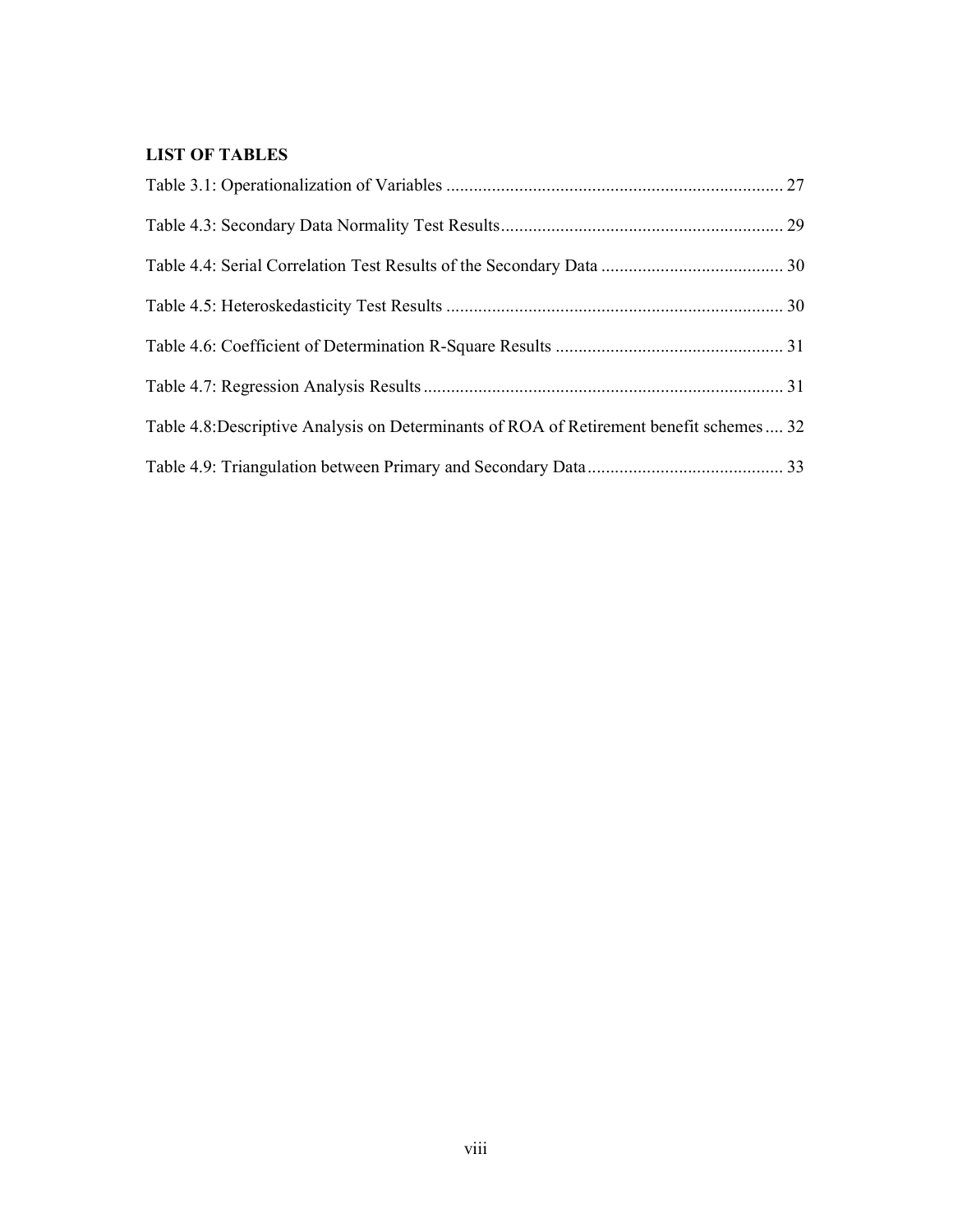#### ACKNOWLEDGEMENT

I thank the Lord God Almighty for the opportunity and strength to complete this MCOM program. I express my deep and sincere gratitude to my supervisor, Dr. James Ndegwa. His wide knowledge and his logical way of thinking have been of great value to me. His understanding, encouragement, patience and personal guidance have provided a good basis for this study.

My sincere thanks goes to the respondents who invested their valuable time and effort to get me the data that I needed for the purpose of this study. To the management and staff of Strathmore University, I give my gratitude for the support accorded me while studying at the institution. To all my lecturers, I appreciate the knowledge freely shared and the delivery of their lectures. Finally, to my family, thank you for your support and encouragement.

May God Bless You All.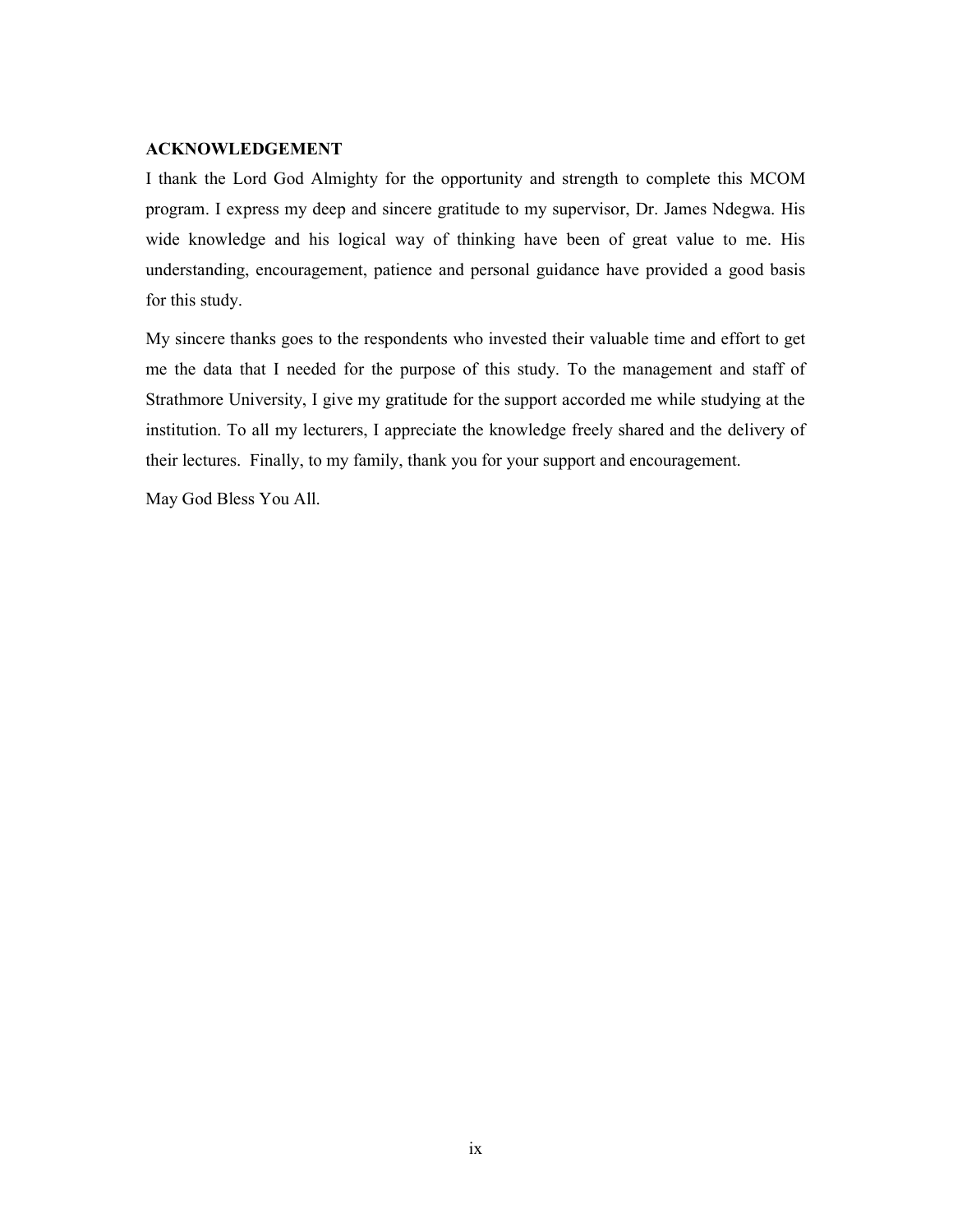### LIST OF ABBREVIATIONS

| <b>CEE</b>  | Central and Eastern European                          |
|-------------|-------------------------------------------------------|
| $DB$        | Defined benefit                                       |
| DC          | Defined contribution                                  |
| <b>EBRI</b> | Employee Benefit Research Institute                   |
| <b>LAC</b>  | <b>Latin American Countries</b>                       |
| <b>NSSF</b> | National Social Security Fund                         |
| <b>OECD</b> | Organisation for Economic Cooperation and development |
| <b>RBA</b>  | <b>Retirement Benefits Authority</b>                  |
| <b>RBS</b>  | <b>Retirement Benefit Scheme</b>                      |
| <b>ROA</b>  | Return on Assets                                      |
| <b>SPSS</b> | Statistical package for the social sciences           |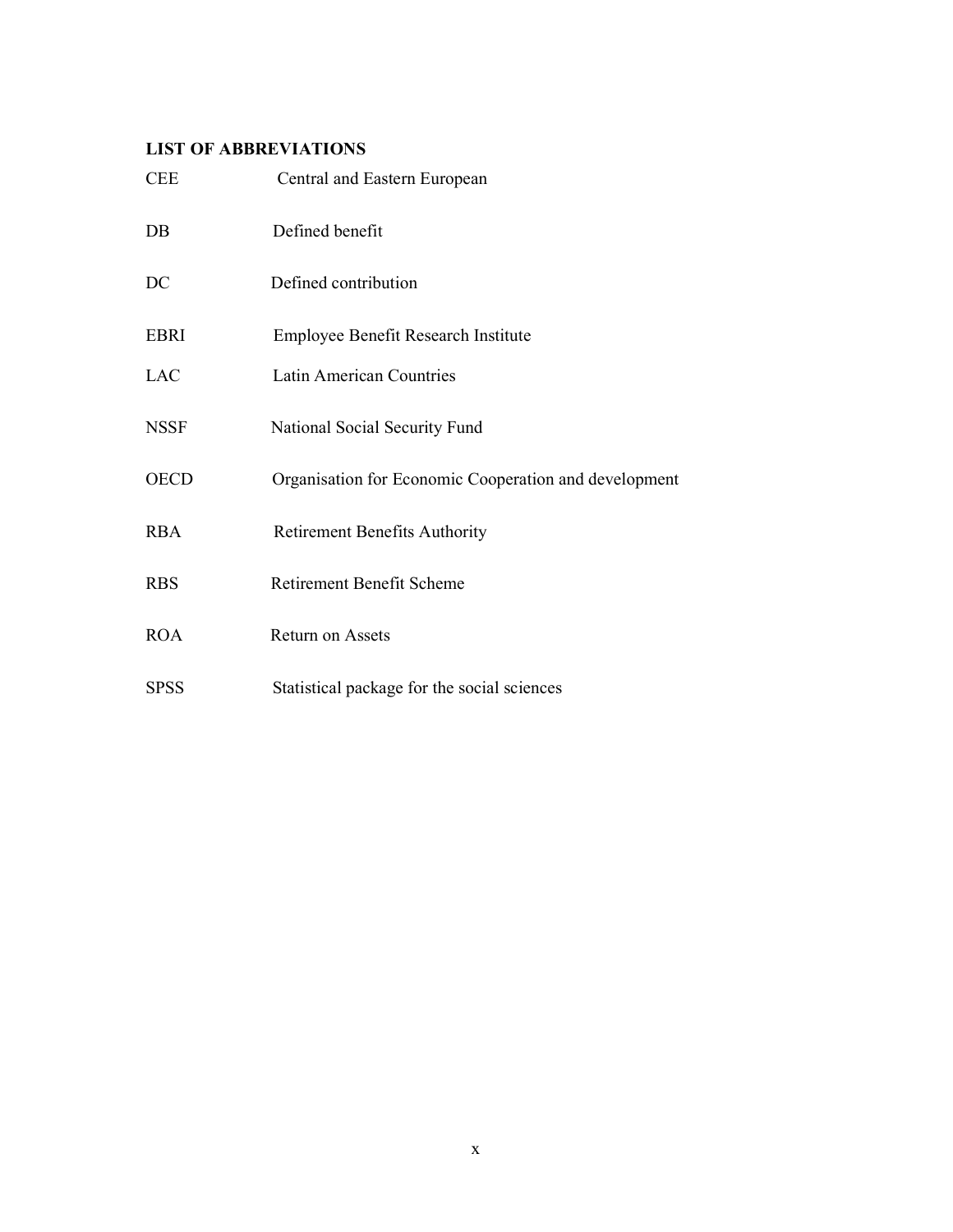#### CHAPTER ONE: INTRODUCTION

#### 1.1 Background of the Study

Pension funds owe its presence way back in colonial periods, when the programs of social welfare were introduced by the then colonial administration government. There have been noted quite advancements as well as major growth of the pension funds in the recent past worldwide. All across the globe, retirement benefit schemes have been operating guided by fundamental doctrines which are aimed in retirement benefit schemes growth in order to facilitate more than enough replacement rate for life in retirement without compromising the security of pension investments (Barrow, 2008). Notwithstanding the specific type of a pension scheme investment choices should be considered, taking the retirement benefits that are guaranteed or focused on. As such, the key assignment is to guarantee that assets are sufficient to pay for liabilities at the time they fall due. On account of a defined benefit (DB) plan, the liabilities of the plan are characterized by the commitments stipulated in the course of action. In a defined contributory (DC) plan, on the other hand, every individual from the plan must figure out what his focused benefit level is.

Sze, (2008) contends that millions of the people in the globe depend on the Pension funds as their principal sources of income at their retirement age. In Kenya, most of the total income of retirees is composed of 68% of the total retirement income (Kakwani, Sun and Hinz, 2006), In Austria, its composed of 44%, 45% in Australia, 80% in France while 75% of elderly people in South Africa 75% depends majorly on pension income (Alliance Global Investors, 2007). In the United States of America, 82% of elderly people rely heavily on pension income (EBRI, 2007).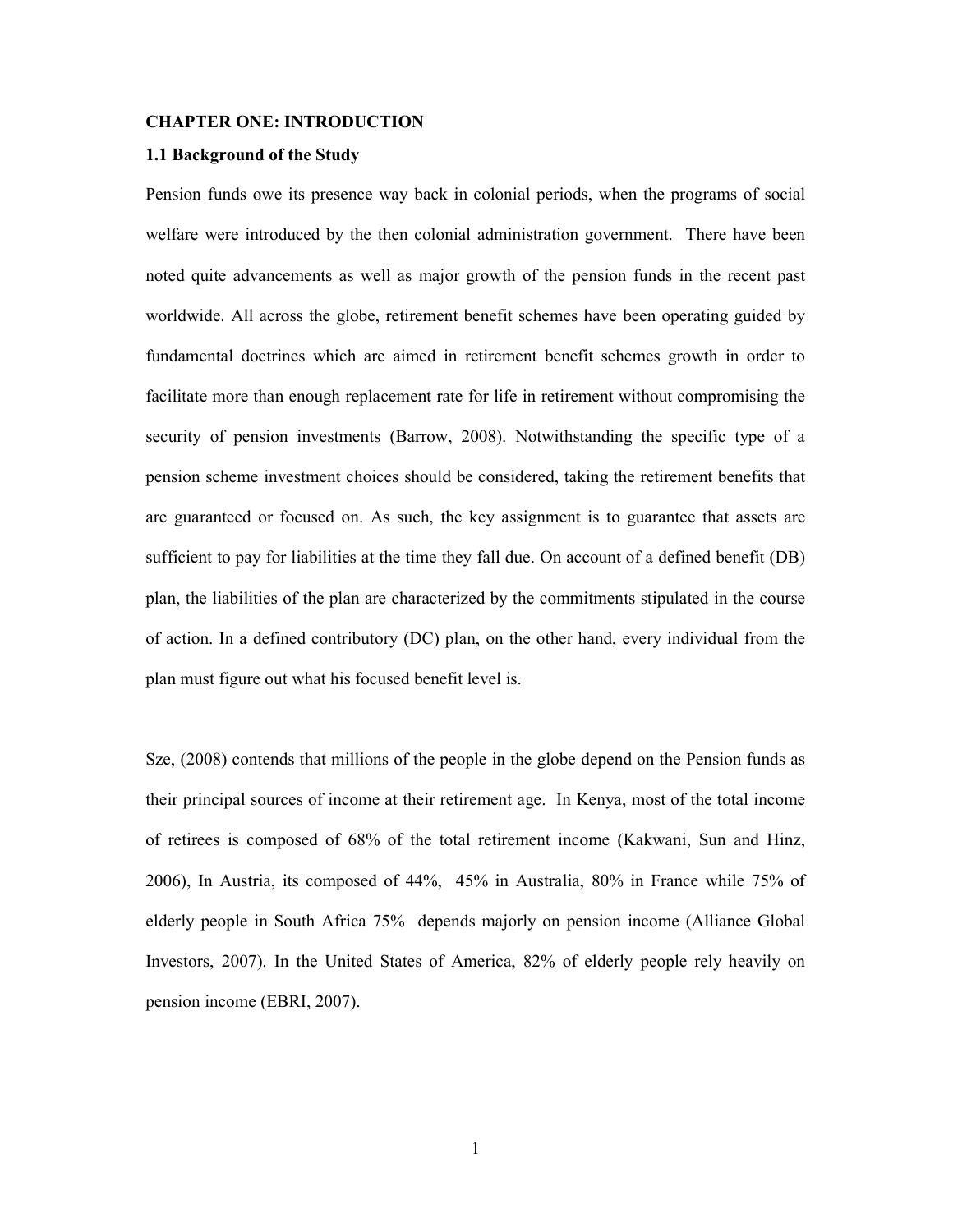Retirement benefit schemes is defined by the Retirement Benefits Act as "any schemes or arrangements (other than a contract for life assurance) whether established by a written law for the time being in force or by any other instrument, under which persons are entitled to benefits in the form of payments, determined by age, length of service, amount of earnings or otherwise and payable upon retirement, death, termination of service, or upon the occurrence of such other event as may be specified in such written law or other instrument."

Mworia, (2000) opines retirement benefit schemes as facilitators of deferred wages, with unique features such as monetary payment of specified amounts in advance for specified/unspecified period of payment.

Wanyama (2001) stated that most companies and practically all government departments have some type of employee pension plan. As an investment vehicle, it seeks to provide individuals with a sufficient and consistent source of income after retirement when they are no longer earning a regular income from employment.

#### 1.1.1 Determinants

There are several factors that affect the financial performance of pension funds. According to Lungu (2009) the age of a contributor to a pension fund is very significant in determining its performance. If a pension fund has majority young contributors who have not attained retirement age, it implies that they will have more financial resources that can be channeled into investment activities thus earning more income. On the other hand if most of the contributors are old and almost attaining retirement, the scheme has to spend more funds to service retirement packages for the contributors and this implies there will be less funds available for investments.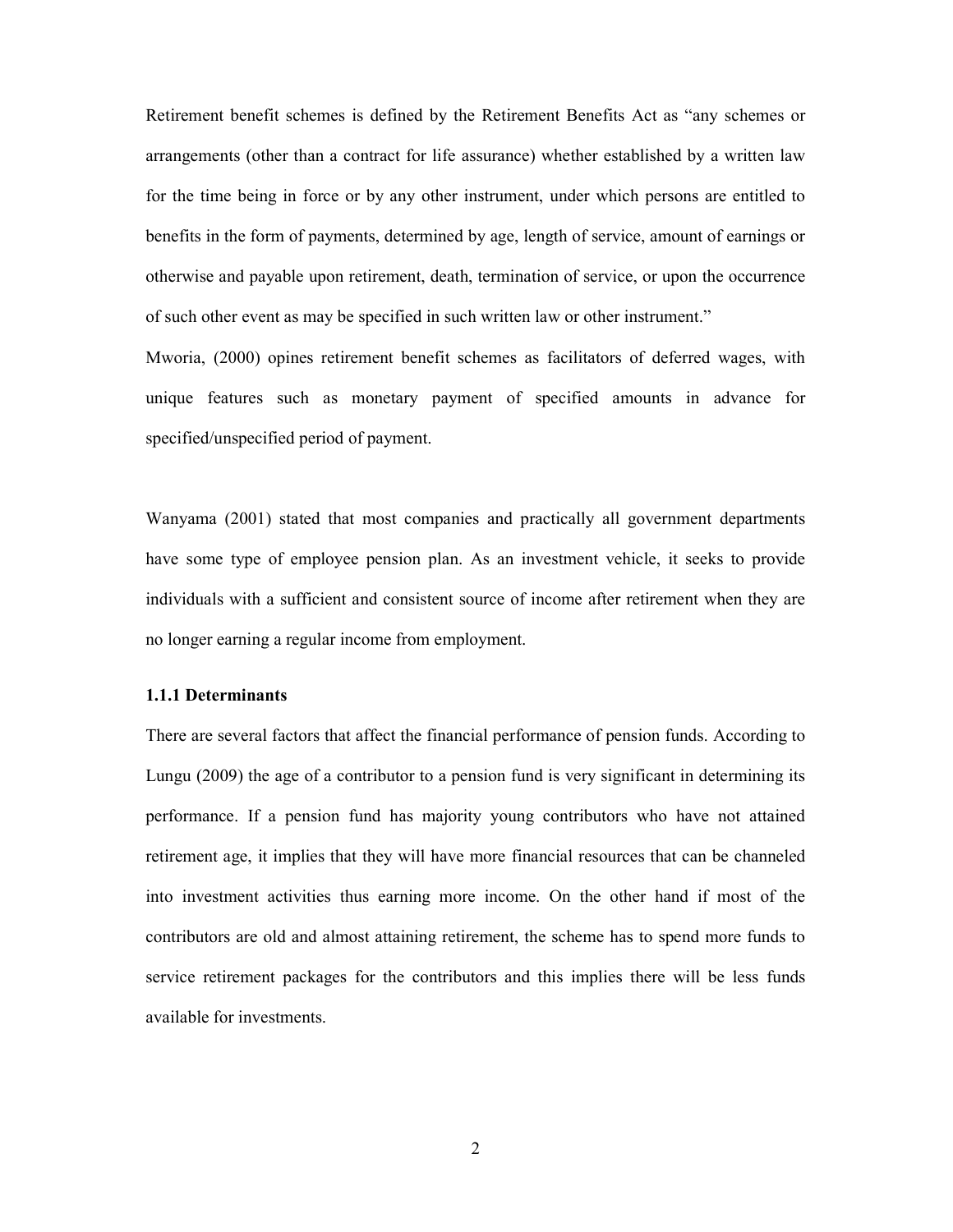The density of contributions that pension funds receive from the contributors is also a very important determinant of their financial performance. If a fund has many contributors who are capable of channeling huge funds to the scheme, then there will be enough funds to invest and this will assist the fund to earn better revenues. The reverse is also likely to happen if the amount of contributions received from the contributors is not large enough to enable the fund to enter into any meaningful asset investment (Bodie et al, 2009)

#### 1.1.2 Financial performance of pension funds

Retirement benefit schemes' financial performance can be assessed by evaluating the increase in income streams. The main source of funding for retirement benefit schemes is the contributions received. An increase in contributions can arise where there is an increase in scheme membership, increase in individual contributions resulting from increase in members' salaries and/or a change in scheme rules increasing the percentage of contributions. The other source of income for pensions is the net returns made from investment of contributions. Net returns will increase where economic factors are favourable and where prudent investment decisions are made that diversify risks. The increase in income, coupled with reduction in administrative costs will lead to an increase in the fund value of a scheme. It is the increase in fund value that is used to determine the overall financial performance of a scheme. Schemes whose financial performance is healthy will generally be able to safeguard and grow members' funds; hence such schemes will be in a position to meet their financial liabilities to members who retire.

Van Horne et al (2010) define pension performance as the earnings that members receive after investment of their contributions. These vary from one pension fund to another.Performance of pension funds is therefore very important since they play a very significant role in the economy of any country. There is need for pension funds to engage in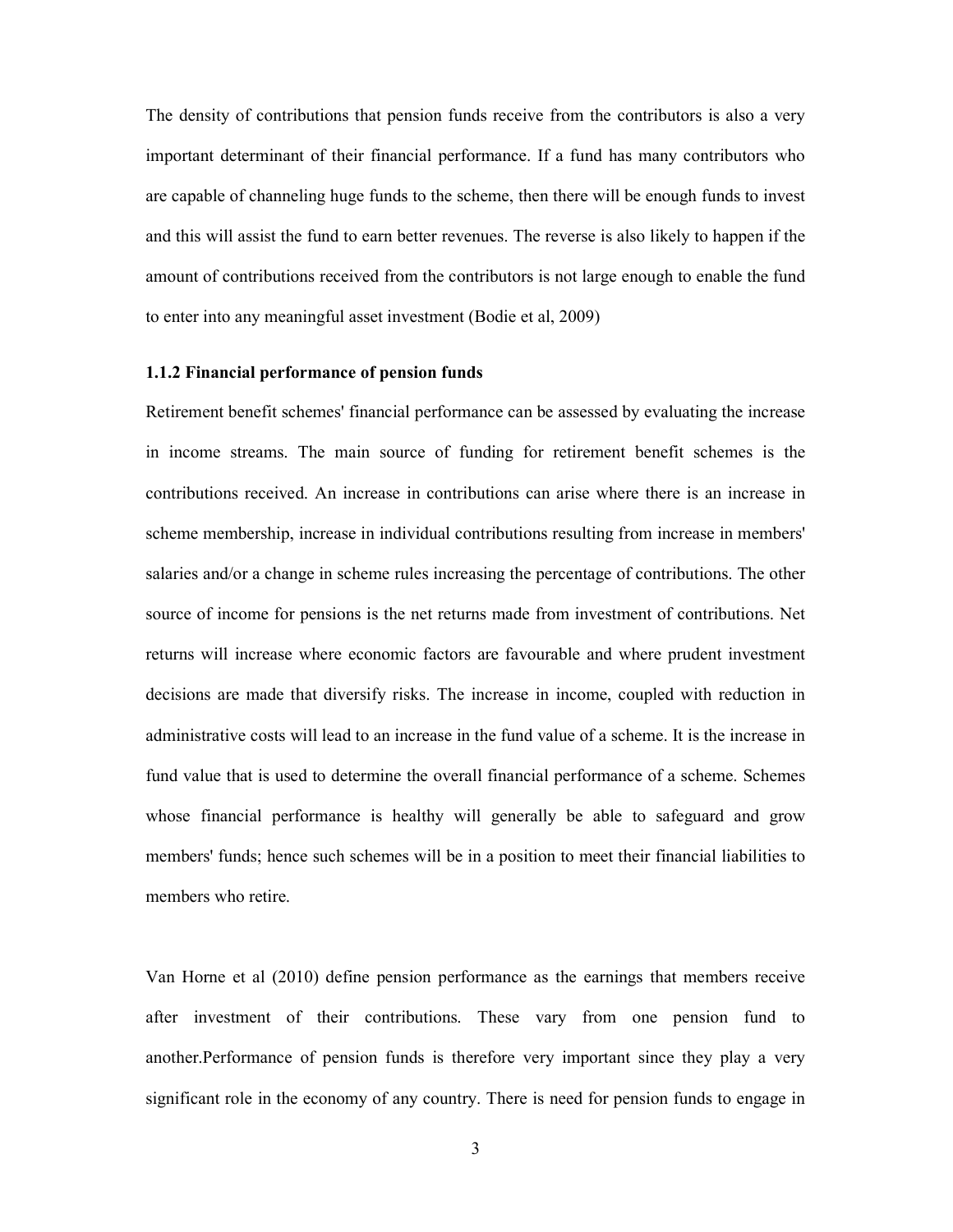proper management of the resources entrusted to them. According to Pablo et al, (2009) pension funds need to measure their financial performance against long term optimal benchmarks. Some of the parameters that may be important in measuring the financial performance include: The presence of other sources of retirement income, including the income from public retirement schemes; the rate of contributions; the target replacement rate and a matrix of correlations between labour income and equity returns.

#### 1.2 Statement of the Problem

Pension systems and retirement benefits schemes are necessary for developing countries like Kenya not only to secure people's livelihoods after retirement, but also due to the fact that retirement schemes provide an avenue for mobilizing savings for long-term investments. This has led to increased prominence for the pension and retirement benefits industry since it serves the economy variously, by ensuring that individuals have savings that may be used to sustain their standards of living after retirement and in the process providing funds for development. If retirement benefit schemes are not well managed or if workers do not save for their pension then during retirement years or if employers fail to remit pension contributions, Kenyans will be exposed to poverty in their old age.

Past studies have presented unclear results regarding the determinants of retirement benefit schemes in Kenya. Njuguna (2011) carried out a study on the determinants of pension fund corporate governance in Kenya and established that the key determinants included pension governance, leadership, and members age while pension the plan design whether defined benefit or defined contribution plan and number of members did not have significant influence. Ngetich (2012) carried out a study on determinants of the growth of individual retirement benefit schemes in Kenya and established that fund governance exerted a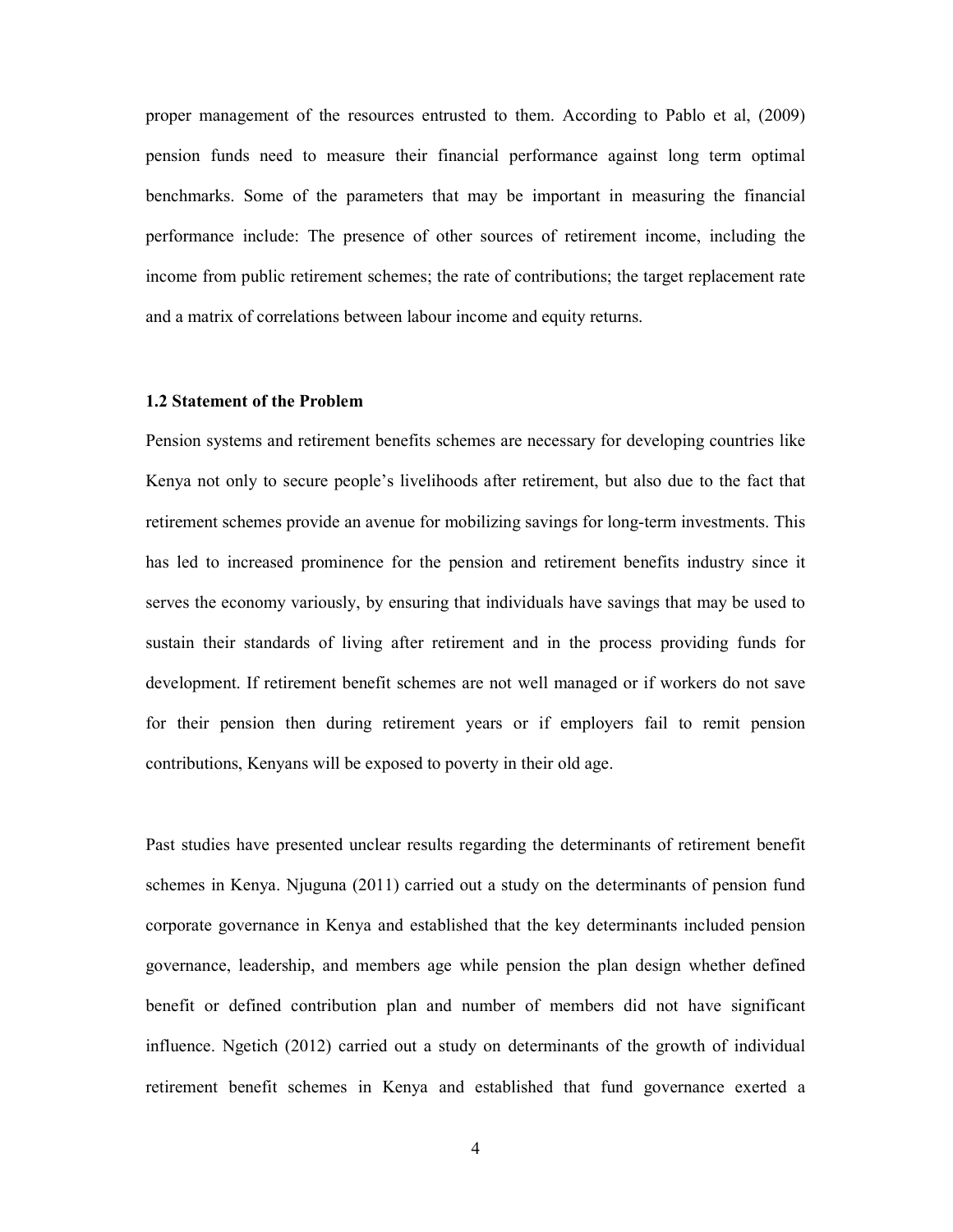significant relationship on the growth of the retirement benefit schemes. Shikhule et al. (2012) also conducted a study on determinants of retirement benefit schemes governance effectiveness in Kenya and revealed that knowledge of the trustee's covenants by the members, information flow to members and participation of members in the governance of retirement benefit schemes are the main factors that influence effectiveness of governance of retirement benefit schemes. The key role played by retirement benefit schemes in the economy and the unclear determinants of retirement benefit schemes in Kenya are the motivators of this research.

#### 1.3. Objectives of the study

The main objective of this study was to assess the determinants on the financial performance of retirement benefit schemes in Kenya. The specific objectives included:

- 1. To establish the effect of determinants on the financial performance of retirement benefit schemes in Kenya.
- 2. To investigate the perception of stakeholders regarding determinants on the financial performance of retirement benefit schemes in Kenya.

#### 1.4. Research questions

The research questions are:

- 1. What is the effect of determinants on the financial performance of retirement benefit schemes in Kenya?
- 2. What is the perception of stakeholders regarding determinants on the financial performance of pension funds in Kenya?

#### 1.5. The Scope of the Study.

The study sought to establish the effect of determinants on the financial performance of retirement benefit schemes in Kenya and to investigate the perception of stakeholders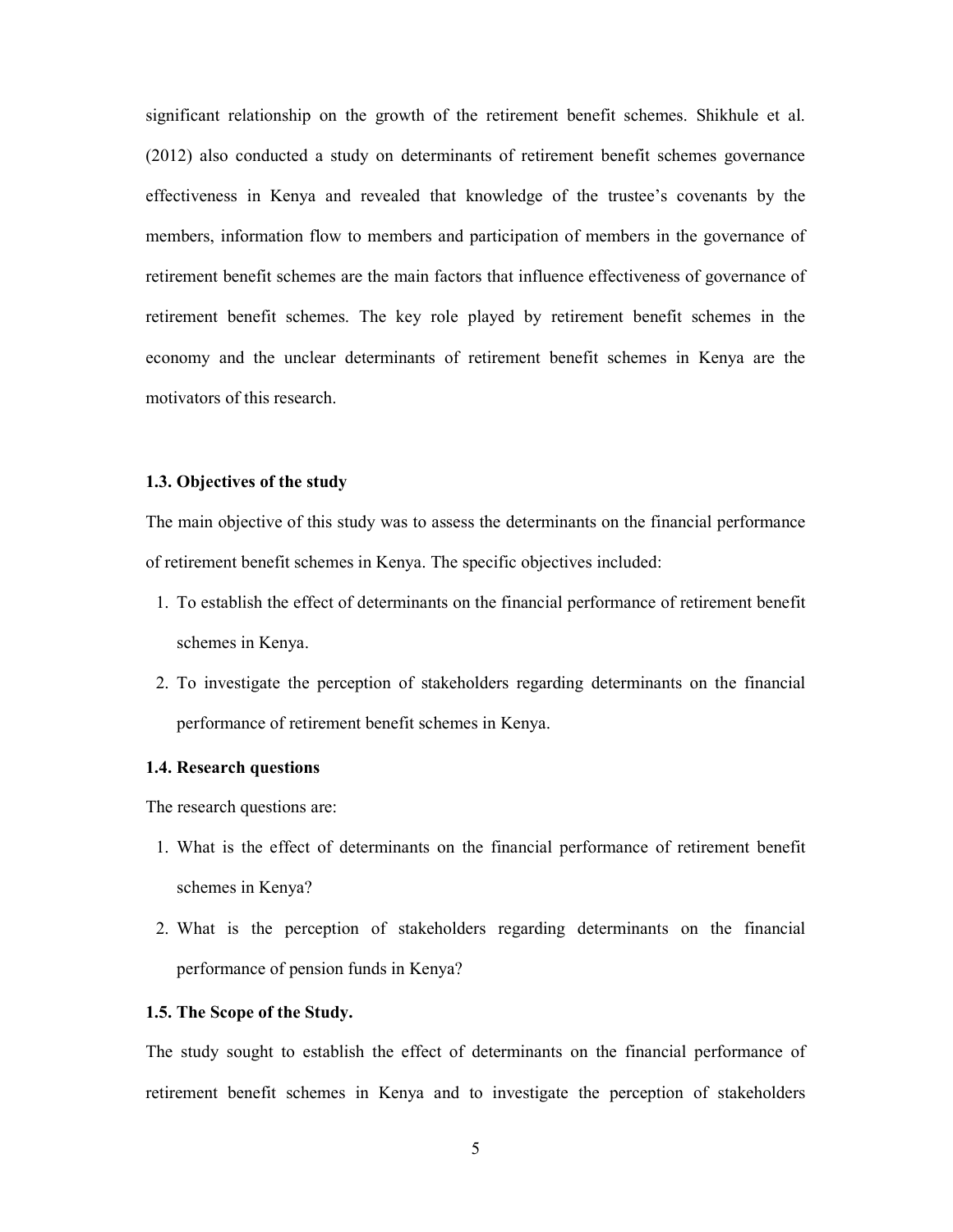regarding determinants on the financial performance of retirement benefit schemes in Kenya. This research was focused on all the retirement benefit schemes in Kenya and covered a period of 10 years from 2006 to 2015.

#### 1.6. Significance of the Study

Policy makers who work for pension funds in Kenya will get a clear understanding on the factors that affect the financial performance of pension funds. This will be a form of benchmark for best practice that will enable them to come up with policies that can enhance the performance of their funds.

The findings can also assist the government of Kenya to know the factors that affect the financial performance of pension funds. This will enable the government to put in place any appropriate regulations to enhance and sustain performance of pension funds.

The government would thus be interested in knowing how well the sector is doing financially as this has implications on the overall performance of the economy. RBA and the government would be interested to know if the findings of the study justify the efforts and the resources put into regulating the sector.

The contributors of funds would be interested in knowing how well their funds are growing because this has an implication on returns they receive at retirement. The findings of this study will be a significant contribution to the existing literature on financial performance of pension funds. Since this is an area that has great potential of further growth and will attract further academic research, the findings will assist in providing reference materials for future researchers.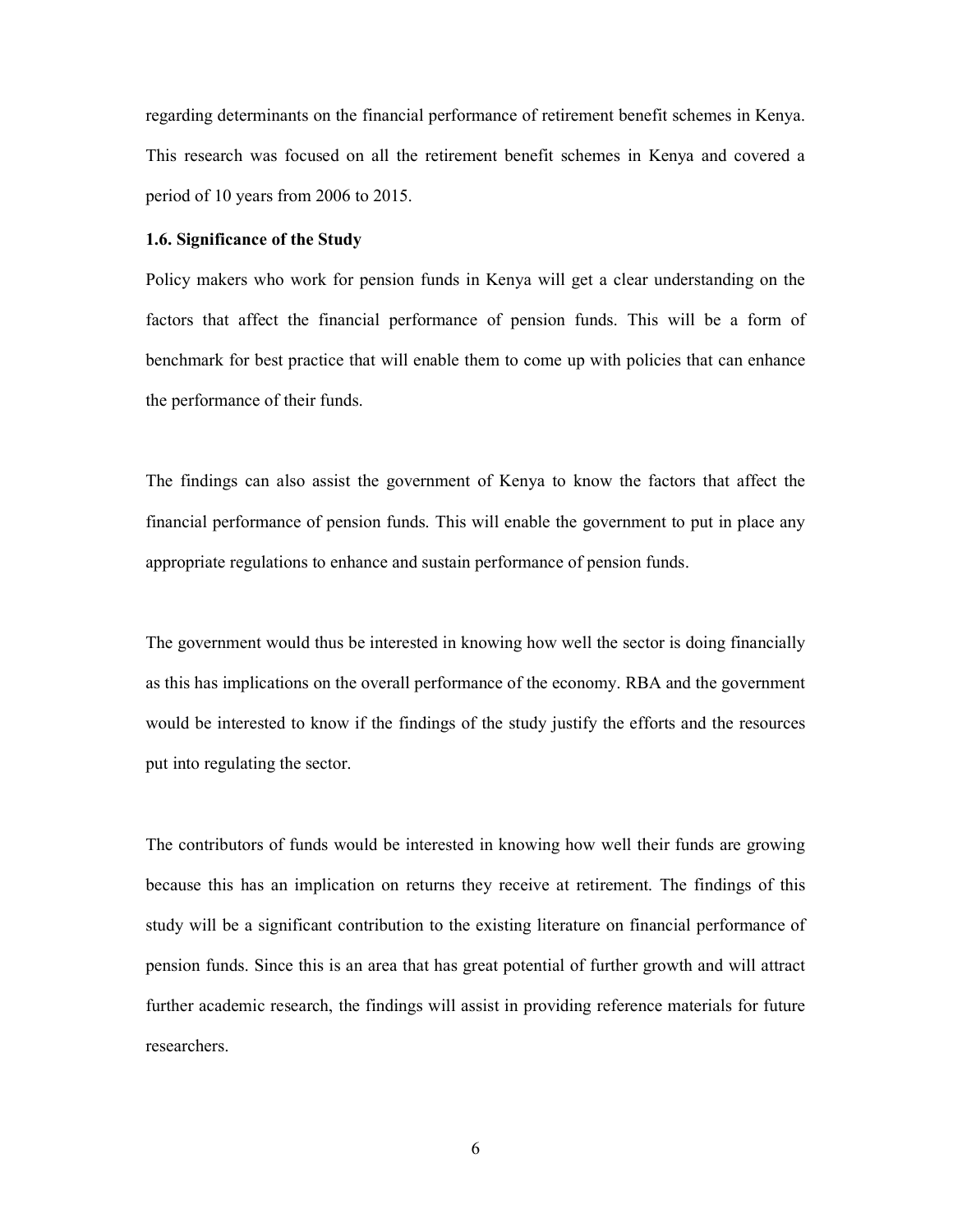#### CHAPTER TWO: LITERATURE REVIEW

#### 2.1 Introduction

This chapter reviewed the theories guiding the study, followed by determinants of financial performance of retirement benefit schemes in Kenya and a review of the previous theoretical literature. The chapter was completed by a section of conclusions from the literature review indicating the gaps that the literature is addressing.

#### 2.2 Theoretical Review

This section discussed the relevant theories. The study reviewed the portfolio theory, resource dependency theory, agency theory and the life cycle theory. Portfolio theory contends that investors are risk averse; meaning that, given a choice between two assets with equal rates of return, they will select the asset with the lower level of risk. Resource dependency theory argues that the goal of an organization is to minimize its dependence on other organizations for the supply of scarce resources in its environment and to find ways of influencing them to make resources available.<br>Agency theory is defined as the relationship between the principals, such as shareholders

and agents such as the company executives and managers. In this theory, shareholders who are the owners or principals of the company, hires the agents to perform work. The life cycle theorists argue that human beings move through a static set of phases that are outside their control. The model suggests that the life movement through a fixed sequence of irreversible stages which are cyclical in nature and may repeat themselves from one generation to the next (Settersten, 2003).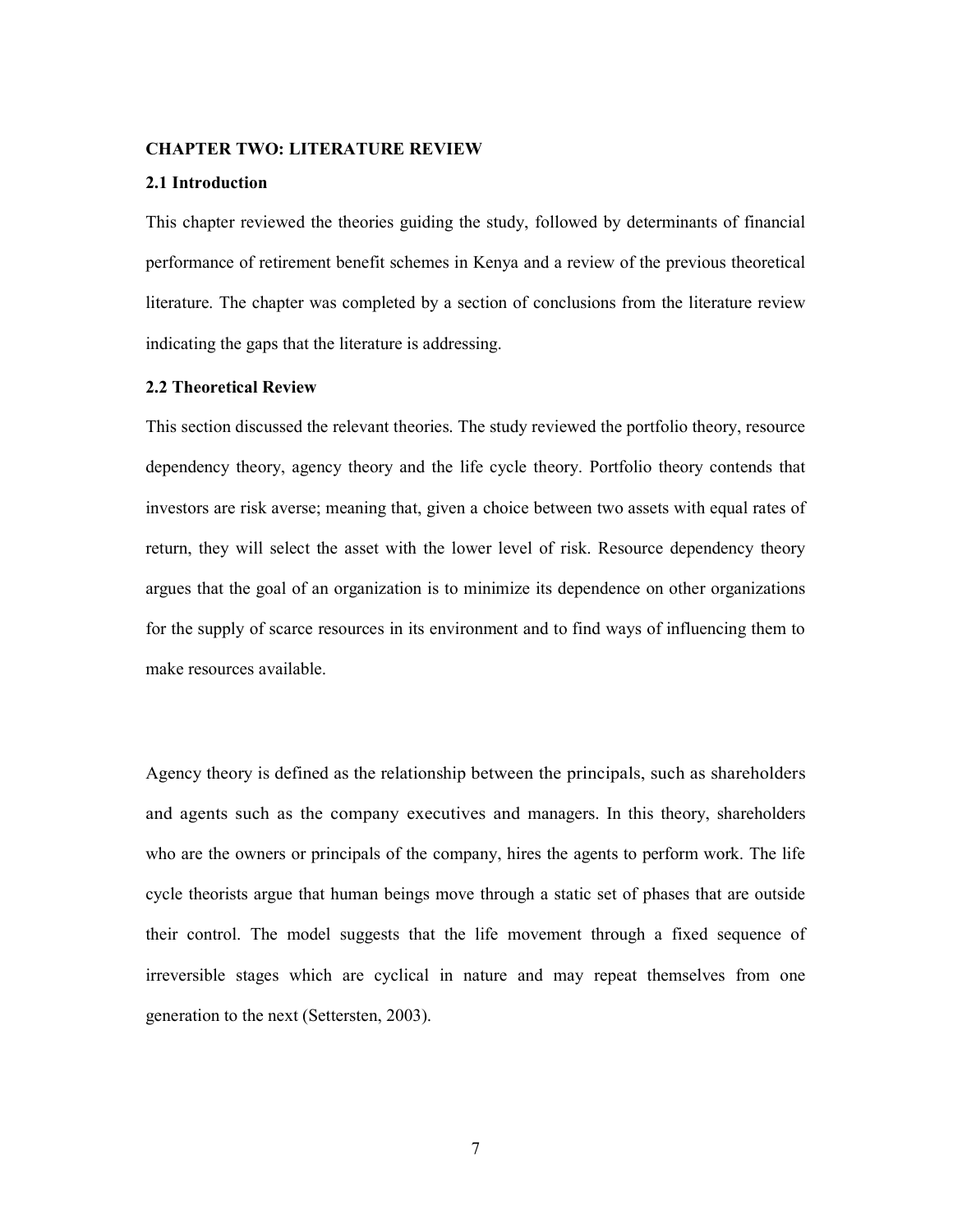#### 2.2.1 Portfolio Theory

The basic portfolio model was developed by Markowitz (1952) and one basic assumption of this theory is that an investor wants to maximize the returns from investments for a given level of risk. According to Markowitz, the full spectrum of investments must be considered because the returns from all these investments interact, and this relationship between the returns for assets in the portfolio is important.

Markowitz (1952) contends that there is generally a positive relationship between the rates of return on various assets and their measures of risk. Markowitz derived the expected rate of return for a portfolio of assets and an expected risk measure. Markowitz also showed that the variance of the rate of return was a meaningful measure of portfolio risk under a reasonable set of assumptions, and he derived the formula for computing the variance of a portfolio. This portfolio variance formula indicated the importance of diversifying investments to reduce the total risk of a portfolio and also showed how to effectively diversify.

According to Markowitz (1952), a single asset or portfolio of assets is considered to be efficient if no other asset or portfolio of assets offers higher expected return with the same or lower risk, or lower risk with the same higher expected return. One of the best-known measures of risk is the variance, or standard deviation of expected returns. It is a statistical measure of the dispersion of returns around the expected value whereby larger variance or standard deviation indicates greater dispersion. The idea is that the more disperse the expected returns, the greater the uncertainty of future returns. The expected rate of return for a portfolio of investments is simply the weighted average of the expected rates of return for the individual investments in the portfolio. The weights are the proportion of total value for the investment. The variance, or standard deviation, is a measure of the variation of possible rates of return, from the expected rate of return.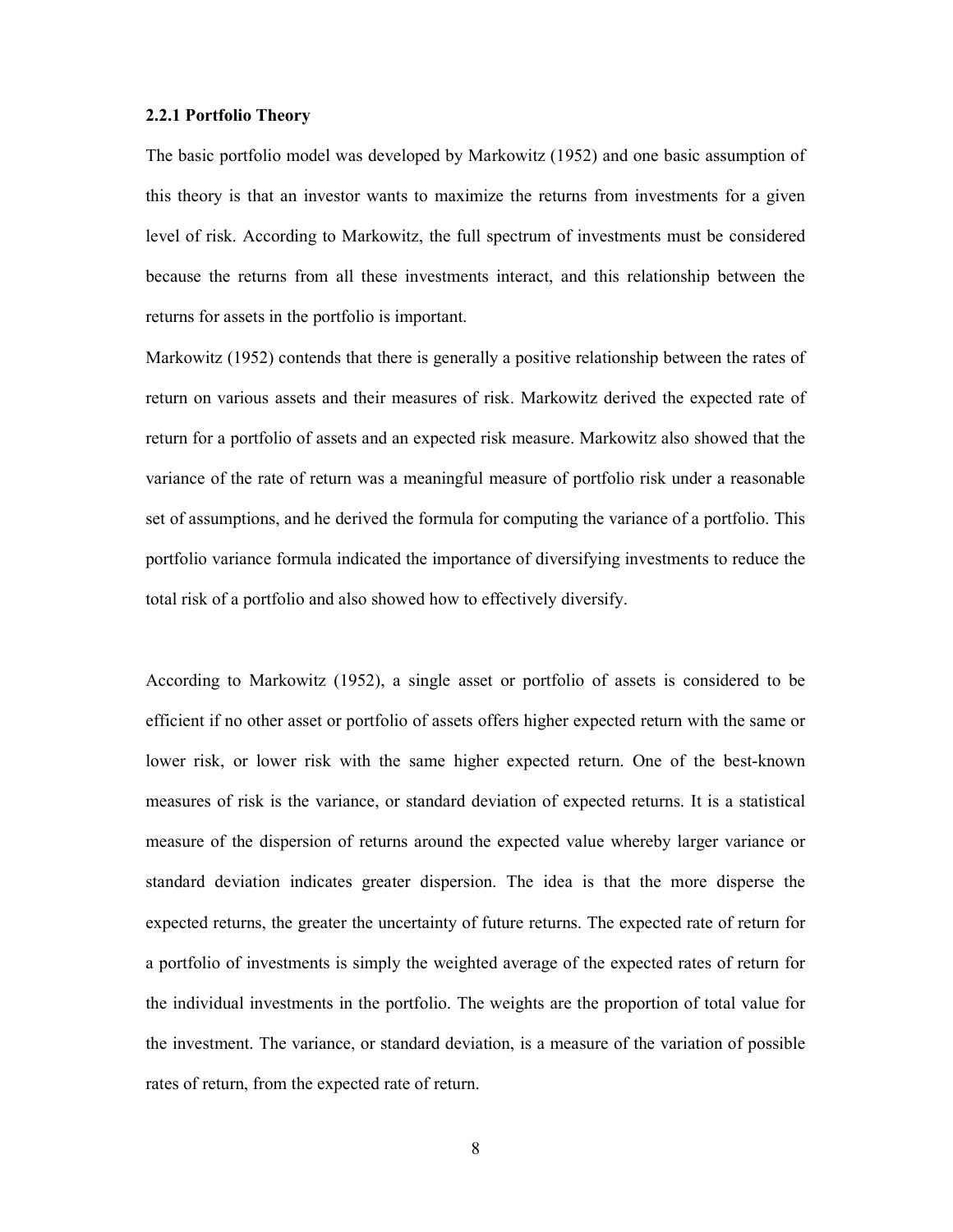Fund managers therefore diversify their investments to make sure that the returns to the pensioners are maximized (Litner, 1965). This theory is important in the management of pension funds in that it guides the fund managers on the diversification process, which they must do within the confines of the prevailing regulations.

#### 2.2.2 Resource Dependency Theory

This theory focuses on the role that directors play in providing or securing essential resources to an organization through their linkages to the external environment. Organizations attempt to manage their transactions with the environment to ensure access to the resources they depend on. The strength of one organization's dependence on another for a particular resource is a function of the following factors: how vital the resource is to the organization's survival and the extent to which other organizations control the resource. Retirement benefit schemes, for example, need the expertise of fund managers and custodians for the purposes of investing scheme assets. Actuaries are also necessary in providing advice on the funding position of the retirement benefit schemes and insurance companies are also important for the provision of annuities for members retiring from the scheme. The greater the dependence of one organization on another, the weaker it is and the more powerful organization can take advantage of the dependent one if it chooses to do so. Organizations thus attempt to manage their resource dependence and control their access to scarce resources through development of strategies (Jones, 2010).

#### 2.2.3 Agency Theory

The agency theory is one of the theories that has been applied in corporate governance. It was developed by Jensen and Meckling (1976). According to the authors, corporate governance structure specifies the distribution of rights and responsibilities among the different participants in the corporation such as the board, managers, shareholders and other stakeholders and spells out the rules and procedure for making decisions on corporate affairs.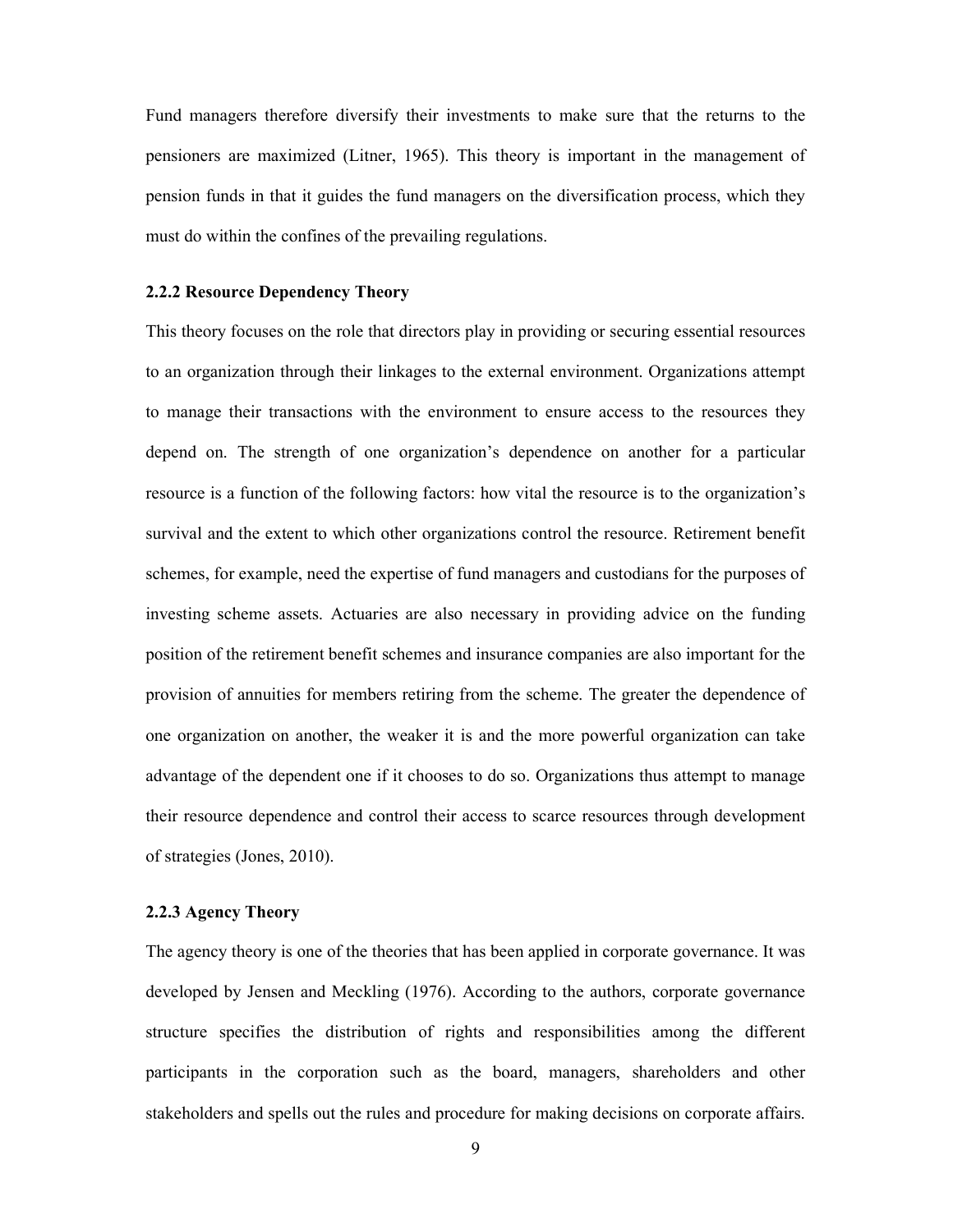By doing this it provides the structure through which the company objectives are set and the means of attaining those objectives and to monitoring performance. The average shareholder, for example, has no in depth knowledge of the investments industry or how retirement benefit schemes are managed. They therefore appoint trustees who are presumed to be experts in the field to present their needs and interests. This delegation of authority to trustees creates an agency problem that is a problem determining managerial accountability. In delegating authority, the shareholders lose, to a large extent, their ability to influence managerial decision making. The trustees may prefer to pursue long term investment strategies for the security of retirement benefits while the shareholders may have preferred short term investment strategies of the scheme funds for short term gains. Trustees may also increase their remuneration while the shareholders would not have preferred the same.

Good corporate governance is recognized as an important aspect of an efficient private pension system, enhancing investment performance and benefit security (Stewart and Yermo, 2008). It is beneficial to corporations and also bolsters the level of market confidence and integrity and strengthens financial stability. In addition, good corporate governance can also have positive impact to the corporation such as creating trust amongst all stakeholders, reducing the costs of over regulation, and facilitates supervision.

This theory is relevant to this study because the Trustees (who are in charge of managing the schemes in terms of ensuring compliance to the regulations and delegating the custodial, administration and investment roles to competent service providers to make decisions that will best enhance the members returns) , act in an agent capacity to the fund, and its ultimate beneficiaries.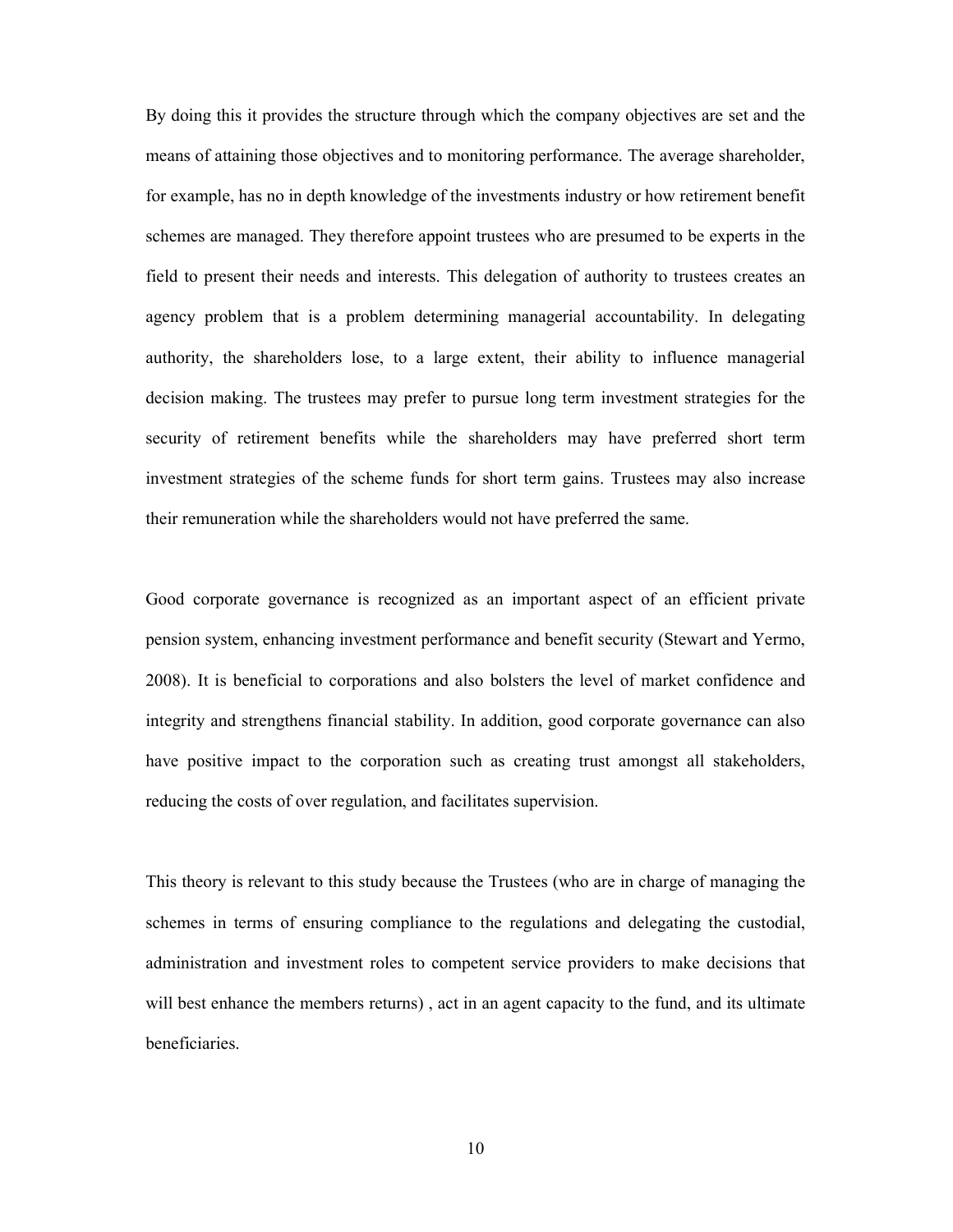#### 2.2.4 The Life Cycle theory.

The lifecycle theory by Modigliani, (1963) deals with economic decisions on retirement saving in particular the rationalization of an individual's income in order to maximize its utility over his lifetime. It stated that households accumulate savings during their working careers up to their retirement, and de-accumulate wealth thereafter. This type of saving behaviour enables households to smoothen their marginal utility of consumption over the lifecycle. This model assumes the following assumptions about human behaviour. They are forward looking across the span of their lifetimes; they can predict the financial resources they will have over their lifetime, they understand something about the financial resources they will need in successive periods of their lives, they make informed choices about the use of their financial resources.

The underlying thesis in the life cycle approach is that individuals spend their first phase of life preparing for a professional career. They then begin to earn a wage which is initially insufficient for their needs. In the second phase of life, employees earn to accumulate wealth which they save for later use at retirement. Upon retirement, which is the third phase of life, individuals spend their accumulated savings to sponsor their consumption for the rest of their life. Hence, the individual's capacity to support their retirement period is incumbent upon their earlier saving culture.

This theory is relevant to this study because the setting aside (contributing) and investment of funds is done through the working life of a member, to secure them a comfortable retirement when their income gets cut off at retirement. As much as the amount saved and eventually withdrawn at retirement, it depends on the income earned from active employment, it is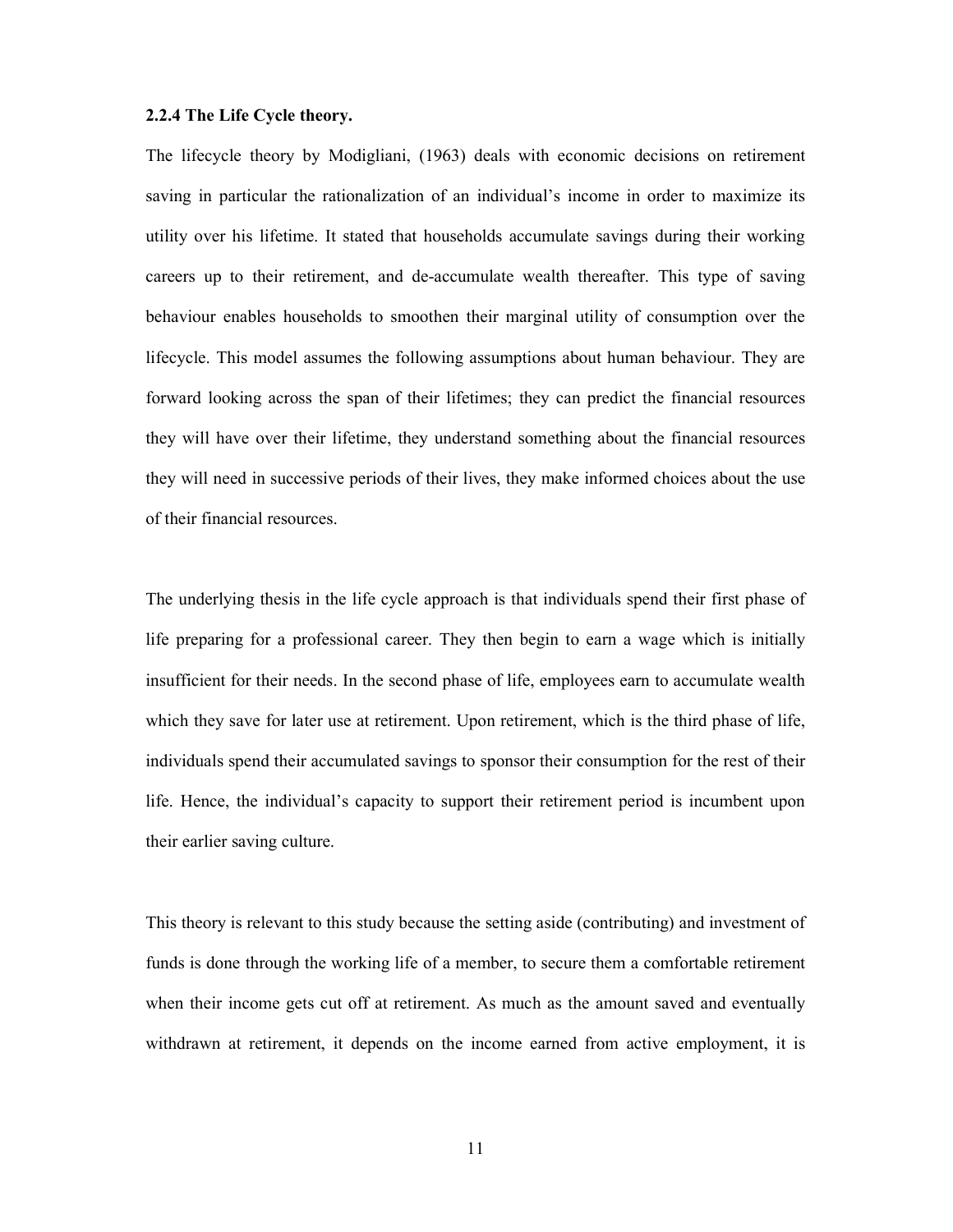ideally meant to sustain a member during their sunset years and their dependants for a considerable time when the member passes on.

#### 2.3 Determinants of financial Performance of Pension Funds

#### 2.3.1 Age of contributors

The main reason why pension funds exist is to provide some form of social security to people who retire from active employment. The pension fund is aimed at providing some income that will enable retired people to meet their needs even in retirement. There are several factors that affect the performance of pension funds. According to Lungu (2009) the age of a contributor to a pension fund is very significant in determining its performance. Retirement benefit schemes are part and parcel of a social protection plan that is designed to protect people from financial impairment once they retire from active employment (Lungu, 2009).

#### 2.3.2 Assets

The structure of pension plans has gradually transformed from defined benefit (DB) systems to various types of arrangements in which the provision of pensions is backed by assets, either in individual accounts or in collective schemes. This change has been motivated principally by governments seeking to lessen the fiscal impact of aging populations and to diversify the sources of retirement income. One of the key results is that many pension systems are now in the process of becoming asset backed. This transformation of pension funds implies that retirement incomes are now closely linked to the performance of these assets, resulting in participants being exposed to the uncertainties of investment markets to determine the level of benefits that they will ultimately receive. It is evident from the financial meltdown of 2008 that there are potential consequences of this type of transformation (Hinz, Rudolph, Antolin and Yermo, 2010).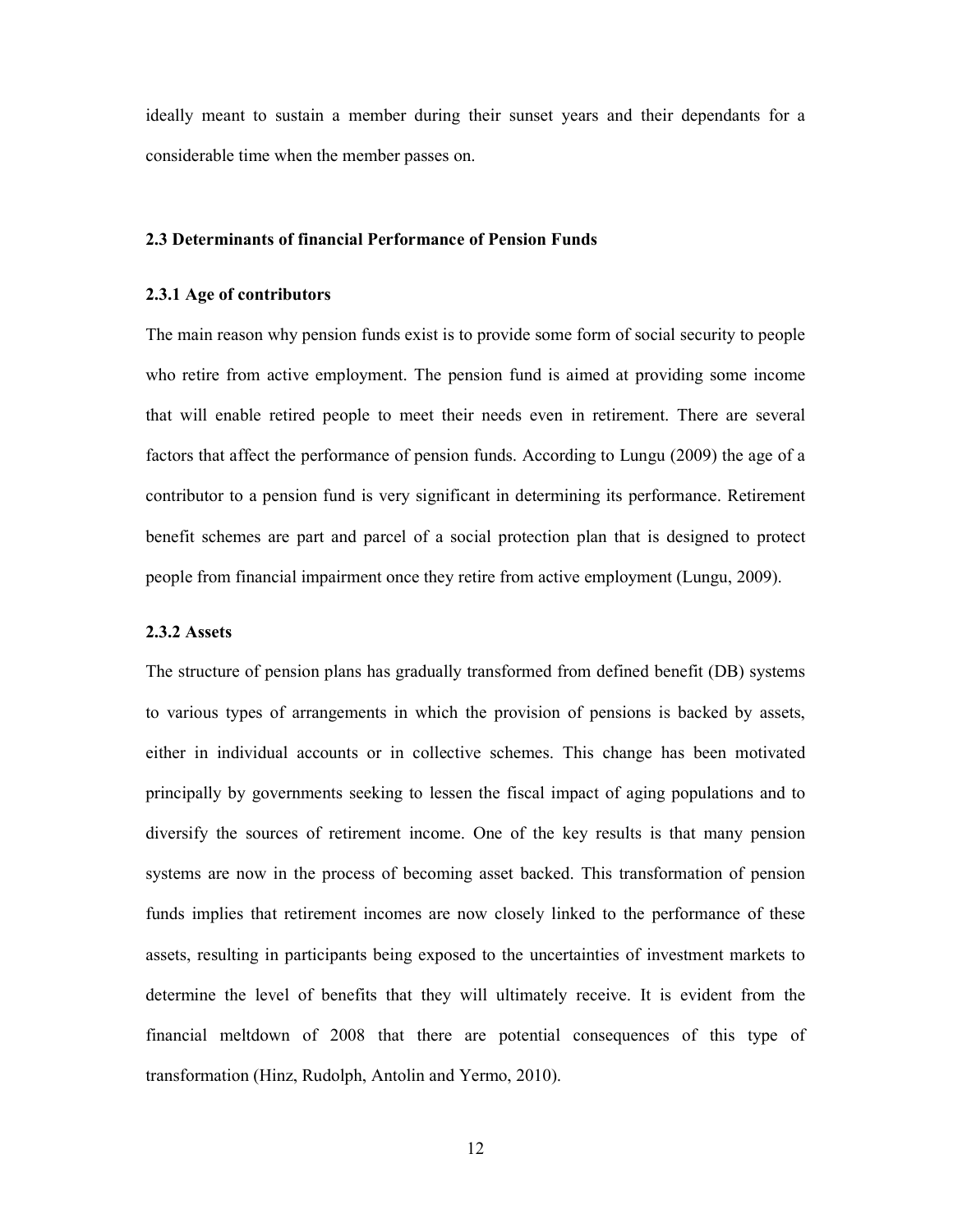Bodie, Detemple, and Rindisbacher, (2009) argue that there is need to recognize that pension fund assets have important differences compared with other forms of collective investments. This difference stems from the fact that pension funds have the objective of providing income replacement in retirement, whereas the other forms of collective investments are primarily concerned with short-term wealth maximization of individuals. This definite difference in objectives leads to different time frames over which performance should be considered and different attitudes to risk. However, despite these clear distinctions between retirement benefit schemes and other collective investments, there is no difference in the performance measures that are applied to evaluate the financial performance the pension funds and other types of investments.

The spectacular losses experienced by many pension funds since the onset of the financial crisis in late 2008 have been widely noted and debated. The Organization for Economic Cooperation and Development (OECD) indicates that there were approximately \$5.4 trillion or about 20 percent of the value of assets losses in countries that were affected by the 2008 global financial meltdown (Antolin and Stewart, 2009). For instance the returns that were realized from the pension funds in Latin America and Central Europe in 2008 were two digits negative. Hinz et al (2010) however assert that focus on short-term nominal returns on investments hides the fact that returns are only one of several factors that will determine the financial performance of pension funds to provide retirement income to their members. Other factors include administrative and investment management costs, the density of contributions, and the behavior of participants in choosing a retirement age.

The other factors that drive pension benefits in an asset-backed setting have received much research and policy attention in recent years. For instance, countries have designed a variety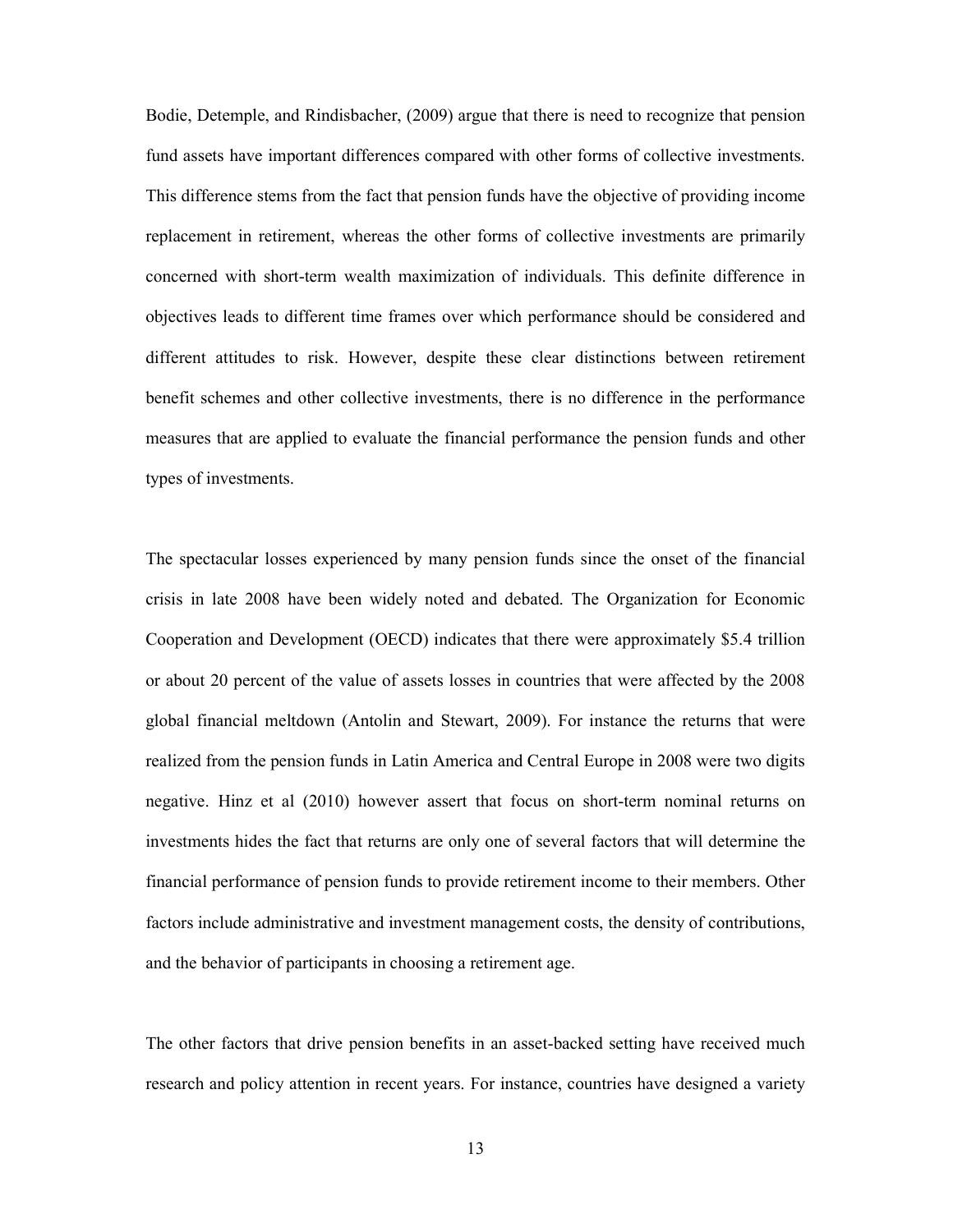of mechanisms to reduce costs, including the imposition of caps on fees, centralization of collections and the use of blind accounts, lotteries that allocate new contributors among funds, and paperless transactions. Policy makers are aware of the alternatives available, and the challenge is to ensure that the alternatives chosen are properly implemented. Collective pension arrangements established by employers and employee associations can also be an effective way to keep costs low, especially when the funds established achieve sufficient scale (Hinz et al, 2010).

#### 2.3.3 Density of Contributions

Density of contributions is also an important factor that has affected the pension benefits in countries with large informal sectors. Individuals with a low density of contributions are likely to face low accumulated assets at retirement age, and therefore are likely to have low retirement incomes. The retirement age is also an important factor that affects the performance of pension funds. Because the accumulation period is shorter in countries that allow individuals to retire earlier, individuals are likely to receive lower retirement income. As a consequence, governments in some countries have been raising the official retirement age or have introduced incentives to delay retirement. The capacity of funded individual account systems to deliver retirement income will be further challenged in this respect as life expectancy continues to increase in virtually all countries (Bodie et al, 2009).

#### 2.4 Empirical Review

This section compares previous research done on the effect of determinants on the financial performance of retirement benefit schemes in Kenya and the stakeholders' perception on the effect of determinants on financial performance of retirement benefit schemes in Kenya.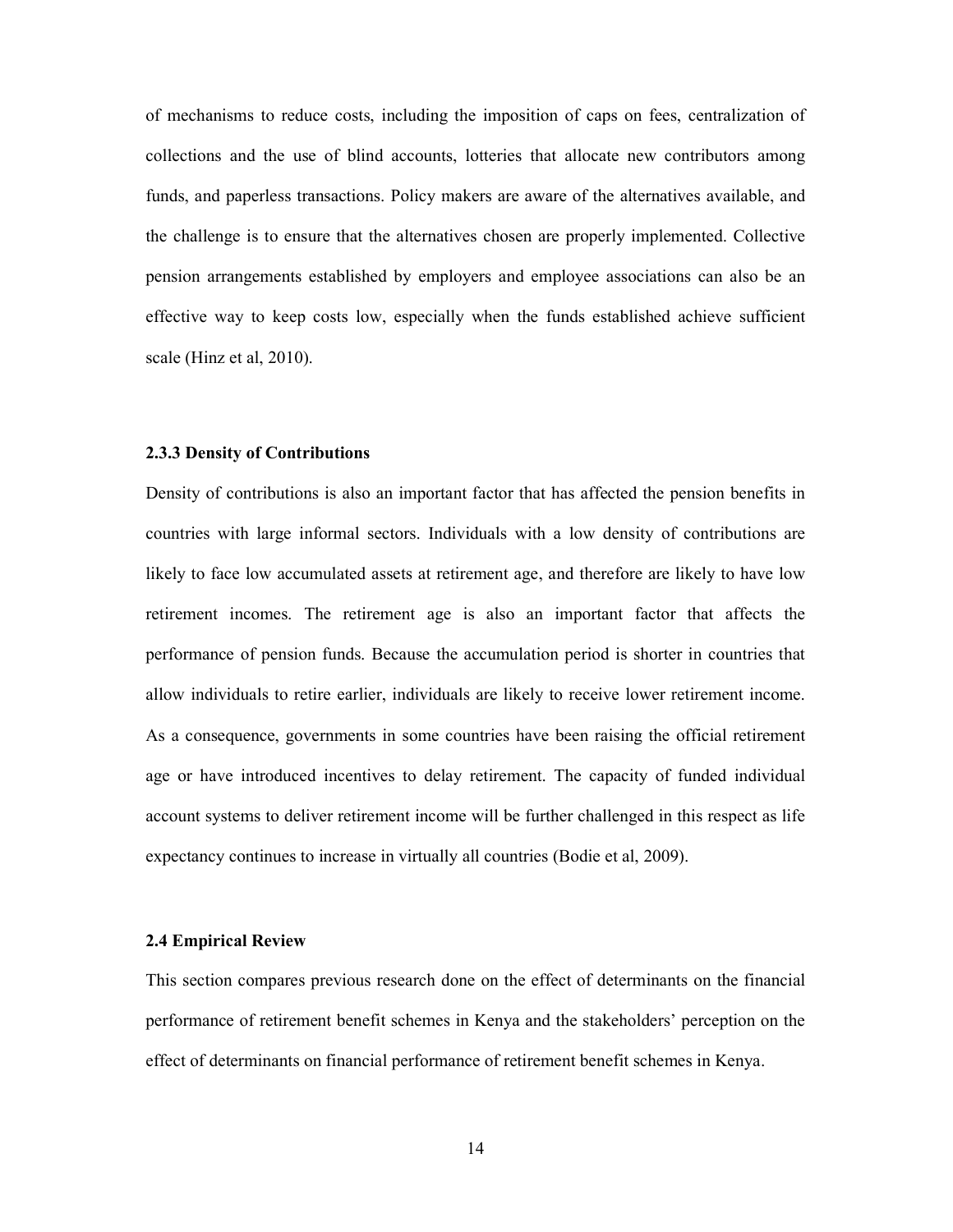#### 2.4.1 Determinants of financial performance of retirement benefit schemes in Kenya.

Al-tally (2014) investigated the effect of financial leverage on firm profitability in Saudi Arabia's public listed companies. The overall results of this study were that, in the long term, in the absence of acute economic downturns, lower leverage levels tend to lead to higher profit margins and returns on both assets and equity. The study recommended that, under normal economic conditions, Saudi Arabian firms could attempt to improve their profitability by balancing their liabilities with their leverage borrowing levels. Another recommendation made by this study is that more studies are needed to examine liabilities calculation standards and liabilities effect on firms' capital structure and society.

Davydov (2014) examined corporate debt financing sources and their implications for firm financial performance in Finland. The results of the study provided evidence to suggest that higher levels of bank debt may enhance firm profitability, as measured by ROA. The study concluded that debt source choice is an important determinant of firm performance and may be particularly valuable in times of financial turmoil. Pastor and Stambaugh (2003) researched on liquidity risk and expected stock returns in U.S between the period 1966 and 1999. The study investigated whether market wide liquidity is a state variable important in asset pricing. The study established that expected stock returns are related cross-sectionally to the sensitivities of returns to fluctuations in aggregate liquidity. According to the study, liquidity is abroad and elusive concept that generally denotes the ability to trade large quantities quickly, at low cost, and without moving the price.

Ferreira et al. (2012) analyzed the determinants of mutual fund performance in 27 countries over 1997–2007 period. It was noted from the study that liquidity constraints have been a major constraints in the development of US and as a result, small and domestic stocks are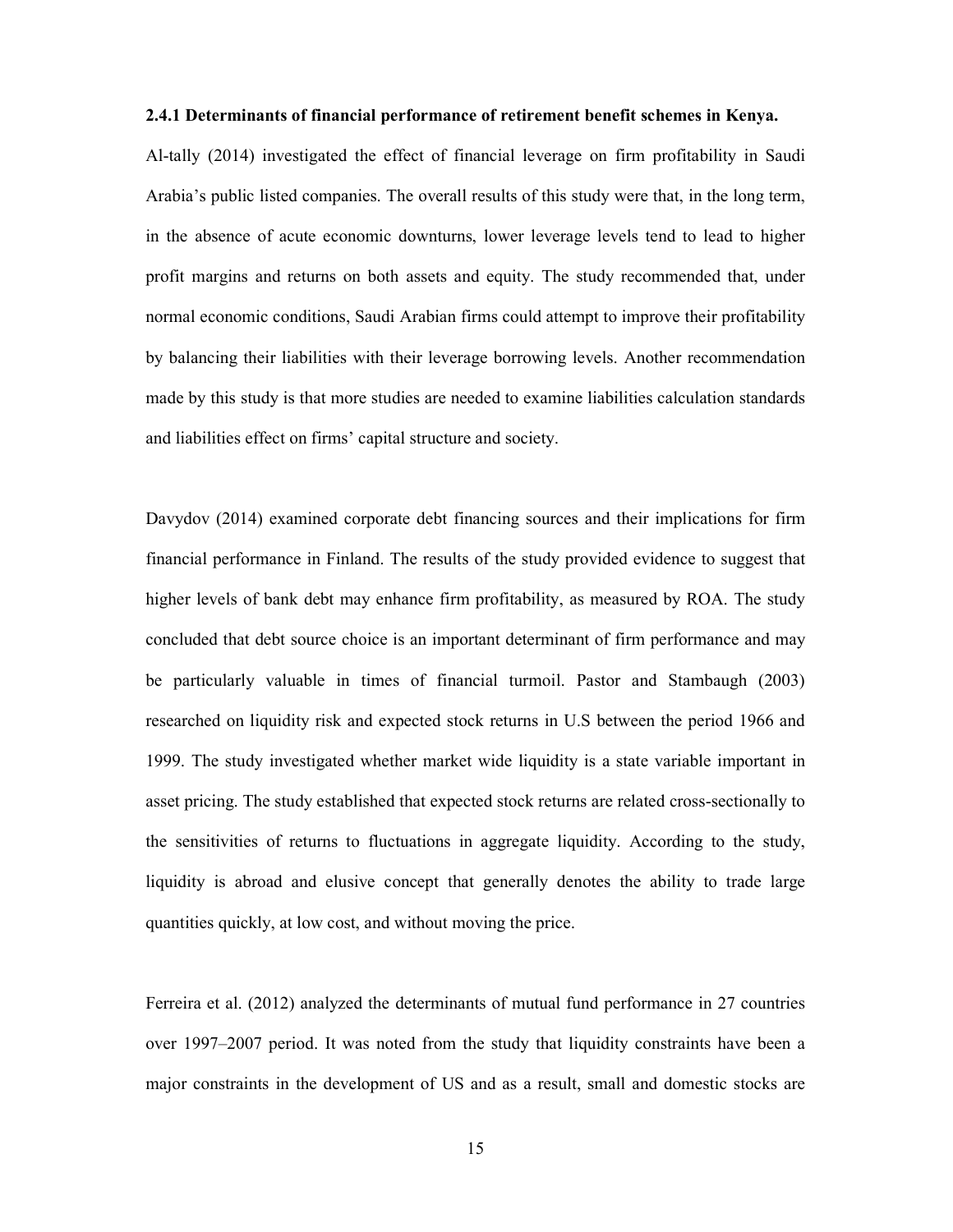majorly invested on. Better performance of funds was recorded in countries tough legal institutions as well as those whose market stocks are liquid. With no doubt, the pension funds in US which invested in illiquid and small stocks were the most affected by the scale negative, but the case was not similar with other non-US pension funds.

Tonks (2005) carried out a study on pension fund management and investment performance. The study established that the value of the pension fund will increase over time due to contributions and the investment returns on the fund. These investment returns depend on the asset allocation and portfolio decisions of fund managers. Small changes in the investment returns, increase to large changes in the value of the pension fund at retirement. The evidence on fund manager performance is that on average they do not add very much value over and above a passive strategy of investing in the market index. However this average disguises the fact that some fund managers perform well, and others perform poorly. Identifying and understanding the persistence of the poor performance of some fund managers is an important issue in the pensions area, and one in which further research would be worthwhile.

Antolin (2008) did a comparative study on the financial performance of pension plans. The study was sponsored by OECD in collaboration with the World Bank and some private sector institutions and began at the end of 2006. The main aim was to compare investment performance of privately managed pension funds across several OECD, Latin American and Central and Eastern European (CEE) countries. The study first provided an analysis of aggregate investment performance by country on a risk adjusted basis using relatively standard investment performance measures. The second stage of the study involved evaluating potential relationships between the characteristics of each pension system, individual regulatory environments and the investment performance. The study established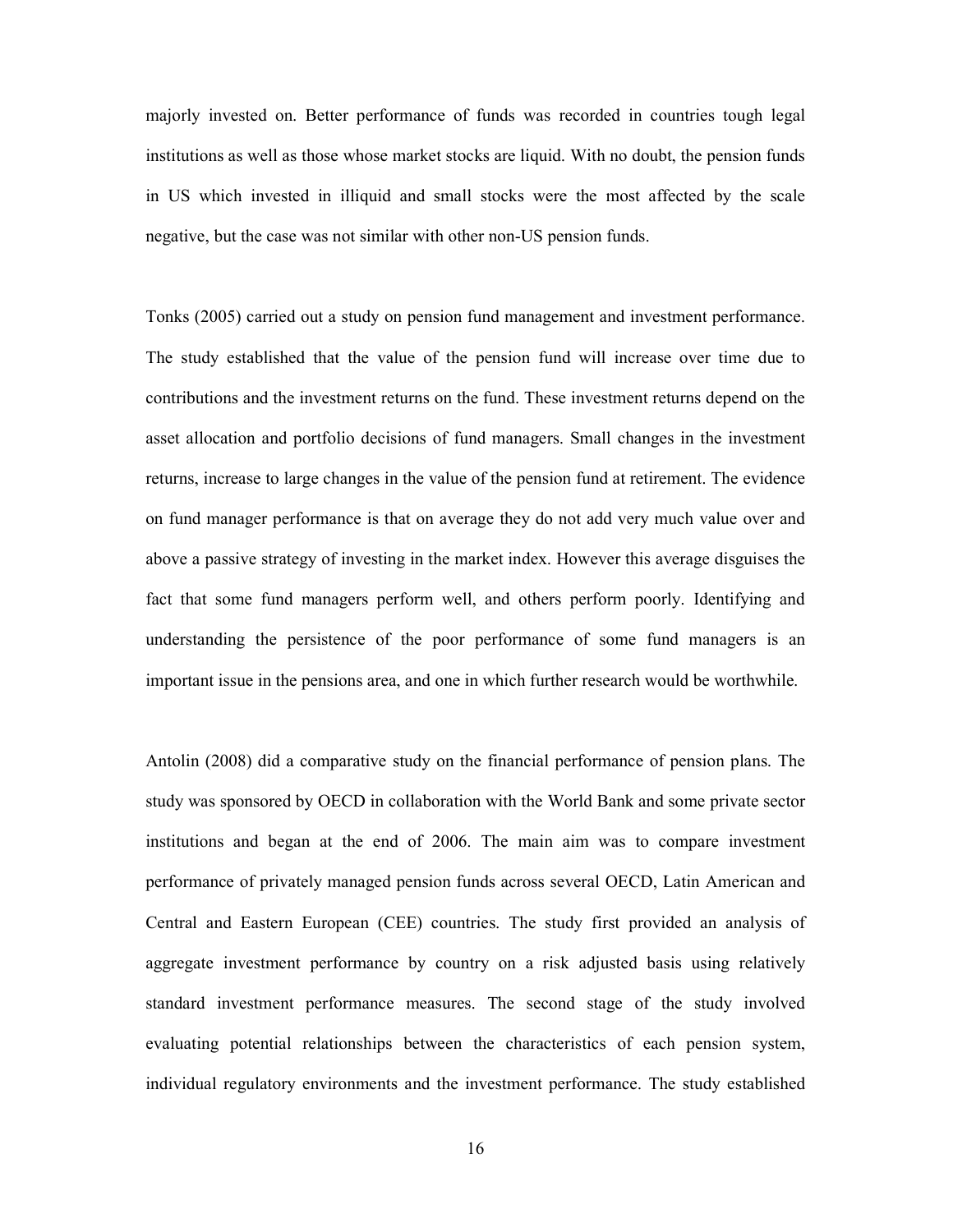that the Sharpe ratio and attribution analysis show that, for those countries with enough information and data to adjust returns accordingly, privately managed pension funds have obtained a risk premium against short-term investment alternatives. It was also clear from the findings that pension funds have generally underperformed with respect to the hypothetical portfolio with the highest (mean) return for a given level of risk. The results also confirmed that in several countries investment restrictions have had a negative impact on performance.

Nguthu (2009), did a study on the effect of assets allocation on retirement Benefits schemes performance in Kenya. The objectives of the study were to determine how much of the variations of returns among retirement benefits schemes in Kenya are explained by asset allocation and also the level of returns which is explained by assets allocation. A sample of 40 schemes was drawn from a population of 400 segregated occupational schemes in Kenya. The secondary data on retirement benefit schemes assets allocation and returns was obtained from Retirement benefits Authority was analysed using regression analysis and descriptive statistics. Regression was done on the fund returns to the policy returns over time to determine the policy impact on variation over time. Regression was also done on the compounded annual fund returns to the compounded annual policy returns among schemes to determine the impact of assets allocation differences of schemes on the variability of returns. To determine the level of returns which is explained by assets allocation, the researcher computed the ratio of the average annualized total returns for each scheme to the average annualized policy returns. The study shows that the variation in returns over time for retirement benefit schemes is explained up to 62.4% by investment policy adopted by the trustees of the scheme. Other factors such as securities selection, timing of investments and managers selection explain the remainder. Differences in investment policies explained 37% of the variations on the return among different schemes. Further the study established that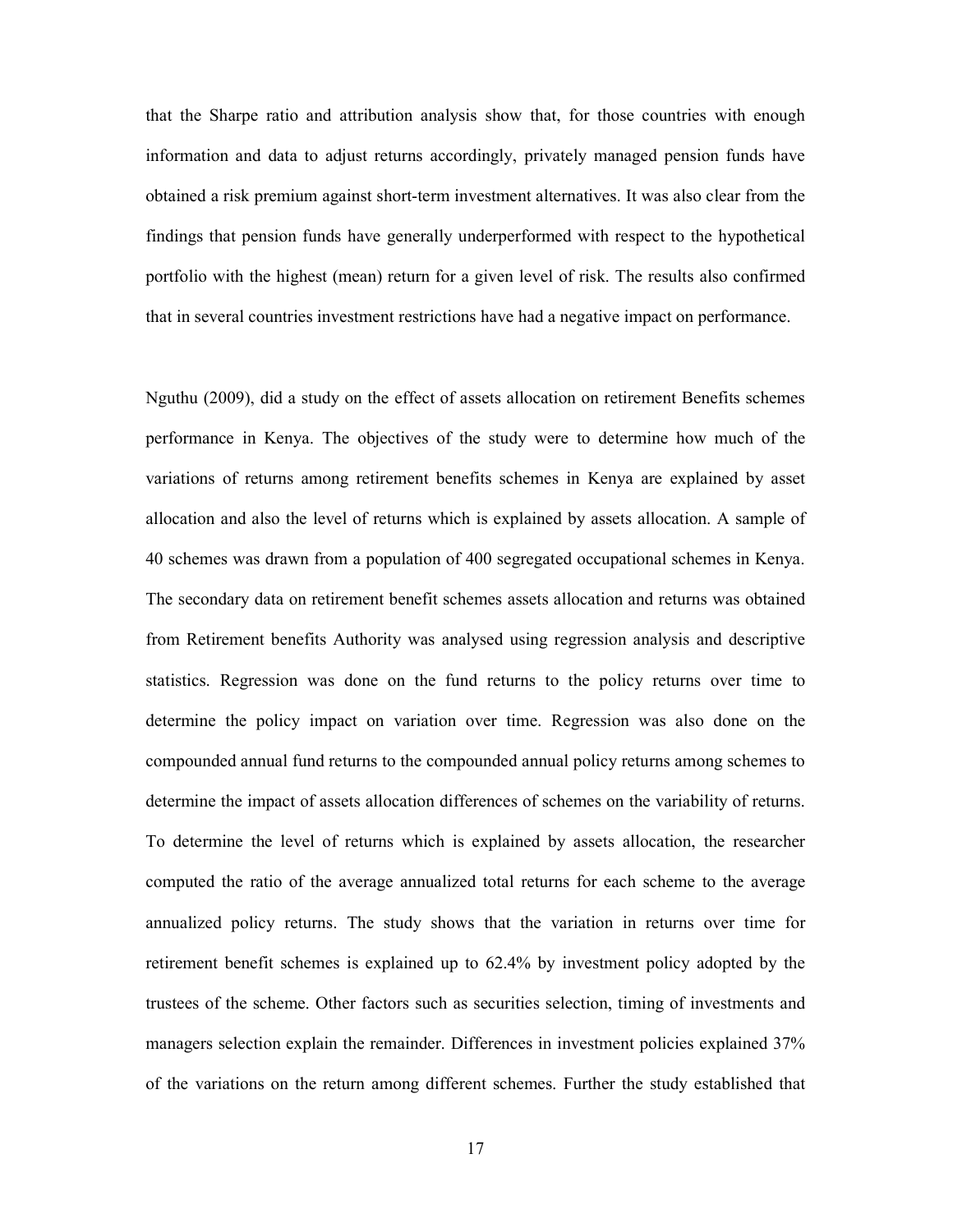policy explains 100% of the total fund returns level of the schemes in Kenya. This shows that on average, schemes are not adding value above their policy benchmark because of the combination of the active management and the associated management expenses. It is possible for an investor who has the ability to select superior managers before committing funds to earn above average returns.

Ammann and Zingg (2008) focused on the performance of Swiss pension funds by looking at the linkage of the governance of pension fund and their performance. A sample size of 96 pension funds and only those who reported total assets of not less than CHF 190 billion were considered in the study. The study noted that good corporate governance, with well set targets and strategies of investments is of key importance on the success of the pension funds. On the other, hand, it was argued that controlling and steering investment rules, and communication have no significant influence on performance.

Kusewa (2009) did a study on the impact of regulation of the retirement benefits sector on the financial performance of occupational retirement benefit schemes in Kenya. This study was interested in establishing whether retirement benefit schemes financial performance is dependent on regulations enactments. The study covered a longer period i.e. five years before and five years after the enactment of the regulations in year 2000. In her study, the indicators of financial performance used were the total contributions from members for the year and fund values at year end. According to the study, increase in total contributions is influenced by the number of members in the scheme, the member's pay (where the pension is a proportion of the salary) and the additional voluntary contributions made by members. The fund value at the end of the year is the balance of total contributions and investment income net of the withdrawal benefits and other expenses. This is what is reinvested in the scheme to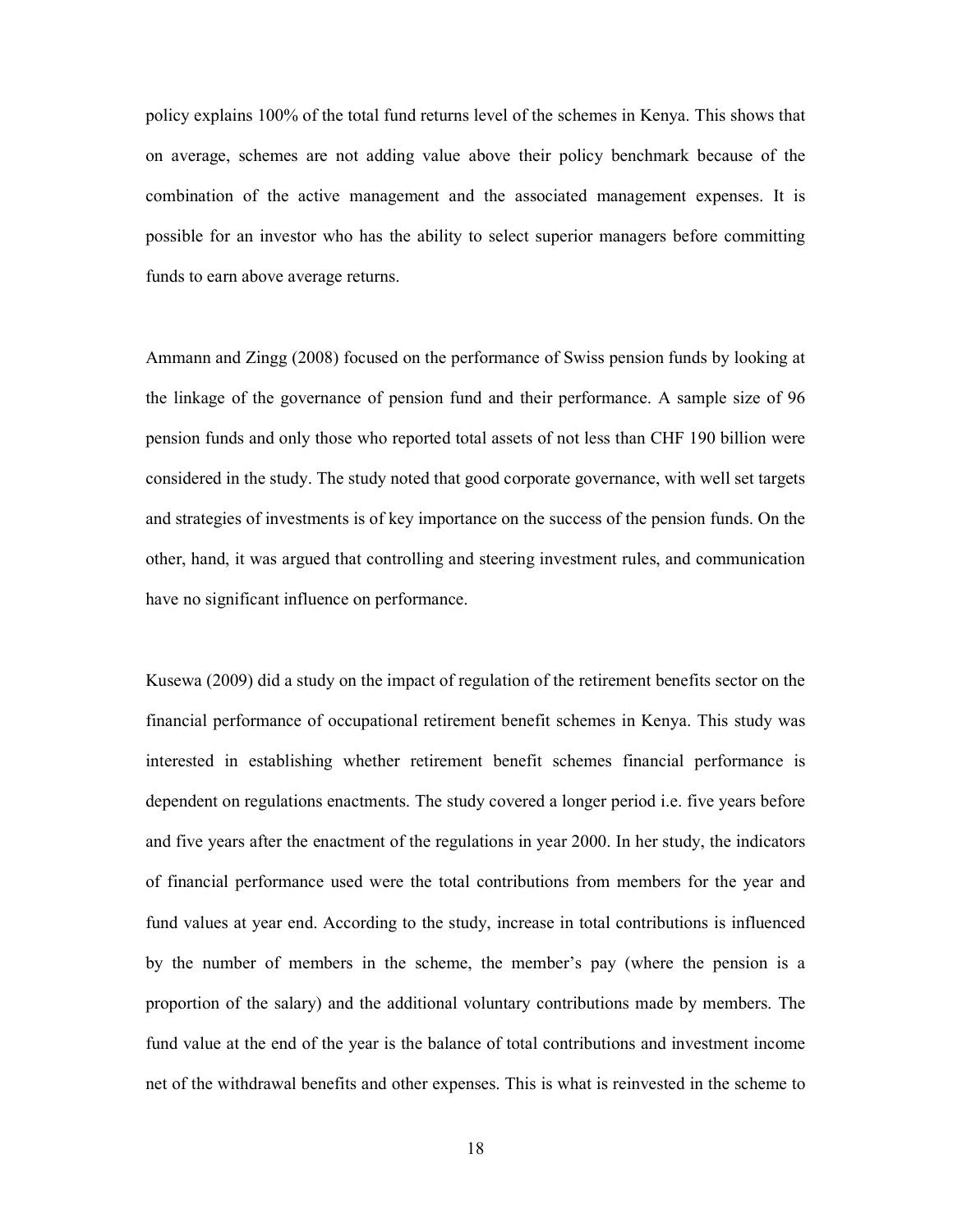give a return to members. The fund value, therefore, gives an indication of the size of the scheme in terms of its assets value. The average annual percentage increase in the size of the fund was used as an indicator of financial performance. Thirty occupational retirement benefit schemes were considered as the sample of the study and scheme administrators provided the data for this study. For each scheme in the sample, their fund values as well as total contributions were analysed within a span of ten years, five before 2000 and five after the year 2000. Using the matched or paired t-test, findings indicated that there was a significant positive impact in the financial performance of the population of occupational retirement benefit schemes in the period in which the regulations have been in place.

#### 2.4.2 Perception of stakeholders .

Meng and Pfau (2010) reveal that the need for well managed pension funds across many nations is as a result of growing populations. According to Awino (2013), the sound financial performance of pension funds therefore becomes critical in addressing the sustainability of the pension system, which is very important for economic development in many nations.

According to Kabiru (2009), embezzlement and mismanagement of public funds is the biggest obstacle to achieving the millennium development goals in developing countries. This also manifests itself in the pension fund plan. Otieno (2003), on 'Challenges facing management of pension funds' in Kenya, also cites poor governance as a challenge threatening the sustainability of pension funds in the country. The author gives the example of the University of Nairobi, Railway Corporation, and National Social Security Fund Pension Funds being unable to pay or paid less than the minimum portfolio return in Kenyan Market (Gordon, Jepchonge and Kibet, 2010).

An article by Muriithi and Wamari (2013) mentioned that if there were a frustrated lot of pensioners in the country, they are the ageing men and women who retired from the Kenya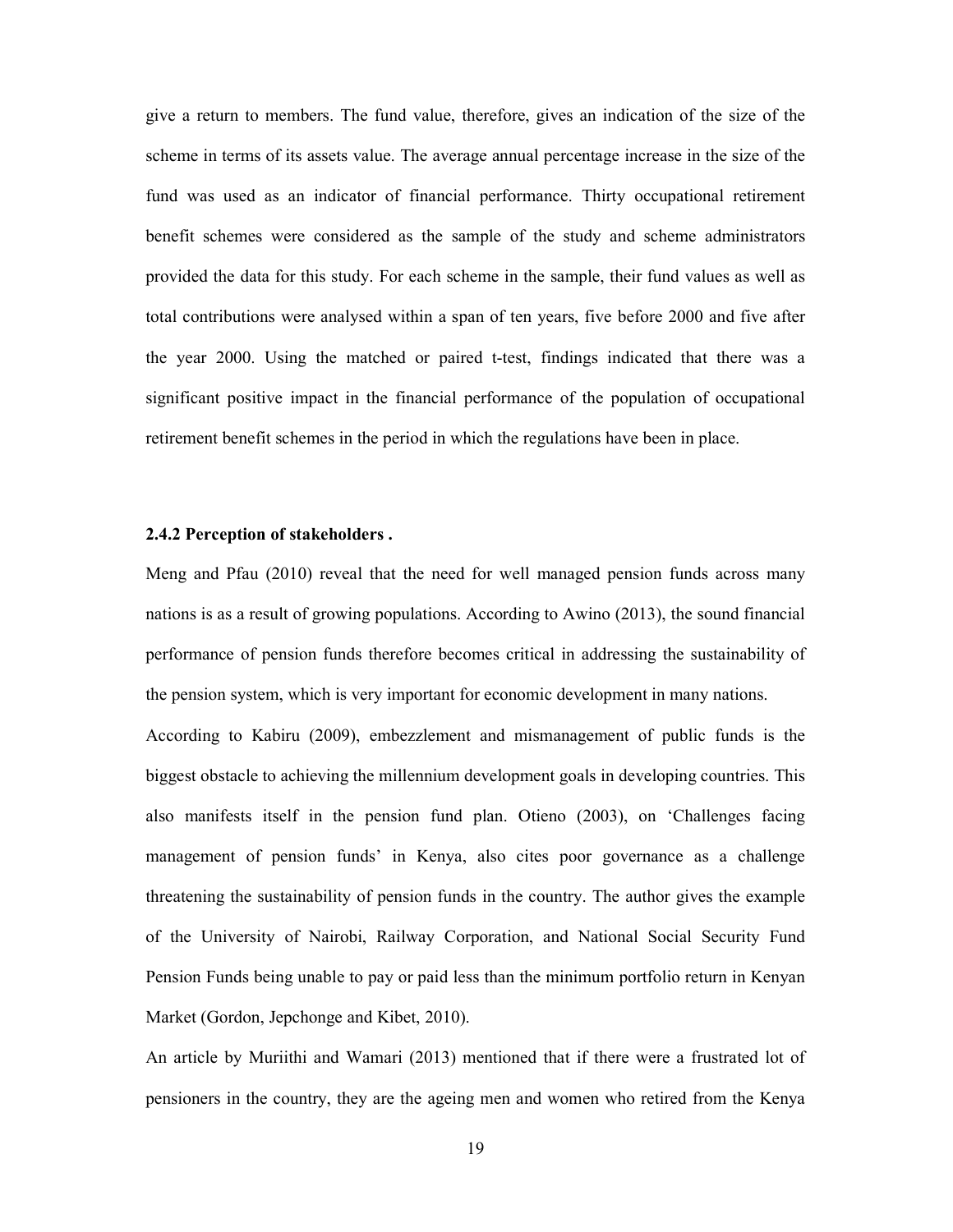Railways Corporation decades ago. The NSSF has also been experiencing problems and has hit the headlines. Report by the Kenya Anti-Corruption Commission highlighted various cases of corruption in irregular allocation and transfer of shares belonging to NSSF which sunk with discount securities. It also mentioned irregular sale and transfer of plots by senior management (Kenya Anti-corruption Report, 2010).

Borbon (1999), notes the importance of adequate regulation in improving governance of retirement benefit schemes. He contends that for private arrangements, be it individual or enterprises, regulation is important to increase transparency and protect beneficiaries. Private pension arrangements as they have emerged in some countries often failed to provide accurate information regarding costs, returns and balances, making it difficult for beneficiaries to compare among providers. Insurance companies as part of their life business often provide private pension arrangements.

Kwena (2013) highlighted some of the low coverage reasons to be associated with the fact that pension saving is a voluntary exercise, there is no universal pension, and low replacement rates where people not saving enough to increase income replacement ratios at retirement. To try and increase the coverage in retirement schemes RBA has recently introduced the Mbao Pension Plan which is a voluntary individual account savings plan to which all workers in Kenya may contribute without regard to income or age has recently been introduced. It is designed to provide a programme that is suitable for the unique nature of the informal sector and to encourage a savings culture for those workers.

#### 2.5 Summary of the Literature Review

The chapter has presented the theories that were used to guide the study. These theories are Portfolio theory, resource dependency theory, the Agency theory, and the Life Cycle Theory.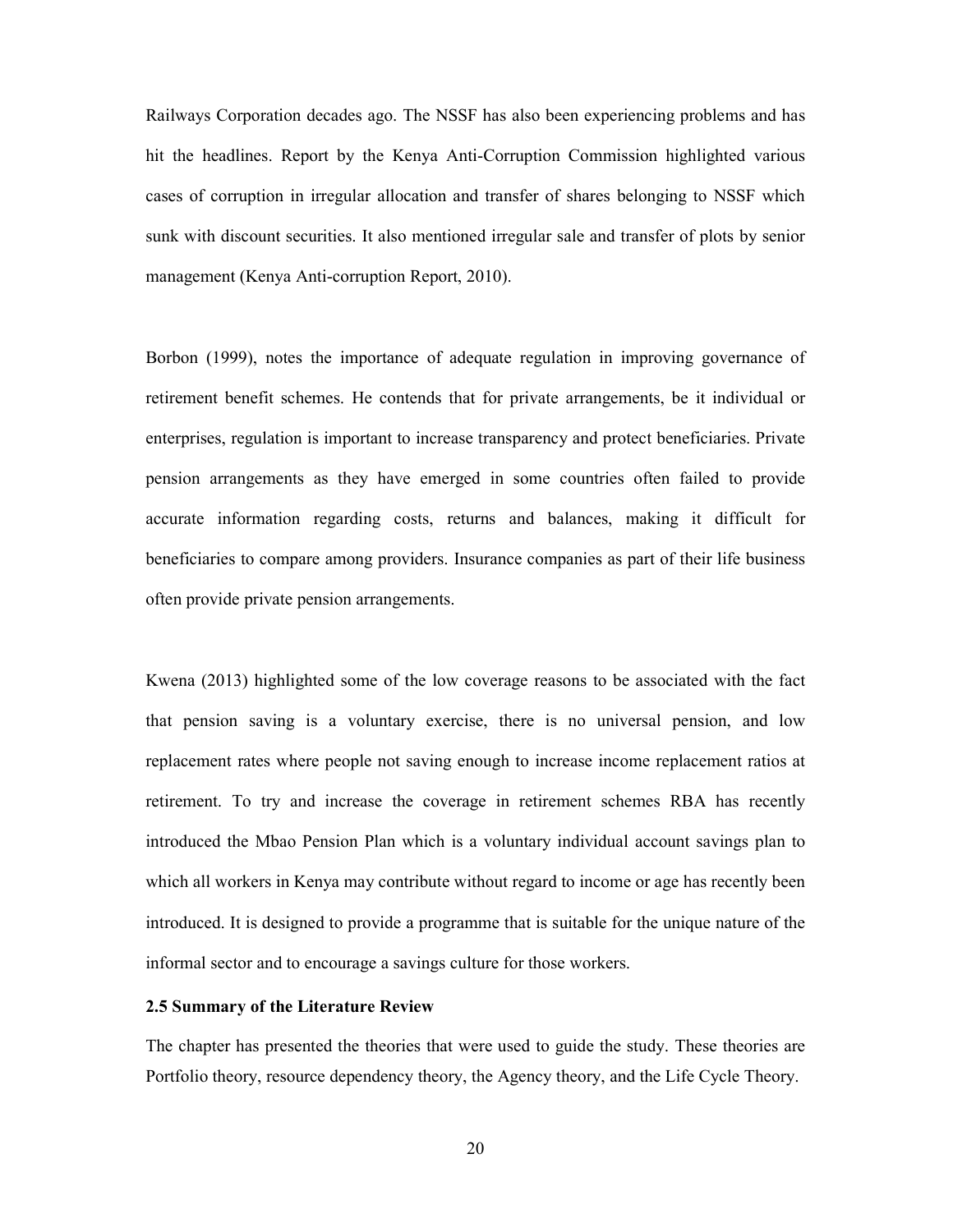The study has reviewed expansive literature on pension funds. It is clear that pension fund assets have important differences compared with other forms of collective investments. However the same measurements are still used to measure the performance of pension funds. It is also clear that most pension funds are still at their infancy and this makes it difficult to create any meaningful trend analysis on their performance. Studies linking performance of pension funds for most developing countries are also scarce since they do not have wellstructured pension plans due to inadequate regulations.

#### 2.6 Conceptual framework

Conceptual framework shows diagrammatically the relationship between the variables of a study. It specifically, demonstrates the relationship between the independent variables and the dependent variable. In this study, the independent variables are the determinants which are indicated by age of contributors, leverage of the fund, contributions received from members of pension fund, fixed income investments proportion, equities investments proportion, offshore investments proportion and fund liquidity, while the dependent variable was financial performance of retirement benefit schemes in Kenya and was measured by return on assets. The conceptual framework in this study is as summarised in Figure 2.1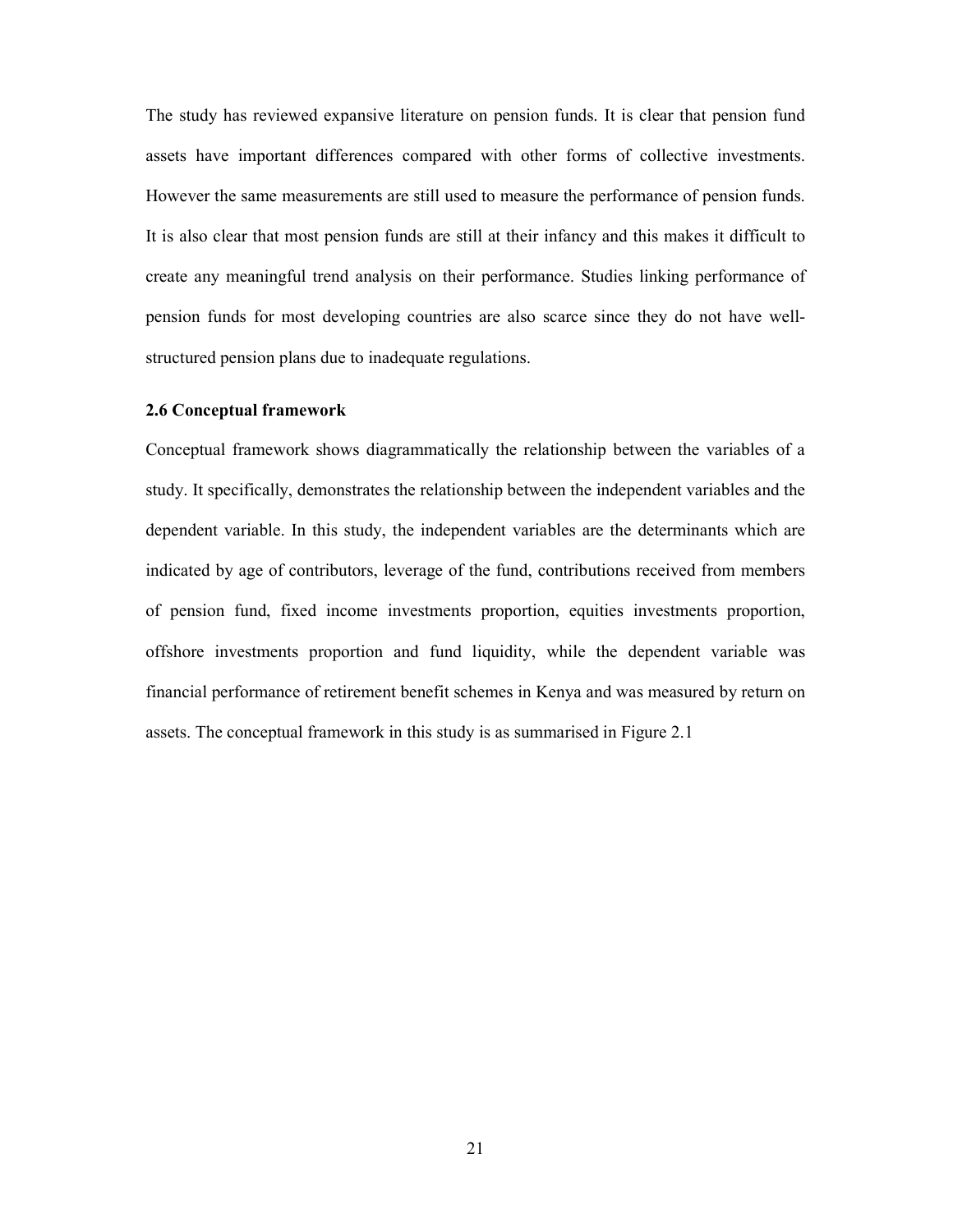### 2.1: Conceptual framework

### Independent variables Dependent Variable



Source (Author, 2017)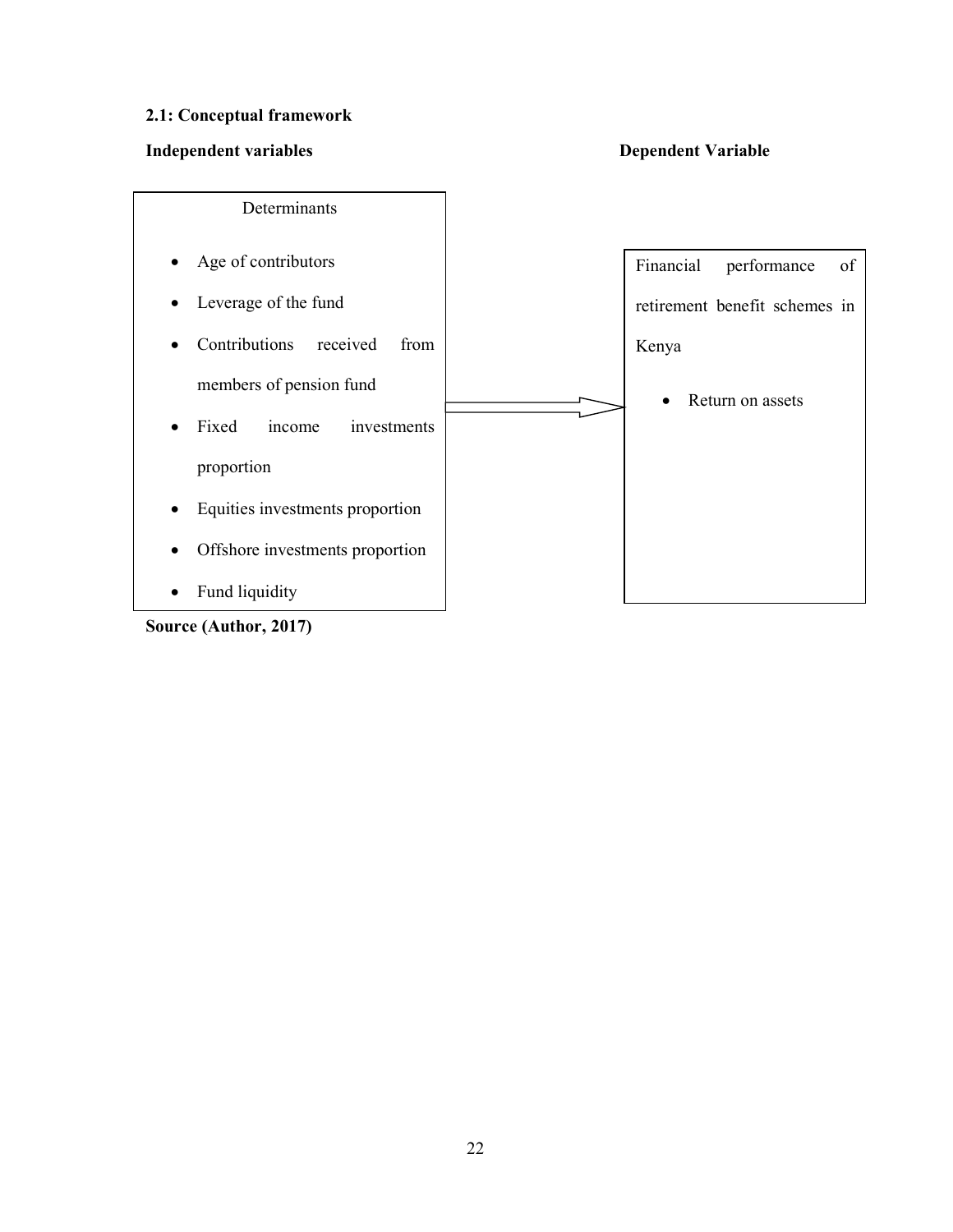#### CHAPTER THREE: RESEARCH METHODOLOGY

#### 3.1 Introduction

This chapter outlines the methodological techniques that was used in the study. The section describes the research design, data collection, data analysis and lastly the model that were used in the study.

#### 3.2 Research Design

The study used mixed research. Descriptive design was used for qualitative data derived from questionnaires, while quantitative design was used for data derived from financial statements. Descriptive design discovers and measures the cause and effect of relationships between variables (Khalid, Abdullah & Kumar, 2012). The justification for choosing the research design is the fact that the researcher only describe or explain the relationships, if any, that exists between variables but cannot alter those relationships.

#### 3.3 Population of Study

The population for this study were the 1262 retirement benefit schemes registered with the Retirement Benefit Authority, RBA by close of 2013. The retirement benefit schemes provided insight information on the determinants on financial performance of retirement benefit schemes. In Kenya the public pension fund is only one in the name of NSSF. The rest are private. The private pension fund formed the population.

### 3.4 Sampling Technique

Simple random sampling was used. Sample Size Calculation was guided by Fishers formula and was calculated as indicated below: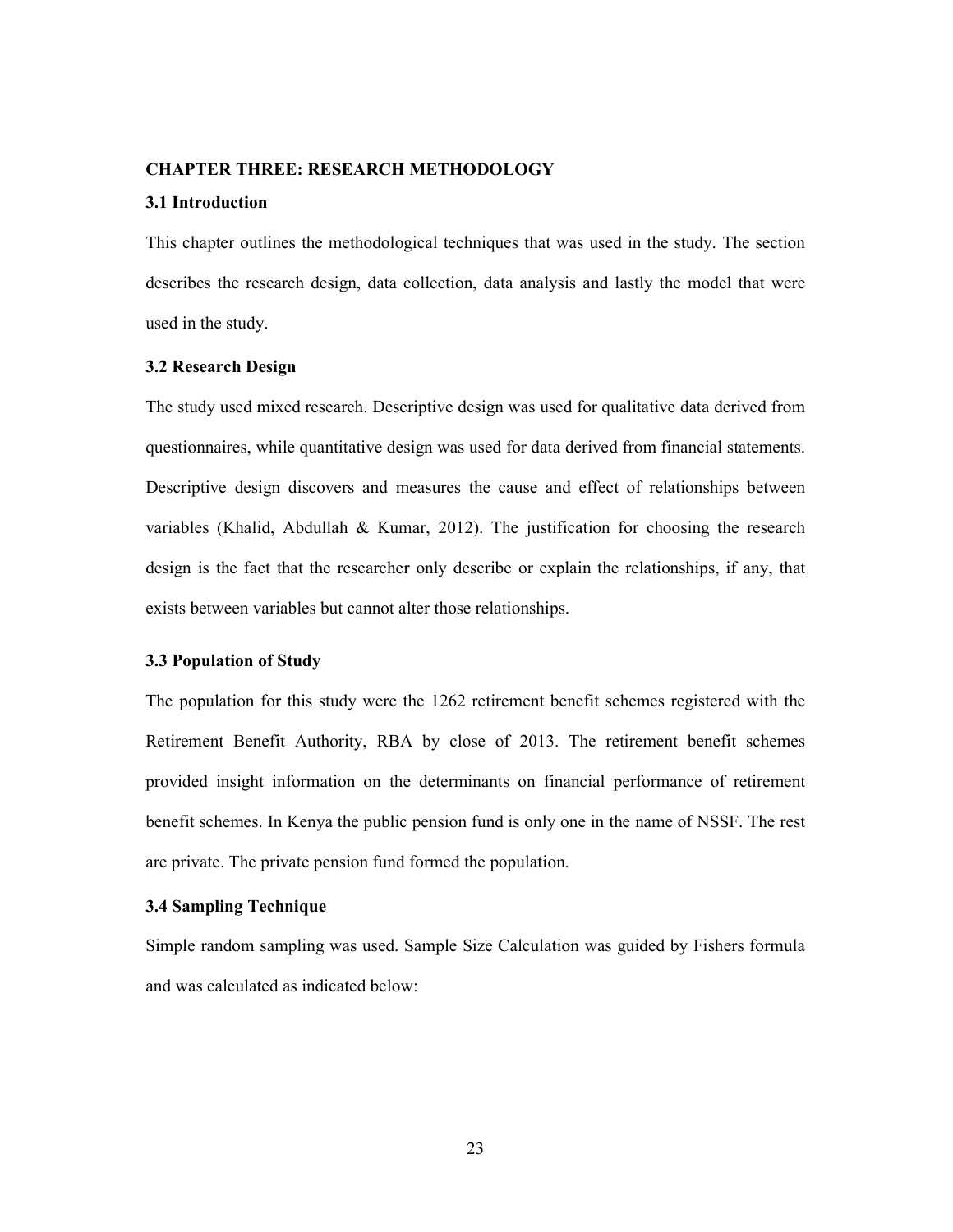Sample Size =  $Z^2 * (p) * (1-p)$  $c<sup>2</sup>$ 

(Fisher, 2006)

Where:

 $Z = Z$  value (e.g. 1.96 for 95% confidence level)

p = percentage picking a choice, expressed as decimal

 $(.5 = 50\%$  used for sample size needed)

 $c =$  confidence interval, expressed as decimal .At 95% confidence level, the sample size would be

Z value =  $95\%$ =1.96

 $P= 50\% = 0.5$ 

 $C=2$ 

1.96\*1.96\*0.5\*0.5/ 0.02=48.02 =48

Sample size were 48 private pension funds.

#### 3.5 Data Collection

The study used primary and secondary data. The secondary data is quantitative in nature and was collected from the annual financial statements of the pension funds. These Financial Statements usually in copies reside with the Fund Managers, Scheme Trustees, Scheme Administrators and RBA as filed returns. For the purpose of this study, these financial statements were sourced from the RBA systems and the pension funds for validity. For the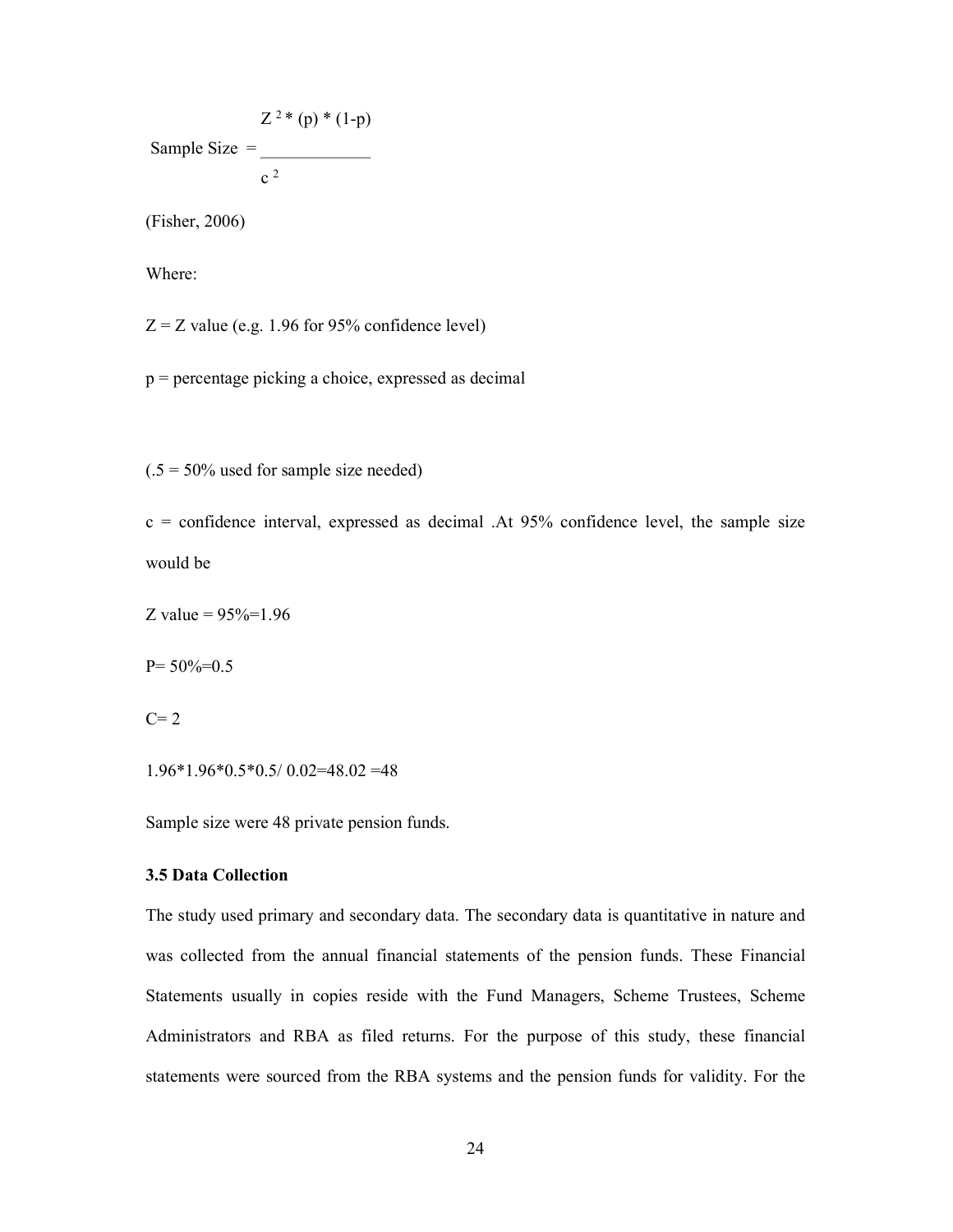data to be representative enough, the study reviewed secondary data for ten years from 2006 to 2015. Data on perception of stakeholders were collected using a questionnaire.

#### 3.6 Data Analysis

The Financial performance of pension funds data were analysed using return on assets (ROA) ratio as used in the studies by (Adeoti , 2012),(Oluoch, 2013). The 2nd specific objective on examining the perception of stakeholders regarding the effect of specific firm determinants on the financial performance of retirement benefit schemes in Kenya were analysed using a multi-regression model as follows:

 $Pf = B0 + B_1 X_1 + B_2 X_2 + B_3 X_3 + B_4 X_4 + B_5 X_5 + B_6 X_6 + B_7 X_7 + e$ 

Where:

 $Pf = Financial performance$ 

 $X1 = Age of$  contributors

 $X2$  = Leverage of the fund

 $X3 =$  Contributions received from members of pension fund

X4 =Fixed income investments proportion

 $X5$  = Equities investments proportion

X6 = Offshore investments proportion

 $X7$  = Fund liquidity

The terms B0 and B1 represent the intercept in the regression and the sensitivity of performance on each of the variables. The t-test at 95 % confidence level was used to determine the statistical significance of the constant terms, B0 and B1 the coefficient terms. The F-test was used to determine whether the regression was of statistical importance at 95 % confidence level. The coefficient of determination, R-squared and the R-squared adjusted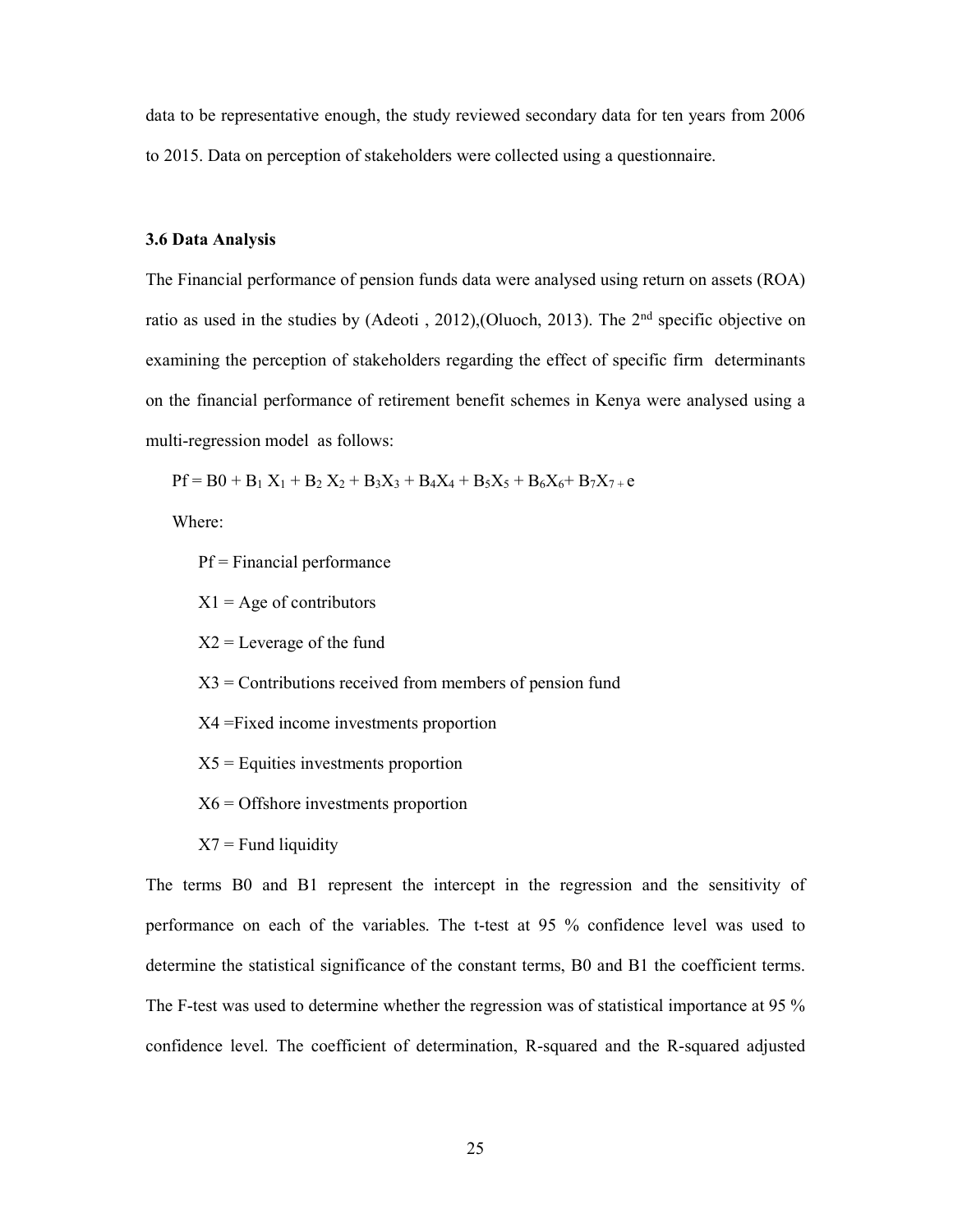were used to determine how much variation in the dependent variables is explained by variation in the independent variables.

### 3.7 Operationalization of Variables

The dependent and independent variables of the multi-regression model employed in the research were operationalized in Table 3.1.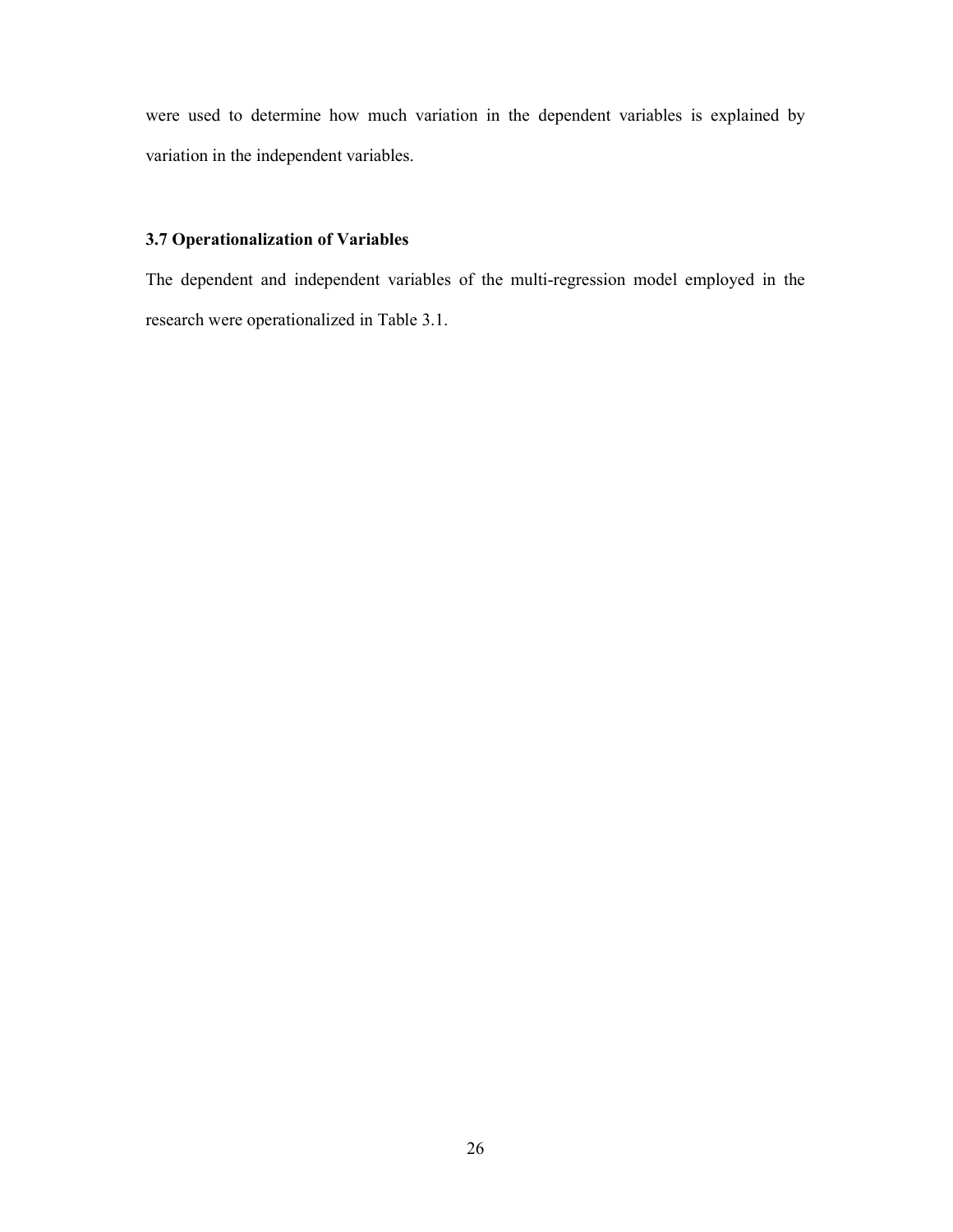| $\ensuremath{\mathrm{S/N}}$ | <b>VARIABLES</b>                                             | <b>OPERATIONALISATION</b>                                     | <b>REFERENCES</b>   |  |
|-----------------------------|--------------------------------------------------------------|---------------------------------------------------------------|---------------------|--|
|                             | <b>Dependent Variable:</b>                                   |                                                               |                     |  |
| 1.                          | Financial performance of                                     | Returns on asset (ROA) ratio                                  | Adeoti, (2012),     |  |
|                             | pension funds (dependent                                     |                                                               |                     |  |
|                             | variable)                                                    |                                                               | Oluoch, (2013)      |  |
|                             | <b>Independent Variables:</b>                                |                                                               |                     |  |
| 2.                          | Age of contributors                                          | Average age of members in years<br>100 years                  | Oluoch, (2013)      |  |
|                             |                                                              |                                                               | Fries, (2012)       |  |
| 3.                          | Leverage of the fund                                         | Total fund liabilities<br>Total fund assets                   | Oluoch (2013)       |  |
| 4.                          | Contributions<br>received<br>from members of pension<br>fund | Contributions received<br>Value of fund assets                | Oluoch, (2013)      |  |
| 5.                          | Fixed income<br>investments proportion                       | Investment in fixed income assets<br>Total investments value  | Njeru et. al (2015) |  |
| 6.                          | Equities investments<br>proportion                           | Investment in equities<br>Total investments value             | Njeru et. al (2015) |  |
| 7.                          | Offshore<br>investments<br>proportion                        | Investment on off shore securities<br>Total investments value | Njeru et. al (2015) |  |
| 8.                          | Fund liquidity                                               | Cash and cash equivalents<br>Total assets value               | Njeru et. al (2015) |  |

Source (Author, 2017)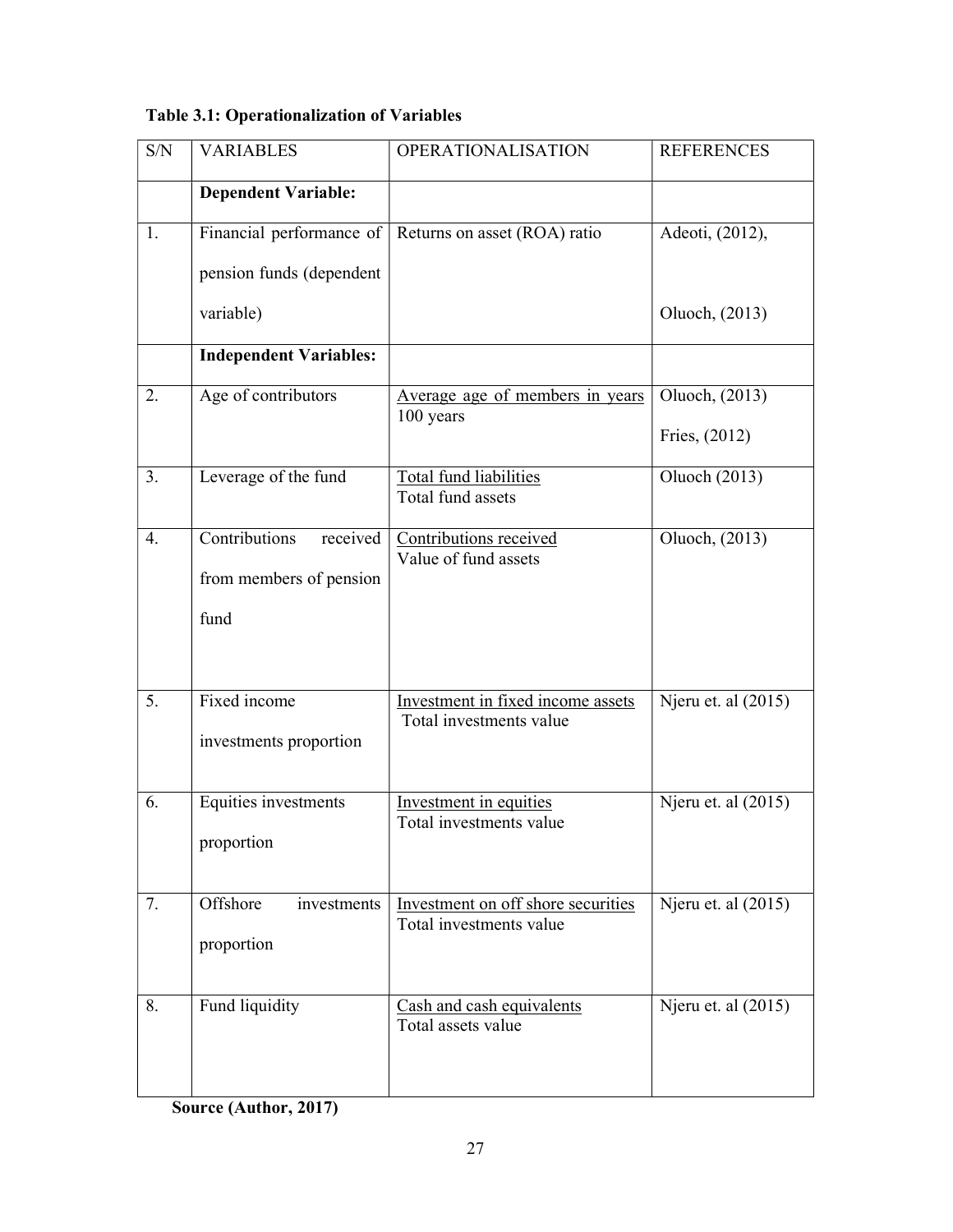#### CHAPTER FOUR: DATA ANALYSIS RESULTS AND DISCUSSION

#### 4.1 Introduction

In this chapter, the data analysis findings are presented. The data of the sampled schemes was collected and analysed in response to the objective of the study. The objective of the study was to establish the effect of determinants on the financial performance of retirement benefit schemes in Kenya. The findings presented in this chapter demonstrate the relationship between determinants and financial performance of retirement benefit schemes and illustrates further the extent to which each determinants contributes to the overall financial performance of the fund.

#### 4.2 Response Rate

The research was conducted on a sample of 48 respondents. The statistics analysis was used to show the relationships between variables. All the 48 questionnaires were duly filled and this represents a response rate of 100%. This response rate is considered satisfactory to make conclusions for the study. According to Mugenda & Mugenda (2003), a 50% response rate is adequate, 60% good and above 70% rated very well. This also collaborates Bailey (2000) assertion that a response rate of 50% is adequate, while a response rate greater than 70% is very good. Based on this assertion, the response rate of 100% is very good.

#### 4.3 Tests of Normality Results

The normality test hypothesis for K-S test is H1: data was not normally distributed. The results as per Table 4.3 indicated that the dependent variable (ROA) was normally distributed with p-value being 0.34 which was higher than 0.05 at 95% level of significance. The independent variables however were not normally distributed with p-values being less than 0.05 which implied that the secondary data was generally suitable for non-parametric test analysis (Ambrosio and Kinniry, 2009). However, since the sample size was 48 parametric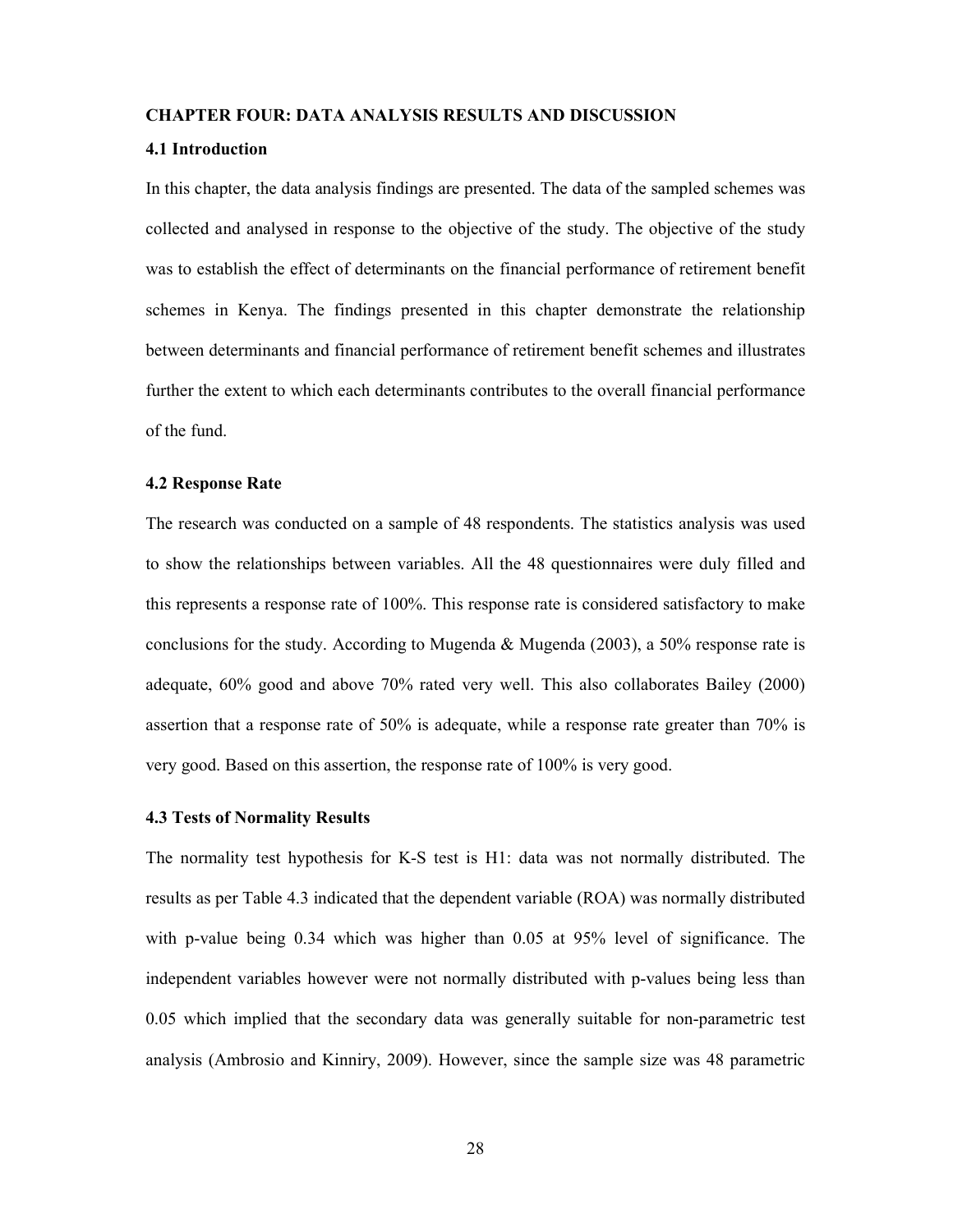tests can still be carried out on the data due to the large sample size of over 30 (Gujarati and Porter, 1999).

|                  | N  | Normal<br>Parameters <sup>a,b</sup> |               | Most<br>Differences |        | Extreme | Kolmog<br>orov- | Asymp<br>Sig. |
|------------------|----|-------------------------------------|---------------|---------------------|--------|---------|-----------------|---------------|
|                  |    | Mean                                | Std.          | Absolu              | Positi | Negati  | Smirnov         | $(2 -$        |
|                  |    |                                     | Deviati       | te                  | ve     | ve      | Ζ               | tailed)       |
|                  |    |                                     | <sub>on</sub> |                     |        |         |                 |               |
| <b>ROA</b>       | 48 | 4.706                               | 2.7269        | .136                | .136   | $-.109$ | .940            | .340          |
|                  | 48 | 4.458                               | .84949        | .342                | .262   | $-.342$ | 2.372           | .000          |
| Contributors age |    |                                     |               |                     |        |         |                 |               |
|                  | 48 | 4.395                               | 1.0667        | .381                | .286   | $-.381$ | 2.640           | .000          |
| Fund leverage    |    |                                     |               |                     |        |         |                 |               |
|                  | 48 | 4.375                               | .89025        | .321                | .241   | $-.321$ | 2.225           | .000          |
| Contributions    |    |                                     |               |                     |        |         |                 |               |
|                  | 48 | 3.895                               | .99444        | .333                | .208   | $-.333$ | 2.310           | .000          |
| Fixed<br>income  |    |                                     |               |                     |        |         |                 |               |
| investments      |    |                                     |               |                     |        |         |                 |               |
| Equity           | 48 | 3.958                               | .96664        | .330                | .212   | $-.330$ | 2.284           | .000          |
| investments      |    |                                     |               |                     |        |         |                 |               |
|                  | 48 | 4.395                               | 1.0667        | .381                | .286   | $-.381$ | 2.640           | .000          |
| Off<br>shore     |    |                                     |               |                     |        |         |                 |               |
| investments      |    |                                     |               |                     |        |         |                 |               |
|                  | 48 | 4.375                               | .89025        | .321                | .241   | $-.321$ | 2.225           | .000          |
| Fund liquidity   |    |                                     |               |                     |        |         |                 |               |

Table 4.3 Secondary Data Normality Test Results

The normality test hypothesis for K-S test is H1: data was not normally distributed. The results as per Table 4.3 indicated that the independent variables data was normally distributed with p-values being more than 0.05. This implied that the secondary data was generally suitable for parametric test analysis (Ambrosio and Kinniry, 2009).

#### 4.4 Serial Correlation Test of the Secondary Data

The Breusch-Godfrey serial correlation test results hypothesis is H1: serial correlation is present in the data. Since the results of Table 4.4 indicated that p-values were less than 0.05 at 95% level of significance, the null hypothesis of lack of serial correlation was rejected.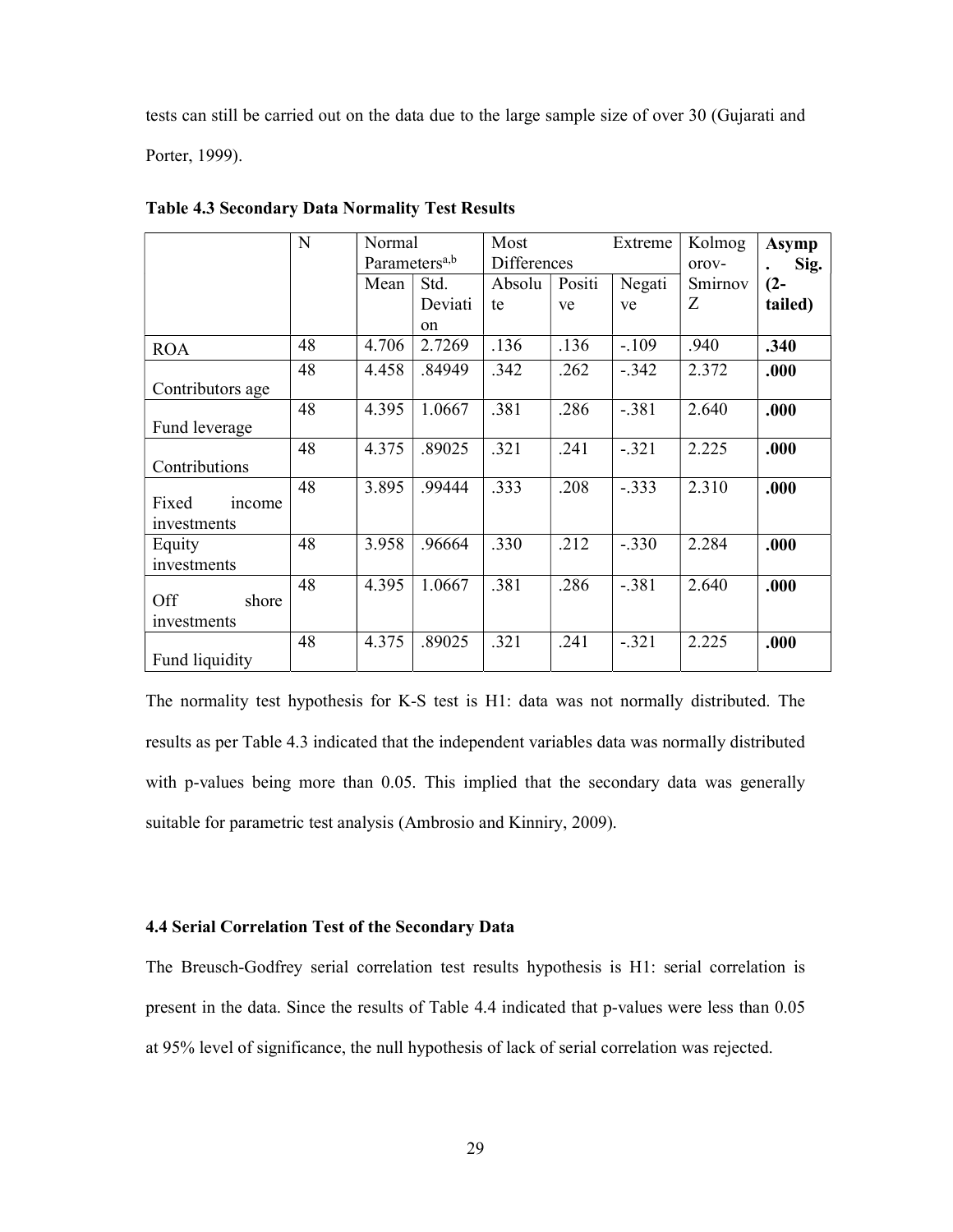#### Table 4.4: Serial Correlation Test Results of the Secondary Data

| Breusch-Godfrey Serial Correlation LM Test: |          |                     |        |
|---------------------------------------------|----------|---------------------|--------|
| F-statistic                                 | 66.95428 | Prob. $F(1,39)$     | 0.0000 |
| $Obs*R$ -squared                            | 30.33200 | Prob. Chi-Square(1) | 0.0000 |

#### 4.5 Heteroskedasticity Test

The Breusch-Pagan-Godfrey heteroskedasticity test was carried out whose hypothesis is  $H_1$ : Data is heteroscedastic. The results indicated that the data was homoscedastic with p-values of less than 0.05 (at 95% level of significance) as per Table 4.5.

#### Table 4.5: Heteroskedasticity Test Results

| Heteroskedasticity Test: Breusch-Pagan-Godfrey |           |                     |        |
|------------------------------------------------|-----------|---------------------|--------|
| F-statistic                                    | 0.965918  | Prob. $F(7,40)$     | 0.4689 |
| $Obs*R$ -squared                               | 6.940515  | Prob. Chi-Square(7) | 0.4351 |
| Scaled explained SS                            | 15.130757 | Prob. Chi-Square(7) | 0.6440 |

#### 4.6. Coefficient of Determination (R-Square) Results

The coefficient of determination R-Square test results indicated 11.1% as per Table 4.6 which implied that the model was not a good fit. The adjusted R-Square of 0.5% indicated that 99.5% of the dependent variable (ROA) could not be explained by the independent variables as per Table 4.6.

| <b>Table 4.6: Coefficient of Determination R-Square Results</b> |  |
|-----------------------------------------------------------------|--|
|-----------------------------------------------------------------|--|

| Model Summary                                                                            |                   |                 |      |                                                |  |  |  |
|------------------------------------------------------------------------------------------|-------------------|-----------------|------|------------------------------------------------|--|--|--|
| Model                                                                                    |                   | <b>R</b> Square |      | Adjusted R Square   Std. Error of the Estimate |  |  |  |
|                                                                                          | .333 <sup>a</sup> | .111            | .005 | 2.71972                                        |  |  |  |
| a. Predictors: (Constant), fund liquidity, contributors age, offshore investments, fixed |                   |                 |      |                                                |  |  |  |
| income investments, equity investments                                                   |                   |                 |      |                                                |  |  |  |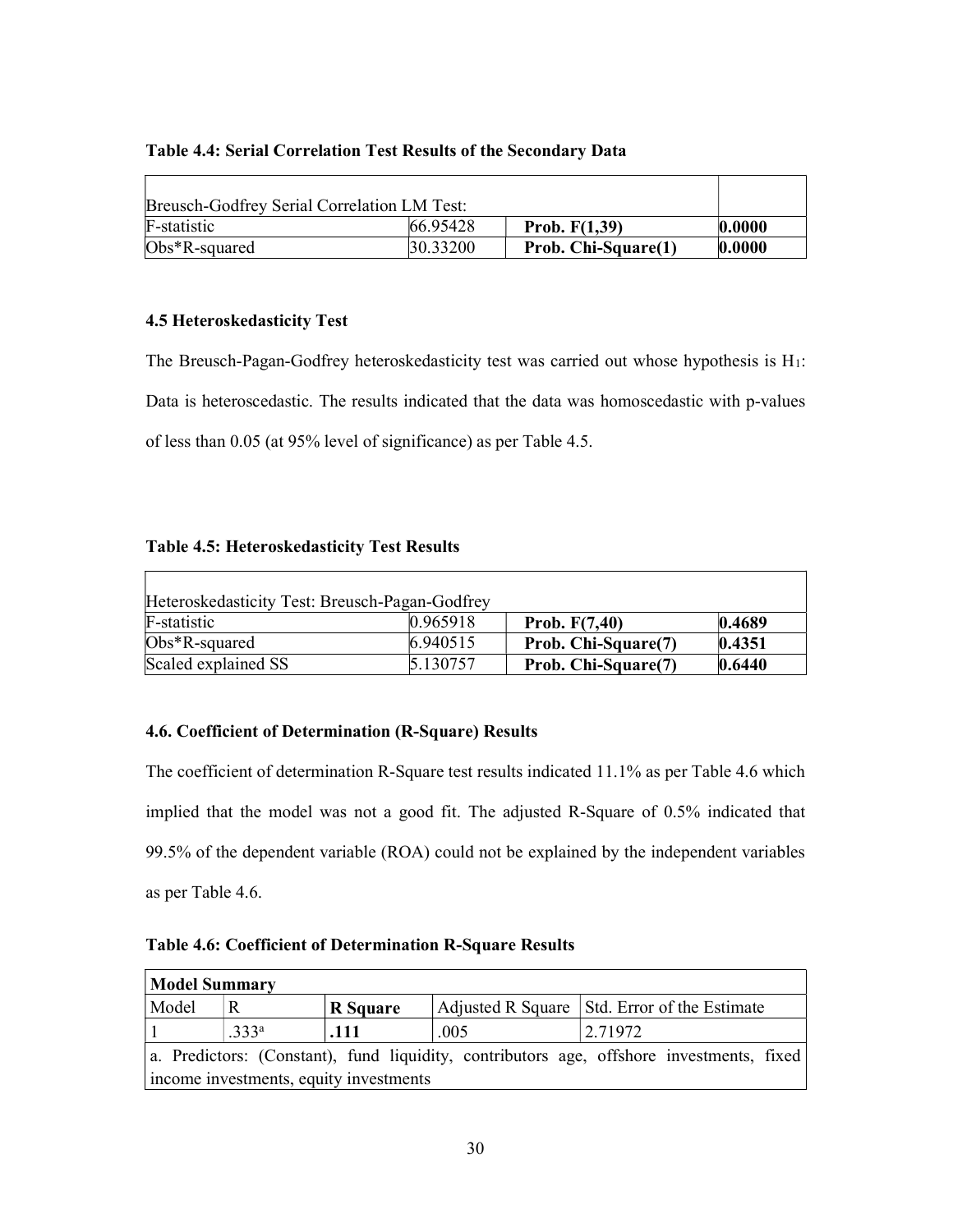#### 4.7 Regression Analysis Results

The results of the multi-regression analysis indicated that none of the independent variables significantly influenced the dependent variable (ROA) with p-values being more than 0.05 at 95% level of significance.

| Coefficients <sup>a</sup> |                                |                |            |              |         |      |  |  |
|---------------------------|--------------------------------|----------------|------------|--------------|---------|------|--|--|
| Model                     |                                | Unstandardized |            | Standardized | t       | Sig. |  |  |
|                           |                                | Coefficients   |            | Coefficients |         |      |  |  |
|                           |                                | B              | Std. Error | <b>B</b> eta |         |      |  |  |
| $\mathbf{1}$              | (Constant)                     | $-1.460$       | 5.051      |              | $-.289$ | .774 |  |  |
|                           | Contributors age               | .697           | .492       | .217         | 1.416   | .164 |  |  |
|                           | Fixed<br>income<br>investments | .503           | .445       | .183         | 1.129   | .265 |  |  |
|                           | Equity investments             | .341           | .477       | .121         | .713    | .480 |  |  |
|                           | Offshore investments           | .274           | .391       | .107         | .700    | .488 |  |  |
|                           | Fund liquidity                 | $-.332$        | .466       | $-.108$      | $-.712$ | .480 |  |  |

Table 4.7: Regression Analysis Results

a. Dependent Variable: ROA, Excluded variables: Fund leverage and Contributions with collinearity statistics indicating tolerance of 0.000

#### 4.8 Primary Data Analysis Results

The final objective of the study sought to investigate the perception of stakeholders regarding determinants on the financial performance of retirement benefit schemes in Kenya. Primary data in form of questionnaire was used to address this objective.

#### 4.8.1 Descriptive Analysis Results on Determinants of Financial performance.

The results of descriptive analysis on the influence of independent variables on ROA the dependent variable showed that all the determinants were significantly influencing performance of retirement benefit schemes as since all the mean values of the questionnaire responses were above 3 in a 5 point likert scale as indicated in Table 4.8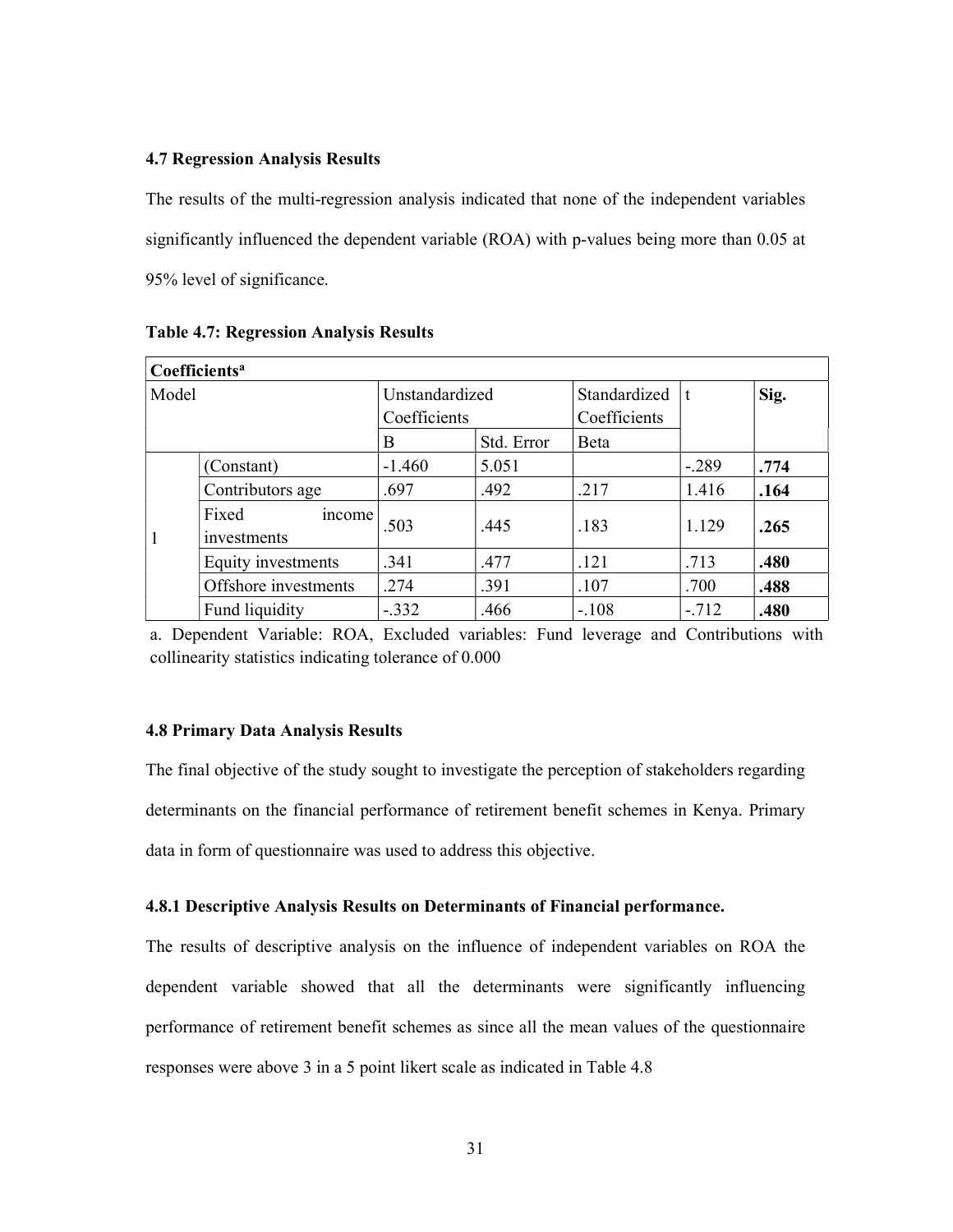|                 |  |  | Table 4.8: Results of Descriptive Analysis on Determinants of ROA of Retirement |  |  |
|-----------------|--|--|---------------------------------------------------------------------------------|--|--|
| benefit schemes |  |  |                                                                                 |  |  |

| Determinants of ROA in KenyanMean   |      | <b>Standard deviation</b> |
|-------------------------------------|------|---------------------------|
| <b>Retirement benefit schemes</b>   |      |                           |
| Age of contributors                 | 4.45 | 0.84                      |
| Leverage of the fund                | 4.39 | 1.06                      |
| Contributions received              | 4.37 | 0.89                      |
| Fixed income investments proportion | 3.89 | 0.99                      |
| Equities investments proportion     | 3.95 | 0.96                      |
| Offshore investments proportion     | 4.39 | 1.06                      |
| Fund liquidity                      | 4.37 | 0.89                      |

### 4.9 Triangulation of Primary and Secondary Data Results

Based on the findings in Table 4.9, it was evident that there existed inconsistency with regard to primary data results and secondary data results where primary data results showed a strong significant influence between the independent and dependent variables while the secondary data results showed insignificant influence.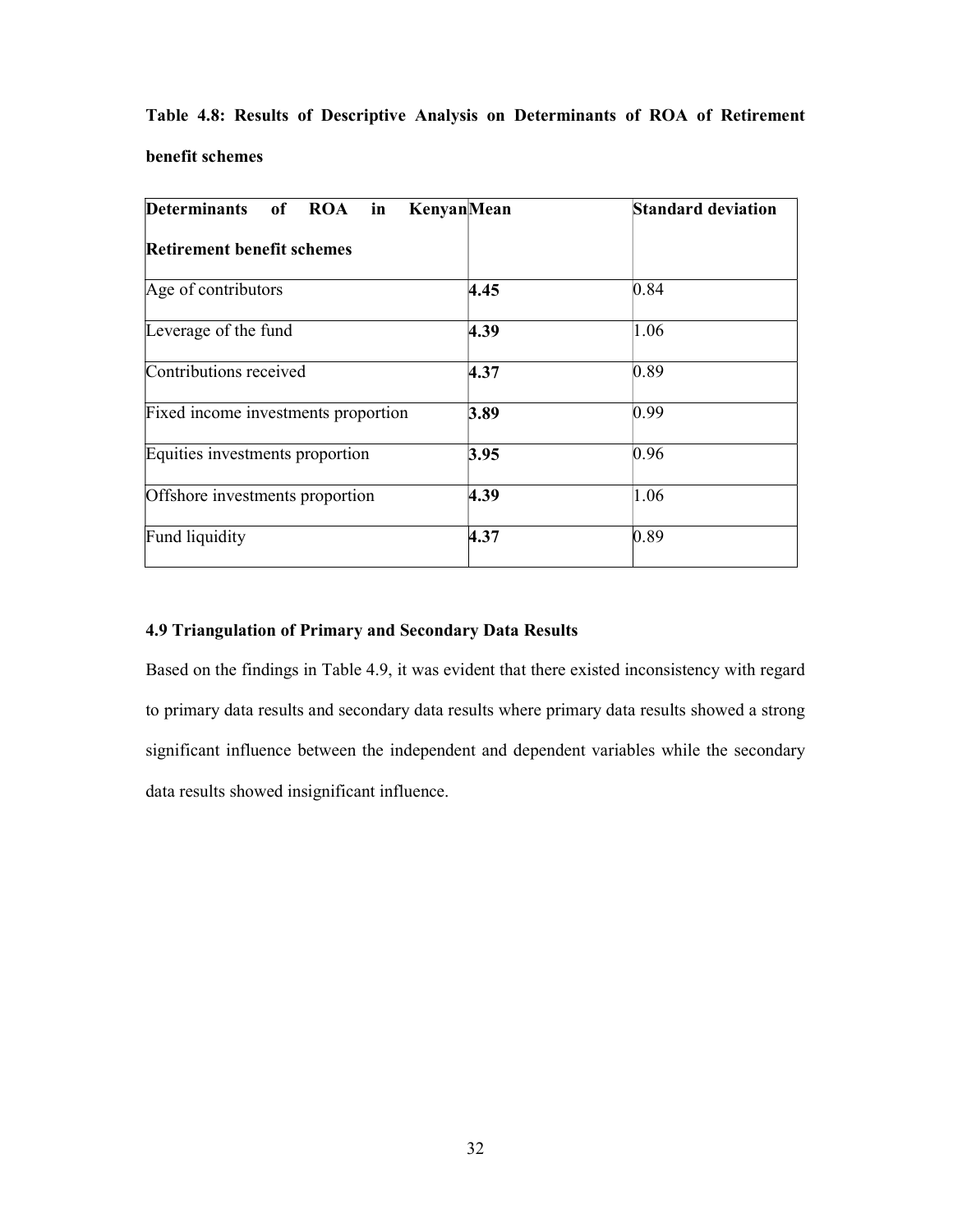# Table 4.9 Significance of Determinants of ROA Triangulation between Primary and Secondary Data

| <b>Determinants of ROA in Primary</b> |                              | <b>DataSecondary</b> | <b>Data</b> Level<br>Consistency<br><b>of</b> |
|---------------------------------------|------------------------------|----------------------|-----------------------------------------------|
| <b>Retirement</b> Results<br>Kenyan   |                              | <b>Results</b>       | <b>Between</b><br>Primary<br>and              |
| benefit schemes                       | (Perceptions)                | (Financial data)     | <b>Secondary Data Results</b>                 |
| Age of contributors                   | Very significant             | Not significant      | Inconsistent                                  |
| Leverage of the fund                  | Very significant             | Not significant      | Inconsistent                                  |
| Contributions received                | Very significant             | Not significant      | Inconsistent                                  |
| Fixed                                 | income Very significant      | Not significant      | Inconsistent                                  |
| investments proportion                |                              |                      |                                               |
| Equities                              | investments Very significant | Not significant      | Inconsistent                                  |
| proportion                            |                              |                      |                                               |
| Offshore                              | investments Very significant | Not significant      | Inconsistent                                  |
| proportion                            |                              |                      |                                               |
| Fund liquidity                        | Very significant             | Not significant      | Inconsistent                                  |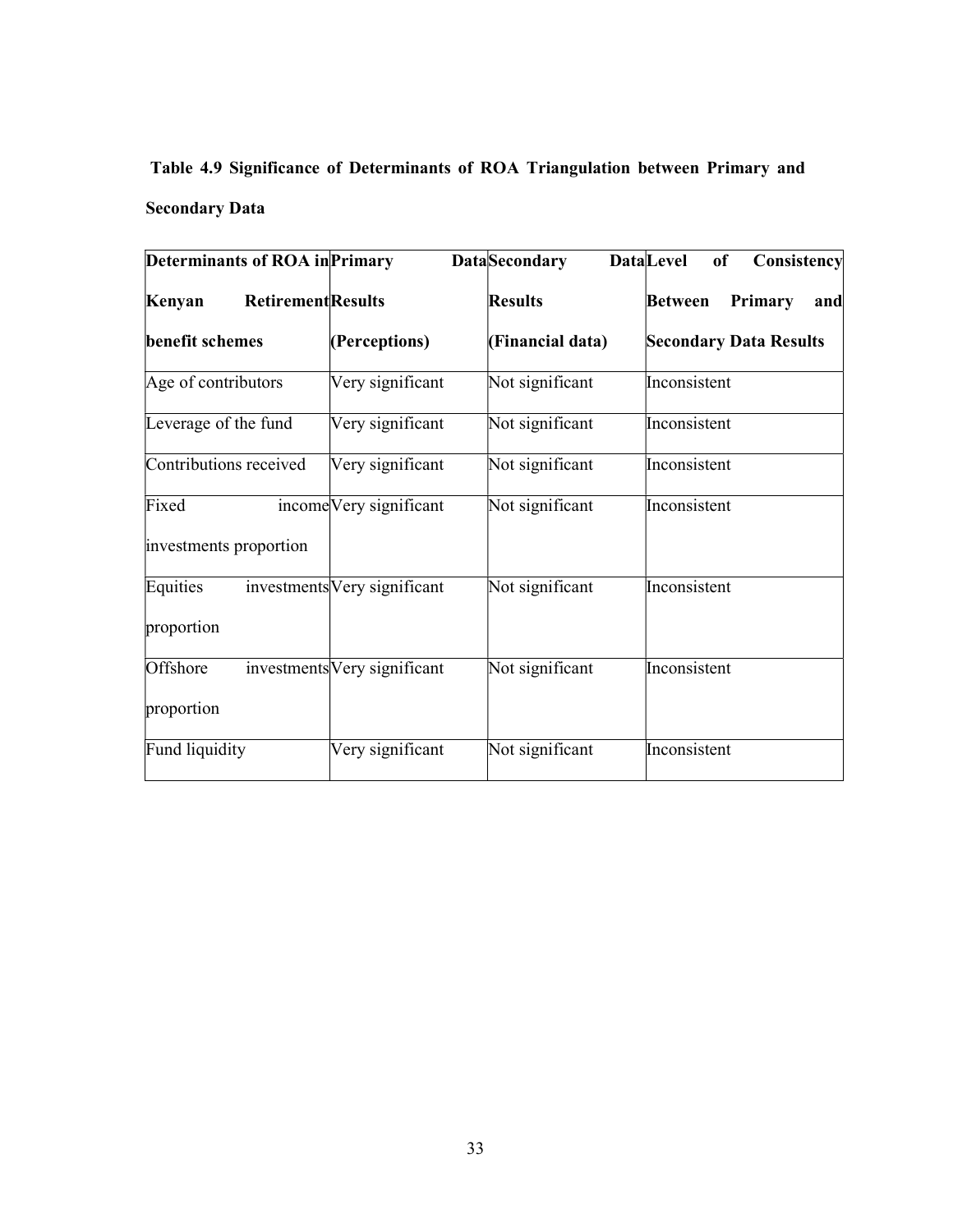#### CHAPTER FIVE: DISCUSSIONS, CONCLUSIONS AND RECOMMENDATIONS

#### 5.1 Introduction

This chapter covers discussions, conclusions and recommendations drawn from the results obtained in the previous chapter and literature review. The discussion looks at the determinants of financial performance of retirement benefit schemes in Kenya. This chapter further gives the recommendations that can be made from the findings to retirement benefit schemes, and other organizations of similar nature.

#### 5.2 Discussions

#### 5.2.1 Determinants of financial performance of pension schemes .

The findings of the regression analysis indicated that none of the independent variables significantly influenced the dependent variable (ROA) with p-values being more than 0.05 at 95% level of significance. The coefficient of contributor's age variable was not statistically significant but was positive. This indicates that the analysis did not find a significant relationship between return on assets of the pension funds and the age of contributors.The coefficient of fixed income proportion variable was not statistically significant. This indicated that return on asset was not influenced by fixed income proportion. The coefficient of equity investment was not statistically significant indicating that equity investment did not affect return on asset. The coefficient of offshore investment was not statistically significant indicating that offshore investment did not affect returns on asset. The coefficient of Fund liquidity was negative, indicating that fund liquidity did not influence return on asset.

These results agree with theoretical expectation as put forth by the Stakeholder Theory as discussed by Freeman et al. (2004). Freeman et al. (2004) suggest that the performance of a pension organization is determined by the nature and needs of stakeholders. In Kenyan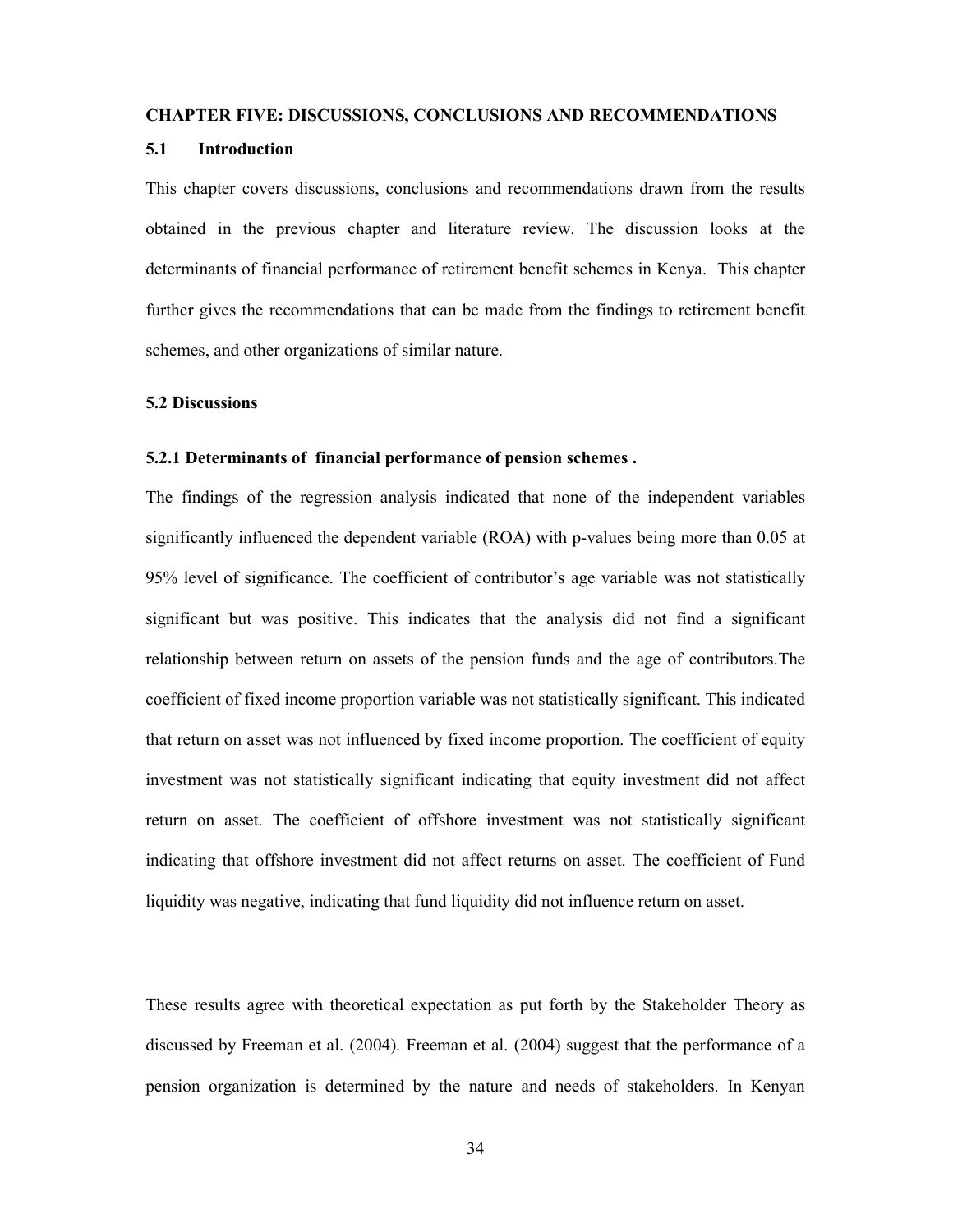retirement benefit schemes the principle stakeholders are people saving for retirement and may not be keen on profitability leading to such results as found by this research.

The findings of this study seem to disagree with those of (Lungu, 2009) who suggested that the age of the contributor of pension funds affected the fund's performance. This research found no relationship between age and return on asset of the pension funds in Kenya. The findings are also at difference with those of Bodie, Detemple, and Rindisbacher, (2009) who argued that assets of pension funds have a strong bearing on the financial performance of pension funds though in the long run.

This study does not find a relationship between fixed income and returns on asset of the pension funds indicating that fixed income did not affect financial performance of the pension funds. The findings of this study are different from those of Bodie et al (2009) who found that density of contributions is also an important factor affecting performance of pension funds in countries with large informal sectors. The study seems to differ with those of Oxera Consulting Ltd (2008) who found that contribution levels matter. An overall reduction in pension contributions would result in lower levels of retirement wealth, and incomes but for reasons that have little to do with the shift to the pensions. Lower contributions to a pension scheme was found to imply lower pension benefits.

The findings of this study seem to confirm the findings of Jackowicz and Kowalewski (2011) that attributed performance not on age of contributors, contribution, fixed income and growth of funds but on both the composition of the board and the motivation of the board members. The study by Jackowicz and Kowalewski (2011) asserted that overall policy focus should be put on the board structure of pension funds, taking into account the different interests of the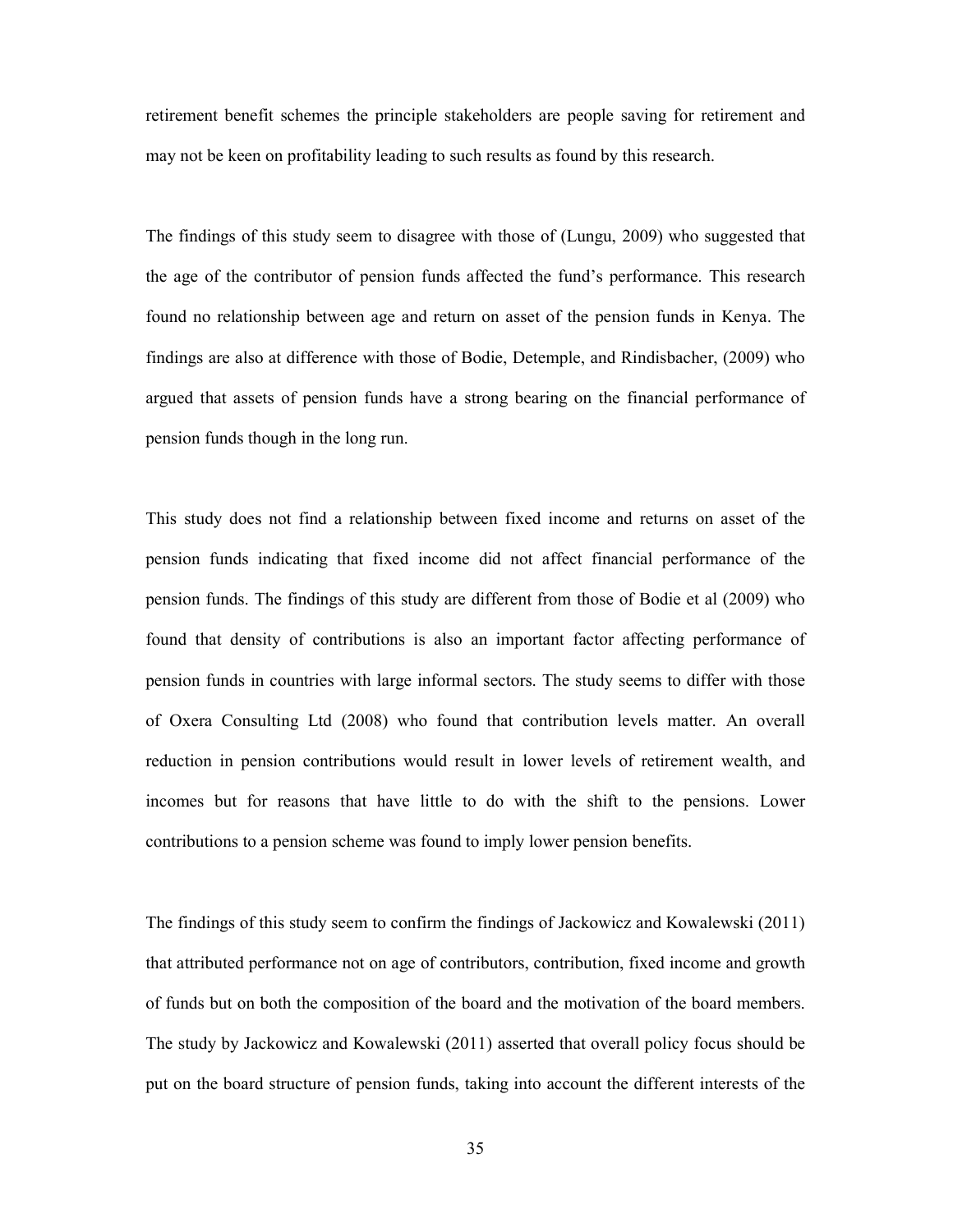beneficiaries and fund shareholders. In summary the secondary data analysis presented mixed results about the determinants of financial performance of retirement benefit schemes in Kenya.

#### 5.2.2 Perception of Stakeholders Regarding Determinants

The results of descriptive analysis on the influence of independent variables on ROA the dependent variable showed that all the determinants were significantly influencing performance of retirement benefit schemes as since all the mean values of the questionnaire responses were above 3 in a 5 point likert scale. The findings of this study that equity investment influences financial performance of retirement benefit schemes seem to confirm the findings by Antolin, Payet and Yermo (2010) found different results concerning the performance of pension funds in Japan and the USA. The main goal of that study was to assess the relative performance of different investment strategies among pension funds. This is also done for different structures of the payout phase. In particular, it looks at whether the specific glide-path of life-cycle investment strategies and the introduction of dynamic features in the design of default investment strategies affect significantly retirement income outcomes. The study combined a stochastic analysis of the performance of different investment strategies for different payout options with a historical analysis to test the findings of the stochastic simulation with actual market data from Japan and the United States. The stochastic model using simulations of returns of the different asset classes (cash, bonds and equities) generates, depending on the form of the payout phase, stochastic simulations of income at retirement. The study found that returns were a function of the strategic approaches of the pension fund managers.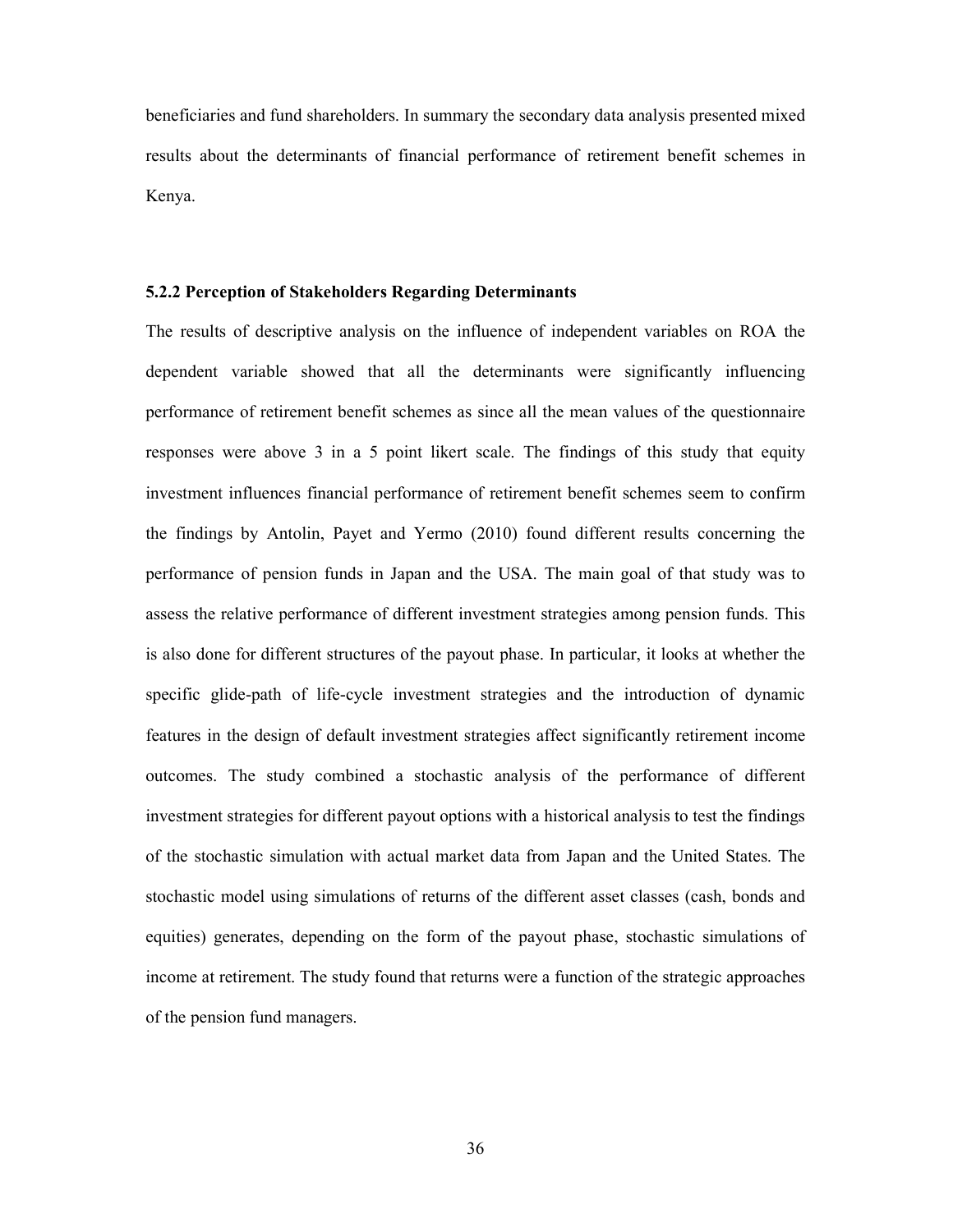The study revealed that average age of members determines financial performance of the pension scheme very significantly. Similar to the study findings, Lungu (2009) found out that one of the very important variables in explaining the financial performance of a pension funds is the age of a contributor. The findings of this study that leverage of the fund determines financial performance of the pension scheme very strongly confirms the study findings by Al-tally (2014) who observed that, in the long term, in the absence of acute economic downturns, lower leverage levels tend to lead to higher profit margins and returns on both assets and equity. He recommended that, under normal economic conditions, Saudi Arabian firms could attempt to improve their profitability by balancing their liabilities with their leverage borrowing levels.

The study findings that contributions received from members significantly determines financial performance of the pension scheme agree with the study findings carried out by Tonks (2005) who found that the value of the pension fund will increase over time due to contributions and the investment returns on the fund. These investment returns depend on the asset allocation and portfolio decisions of fund managers. In addition the study established that equities investments proportion determines financial performance of the pension scheme to a great extent. Similarly, Nguthu (2009) noted that the variation in returns over time for retirement benefit schemes is explained up to 62.4% by investment policy adopted by the trustees of the scheme. Other factors such as securities selection, timing of investments and managers selection explain the remainder.

Differences in investment policies explained 37% of the variations on the return among different schemes. Further the study established that policy explains 100% of the total fund returns level of the schemes in Kenya. This shows that on average, schemes are not adding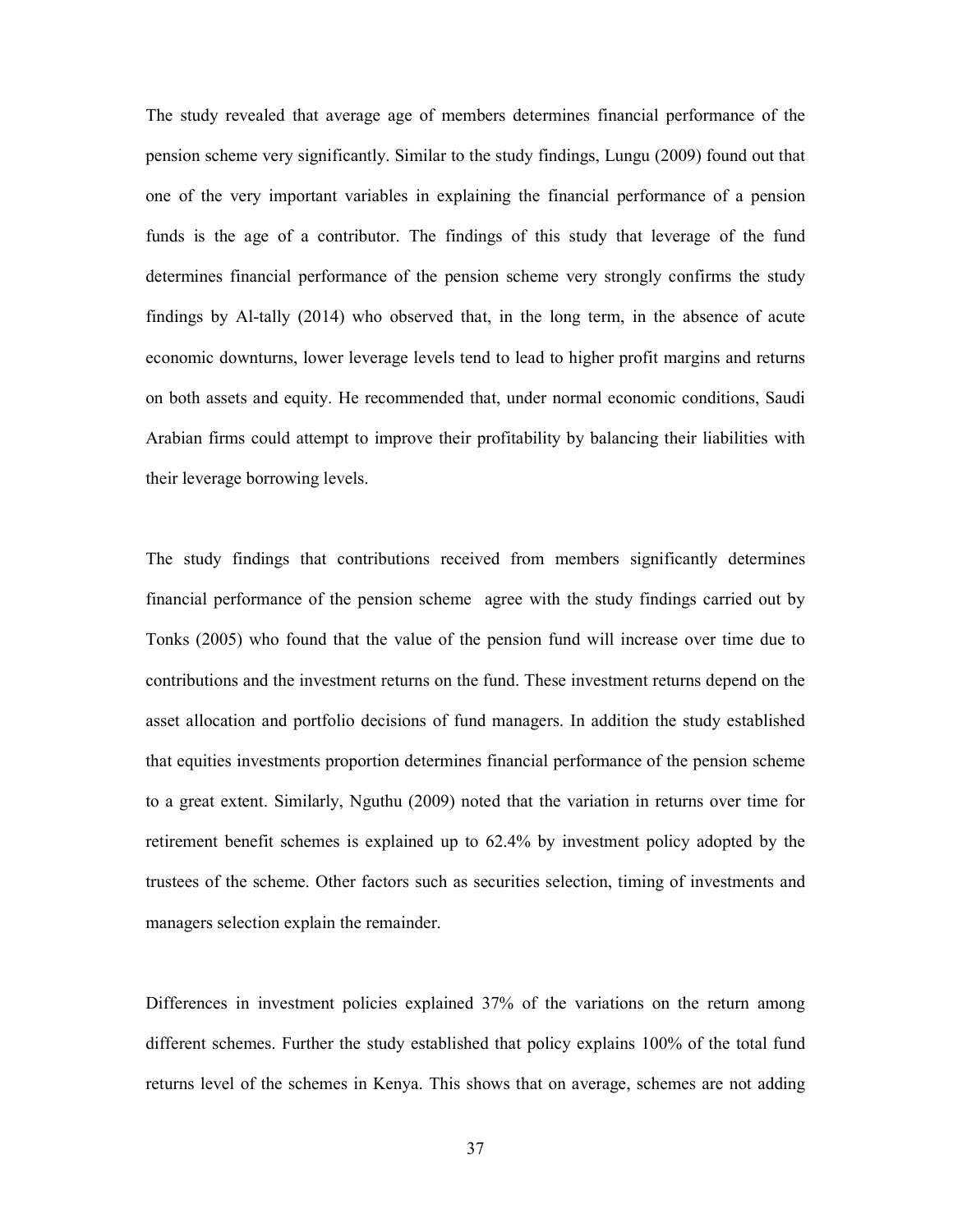value above their policy benchmark because of the combination of the active management and the associated management expenses. It is possible for an investor who has the ability to select superior managers before committing funds to earn above average returns.

Moreover, it was observed from the findings that offshore investments proportion determines financial performance of the pension scheme to an excellent extent. In agreement, Hinz, Rudolph, Antolin and Yermo, (2010) observed that there has been gradual shift in the pension plans structure, which are slowly transforming from defined benefits plans to other offshore investments proportion where assets whether private based owned or community based owned are used to secure the provision of the pensions. This shift have been moderated by the government which has focused more on investing the retirement income and minimizing more on the amount paid to the aging population. As a result, most pension firms are becoming more asset backed. This gradual transformation implies that retirement incomes relies on how the assets performs, putting the contributors in uncertainties as to what their returns shall be. The potential results of this kind of advancement is evident from the financial meltdown of 2008

The study revealed that pension fund's liquidity determines financial performance of the pension scheme to an excellent extent. Similarly, Ferreira et al. (2012) established that liquidity constraints have been a major constraints in the development of US and as a result, small and domestic stocks are majorly invested on. Better performance of funds was recorded in countries tough legal institutions as well as those whose market stocks are liquid. Pension funds in US which invested in illiquid and small stocks were the most affected by the scale negative, but the case was not similar with other non-US pension funds.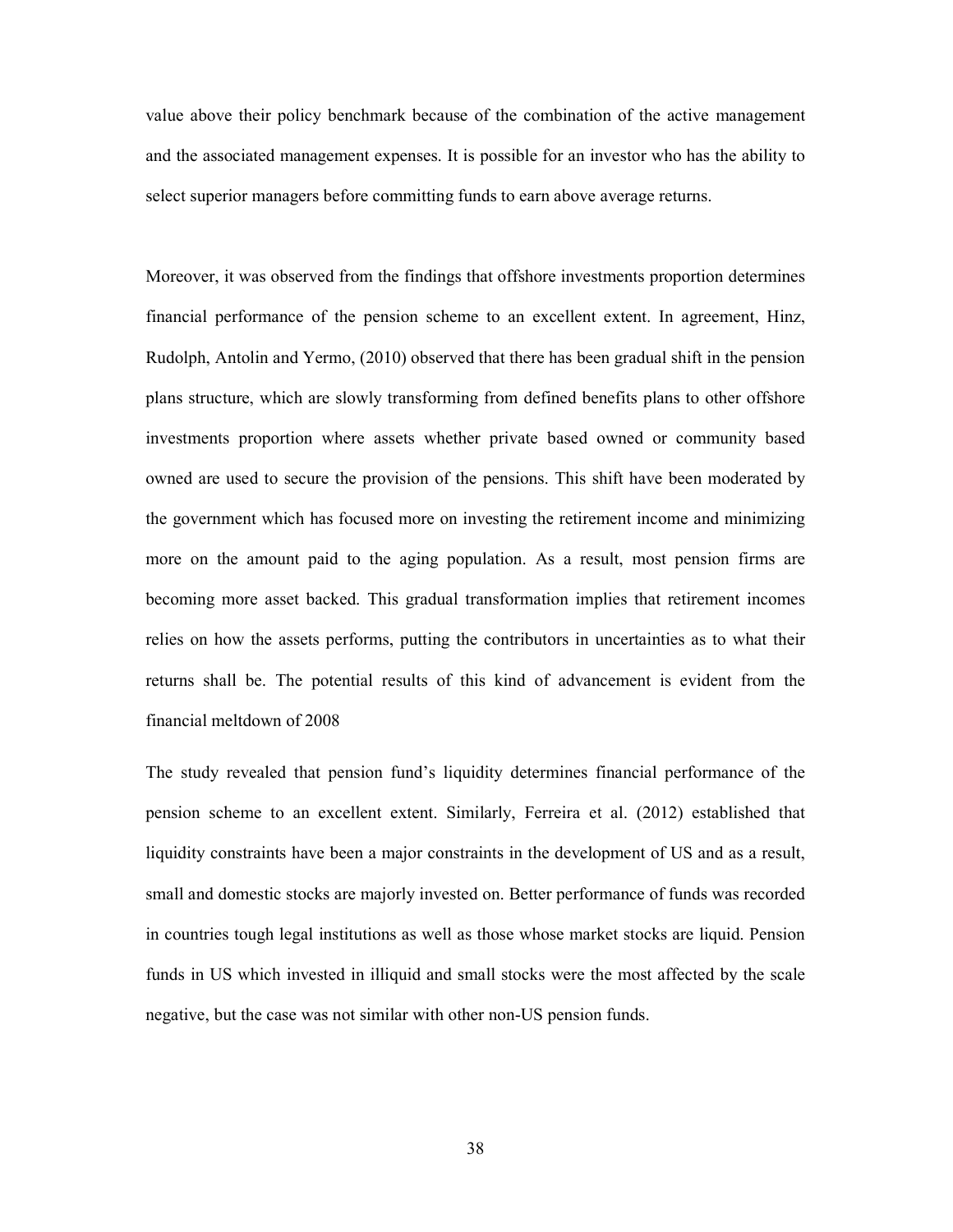#### 5.3 Conclusions

Theoretical statement indicates that the return on asset of retirement benefit schemes are dependent upon age of contributors, contributions received, leverage of the fund, fixed income investment proportion, equities investment proportion, offshore investment, Fund liquidity. The theoretical expectation is that as these variables increases, so does the return on asset. This means a positive relationship between these variables and return on asset. However, empirical studies have found variations of relationships. This research was designed to find out the unique relationship between return on asset and, age and the contributions of the members, leverage of the fund, fixed income investment, equity investment, offshore investment, fund liquidity. Data was collected for the ten years beginning 2006 and ending 2015. Correlation analysis was done to find out the comovements among the variables. Regression analysis was done by analyzing aggregate figure of the independent variables. Other than the regression model, t-tests, F-test and the coefficient of determination were used to find out the strength of the regression. Descriptive analysis was done on the primary data.

The regression results found that there was no relationship between dependent variable (RAO) and independent variables they were not significant as shown in the triangulation table. The descriptive analysis on the primary data showed a strong relationship between the dependent variable (RAO) and the independent variables they were all very significant. From the triangulation table there was inconsistency between the findings using regression analysis and descriptive analysis.

#### 5.4 Recommendations and Areas for Further Research

The mixed findings make it difficult to generate policy recommendations however areas of further research include studying the determinants of financial performance of retirement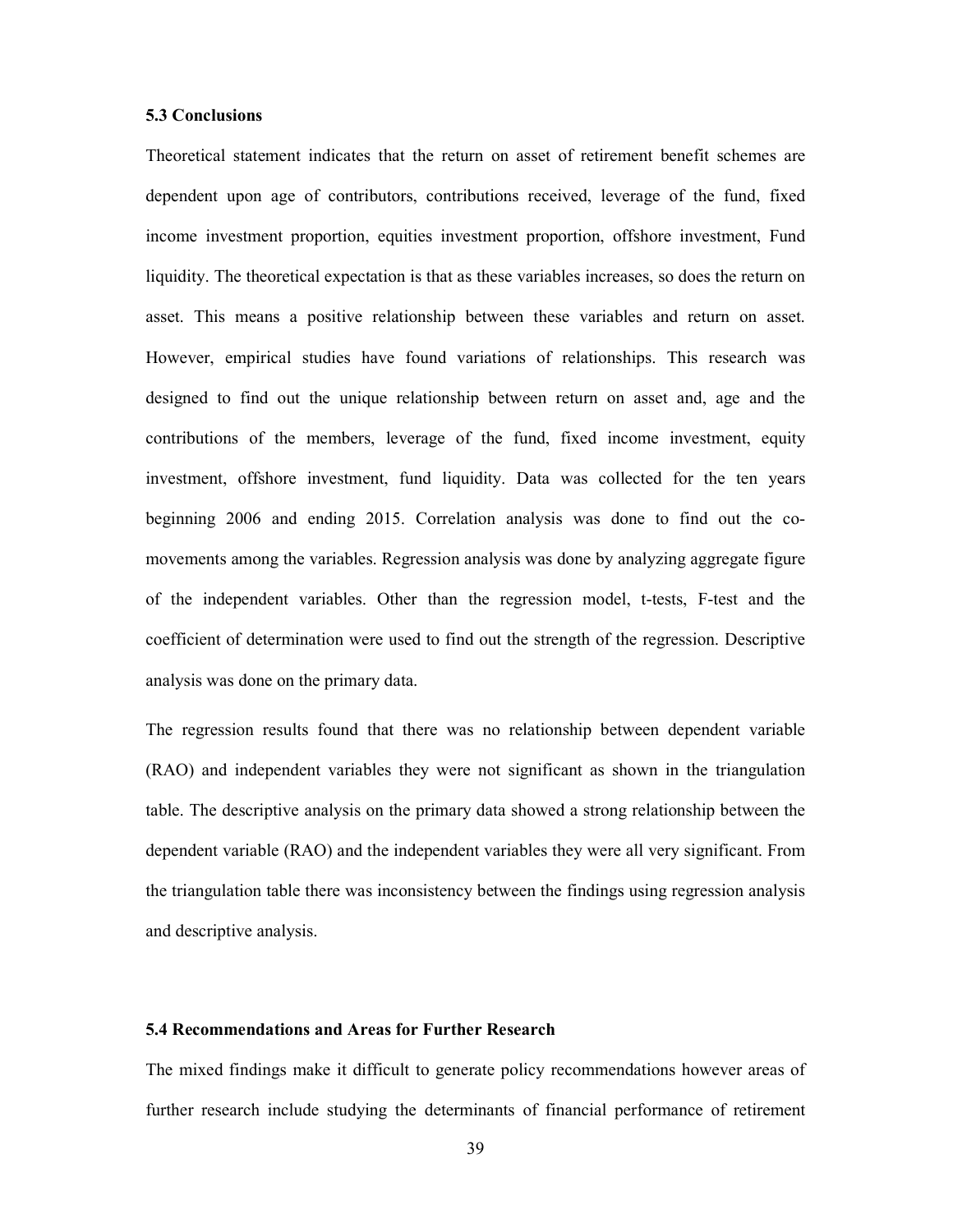funds in Kenya including factors like corporate governance practices in the schemes. The composition of trustees can also be studied in an effort to generate clear determinants.

The findings of this study can be improved if the study is expanded to cover a longer period of time. A future research can be carried out on the same topic, but using data across a longer period of time. This is with the assumption that the data for a longer time will provide results that are better than those provided by the data used in this study. The possible higher objectivity that arises based on the sample period may be settled covering a longer period.

Given that Kenya is a key player in the East African community the study can be expanded to cover other pension funds within the East African community in order to provide result that will be useful in that context. A study can be done to cover all the pension funds in East Africa. Such a study would be used as a referential point for strategic plans for management of pension funds to obtain good financial performance.

Pension funds being a source of savings for the population. These funds are to be used in income generating activities for the benefit of the pensioners and other stakeholders. A research can be done to establish how pension funds are managed in Kenya. Further studies could also be done to find out reasons for the inconsistency findings.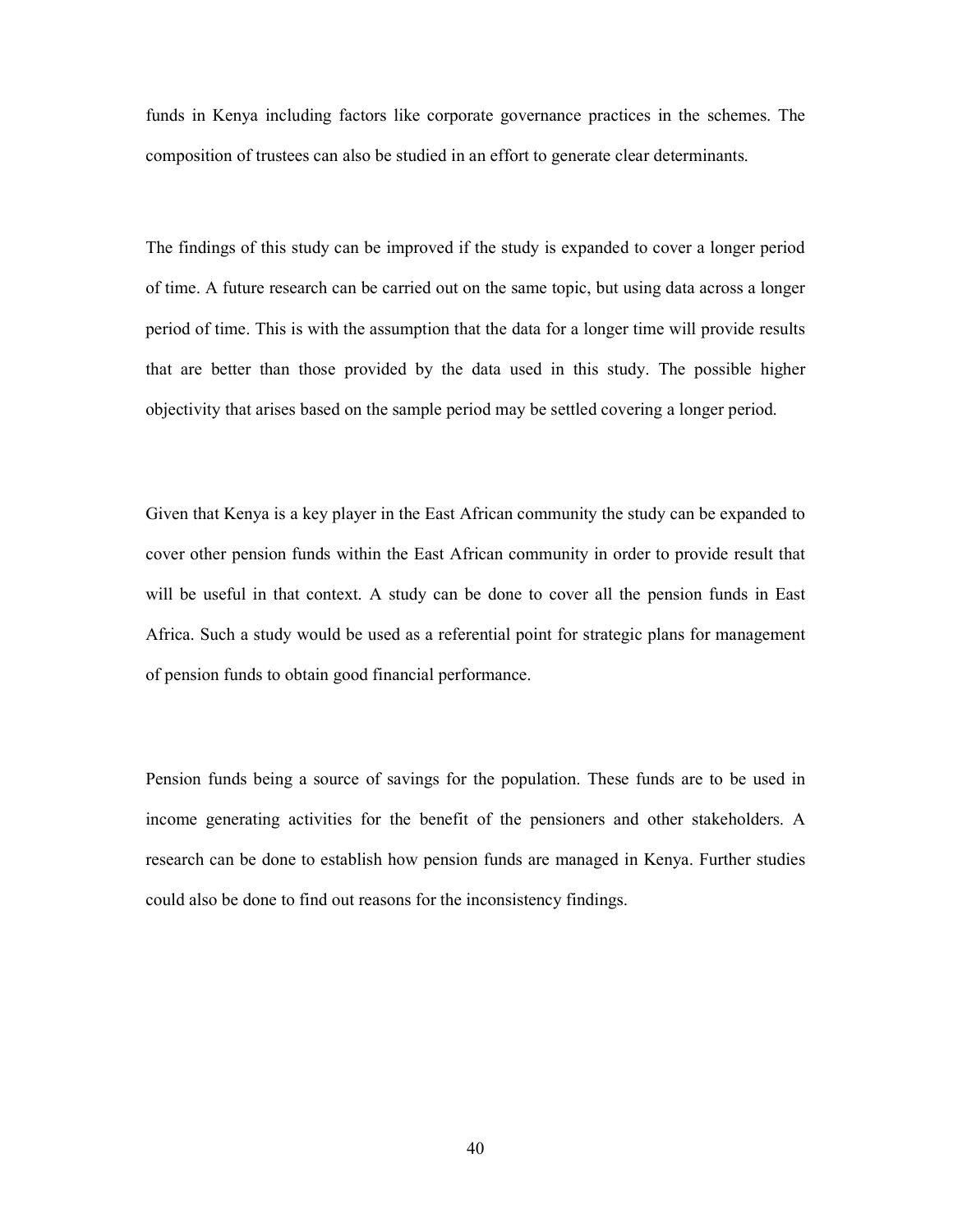#### **REFERENCES**

RBA ACT (Revised 2010 edition) retrieved from www.rba.go.ke

Adam and Tweneboah (2008) impact of macroeconomic variables on stock prices

Adeoti, J.O & Oluoch, M.A, "ration analysis (ROA) ratio.

- Al-tally, H. A. (2014). An Investigation of the Effect of Financial Leverage on Firm Profitability in Saudi Arabia's Public Listed Companies, (3): 529-609
- Ambrosio F. J and Kinniry F.M (2009), "Stock Market Volatility Measures in Perpective", Risk Journal, Vol.34, Issue 1
- Ambrosio F. J and Kinniry F.M (2009), "Stock Market Volatility Measures in Perpective", Risk Journal, Vol.34, Issue 1

Ammann and Zingg (2008) Performance and Governance of Swiss Pension Funds.

Antolin, S. "Performance of pension plan."

Baele L., Bekaert G, and Inghelbrecht K. (2010), "The determinants of stock and Bond Return Co movements", oxford journals

BaiBureh and Masimera (2014) Lack of pension scheme in Sierra Leone

- Beber, A. and Brandt W. (2008). Resolving Macroeconomic Uncertainty in Stock and Bond Markets", Oxford journals
- Brinson, GP. , Singer D.B, Gilbert L.B (1991) "Determinants of Portfolio Performance II: An update", Financial Analysts Journal
- Chirchir, D. (2013), "The relationship between share prices and interest rates: evidence from Kenya", School of business, University of Nairobi
- Davydov, D. (2014). Essays on Debt Financing, Firm Performance, and Banking in Emerging Markets, Finland
- Fama E, & R. Fench (1989) "Business conditions and expected returns on stocks and bonds" The journal of financial economics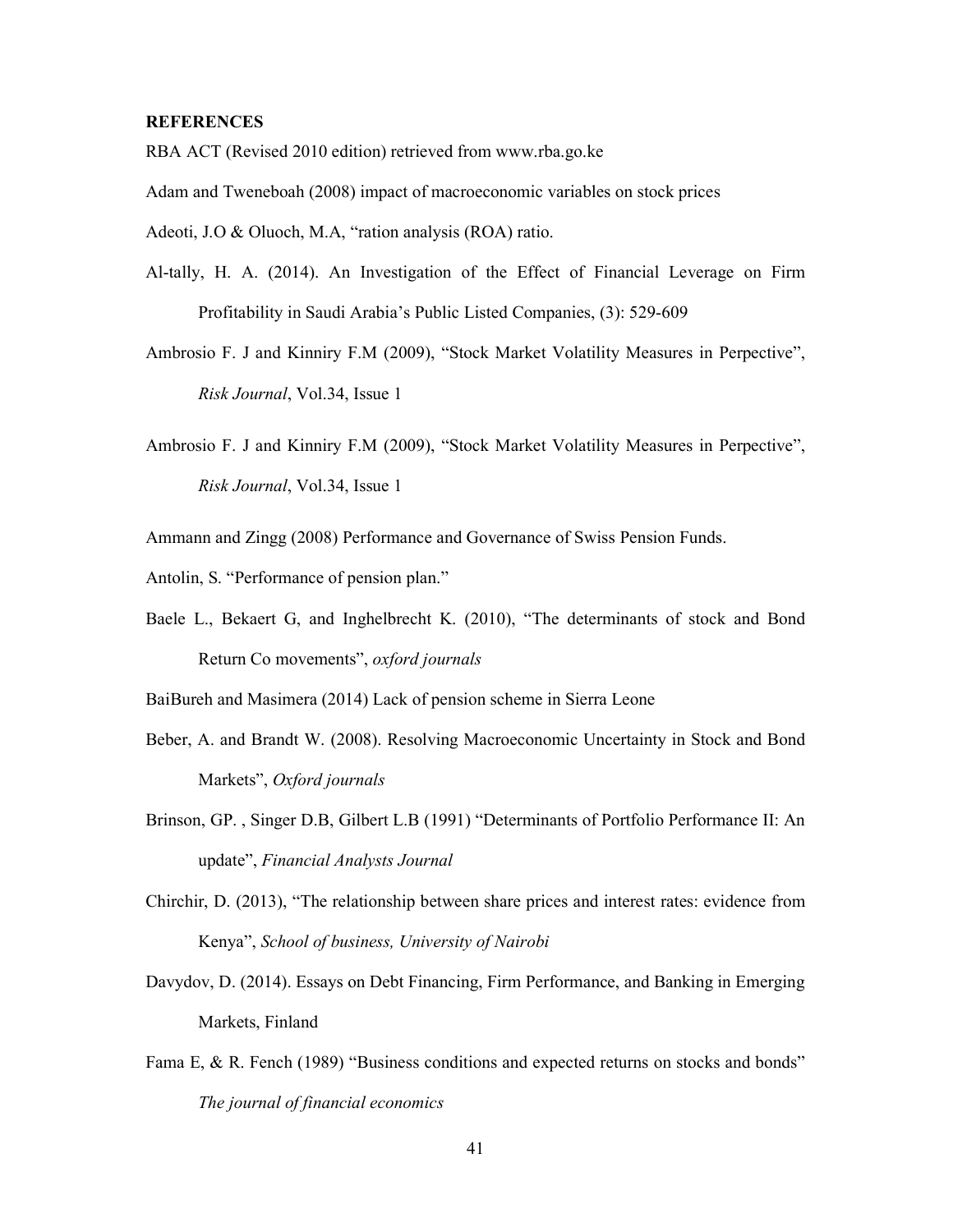Fama, E (1981), "Stock returns, real activity, inflation and money". American Economic Review

Feldstein M. (1983), "Inflation and the stock market" University of Chicago Press

- Ferreira, M.,Minuel, A. F., &Ramos,S. B. (2009). The determinants of mutual fund Performance: A cross-country study, Working Paper, Social Science Research Network
- Fries, J. F. (2012). Aging, natural death, and the compression of morbidity. Bulletin of the World Health Organization, 80(3), 245-250.
- Gazi S, & A. Mahmudul A. (2009),"Relationship between Interest Rate and Stock Price: Empirical Evidence from Developed and Developing Countries", International Journal of Business and Management, Vol 4, No. 3, 43-51
- Gliem J. A and Gliem R. R (2003), "Calculating, Interpreting and Reporting Cronbach's Alpha Reliability Coefficient for Likert Scale Types", Midwest Research to Practice Conference.

Gujarati D. N (2004), Essentials of Econometrics, 4<sup>th</sup> edition, McGraw Hill

- Humpe A. and Macmillian P. (2007), "Can macroeconomic variables explain long term stock movements?" Centre for Dynamic Macroeconomic Analysis in its Series, CDMA working paper no. 0720, School of Economics and Finance, University of St. Andrews.
- Issam and Murinde (1997) Relationship between exchange rate and stock prices.Hsing, Y. (2004),"Impacts of Fiscal Policy, Monetary Policy, and Exchange Rate Policy on Real GDP in Brazil: A VAR Model" Brazilian Electronic Journal of Economics, 6 (1).
- Kimani D.K &Mutuku C.M. (2013), "Inflation Dynamics on the overall Stock Market performance" Business Journals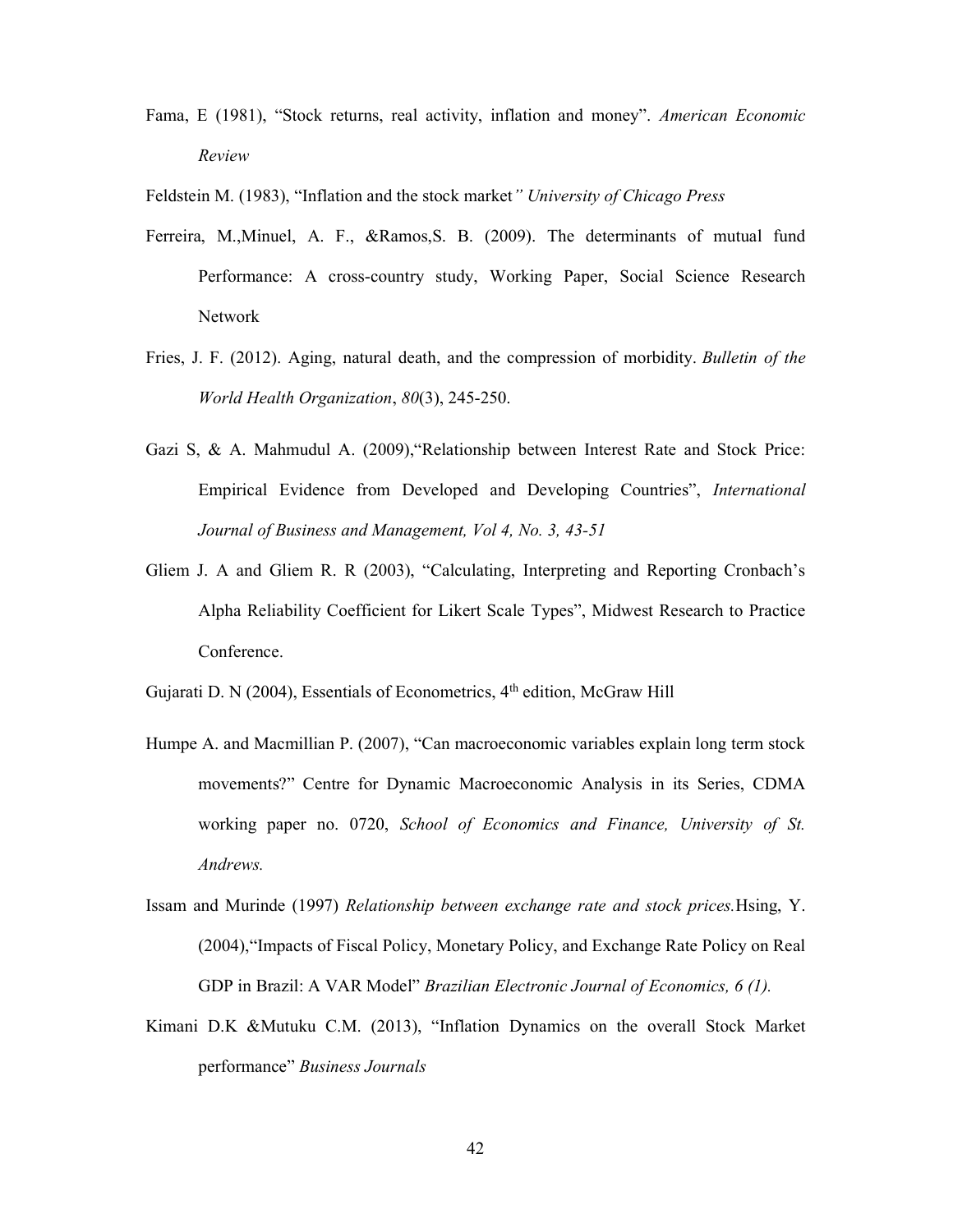Kisaka, S.E, & Mwasaru, A. (2012). "The causal relationship between stock prices and exchange rates in Kenya", Research Journal of Finance and Accounting,

Jackowicz and Kowalewski (2011), corporate governance and pension fund performance".

- Mmasi B.S (2013), "An investigation of the relationship between interest rate and inflation in Kenya", Unpublished MBA project report University of Nairobi
- Mutuku N. (2012), "RBA policy briefs 2011/2012" Research & Development Department Retirement Benefits Authority, retrieved from www.rba.go.ke
- Mwai A.M (2013), "The relationship between macroeconomic variables and share prices of companies listed at the Nairobi securities exchange", Unpublished MBA project report, University of Nairobi.
- Nai-fu, C., Roll, R., & Stephen A. R. (1986). Economic Forces and the Stock Market, the Journal of Business,

Nguthu F (2009), Effect of asset allocation on retirement benefit funds.

Njau, D.K (2013) "The effect of selected macroeconomic variables on the financial performance of private equity firms in Kenya", unpublished MBA report, University of Nairobi

Njuguna G (2010), Strategies to improve pension fund efficiency in Kenya

- Nyamute M.N (1998), "The relationship between NSE index and Major Macroeconomic Variables", unpublished MBA project report, University of Nairobi
- Ochieng, D.E, &Owiro A.E, (2012) "The relationship between macroeconomic variables and stock market performance in Kenya" DBA Africa Management Review
- Olweny, T. and Omondi K. (2011), "The effect of macroeconomic factors on stock return volatility in The Nairobi Stock Exchange, Kenya", Business Journal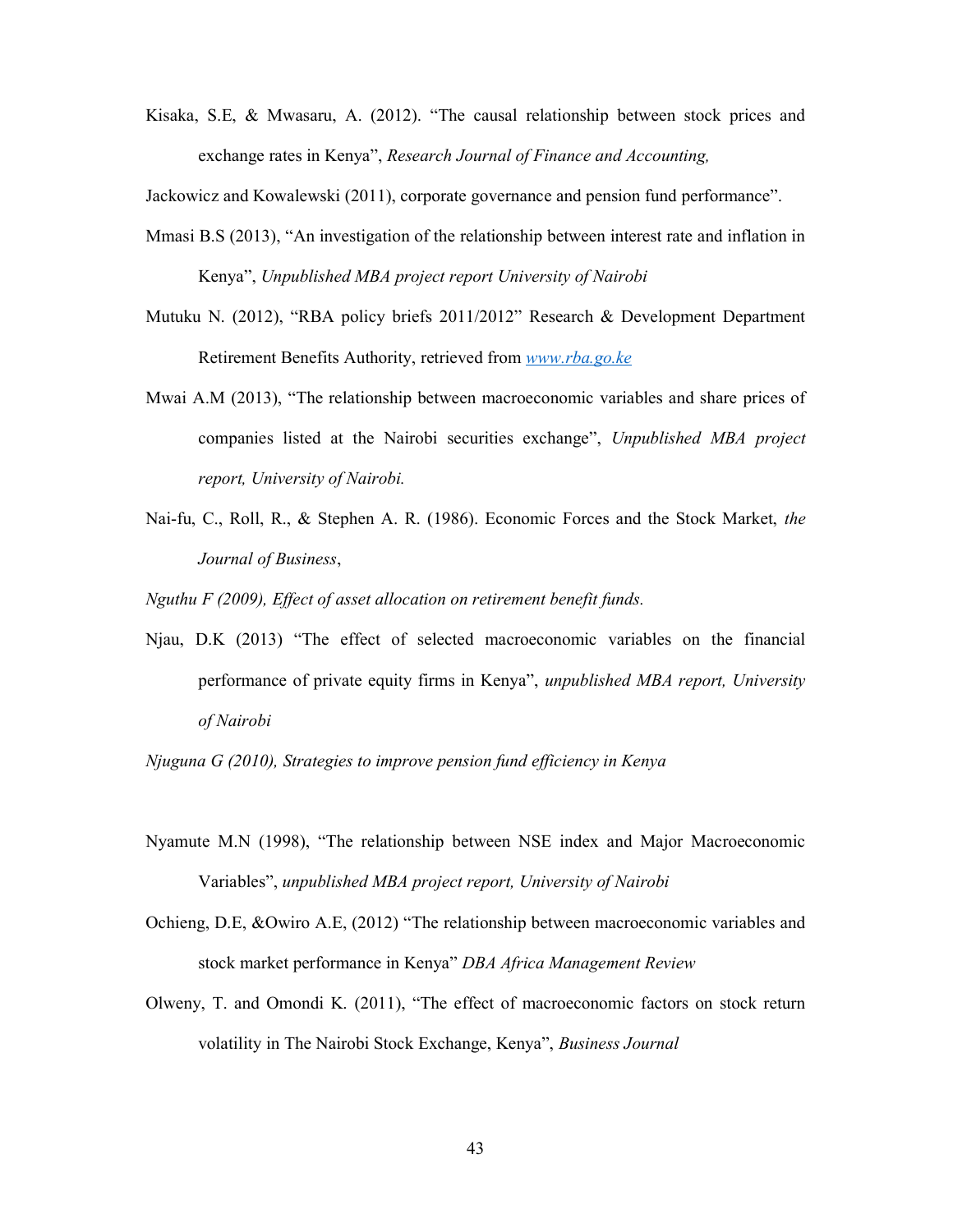- Ombaka, E.N, (2011), "The effect of inflation and money supply on the returns of firms listed at the Nairobi Securities Exchange", unpublished MBA report, University of Nairobi
- Oxera Consulting Ltd (2008), set economic standards, advising government bodies, corporates, lawyers around the world.
- Reilly K. F and Brown C. K (2011), "Investment Analysis and Portfolio Management, 10<sup>th</sup>Edition", the Dryden Press, USA.
- Robert D. G, Jr (2008), "Effect of macroeconomic variables on stock market returns for four emerging economies: Brazil, Russia, India and China" International Business Economics Research Journal

Rono, L. J, Bitok, J.K, and Asamoah, G.N (2010) "Impact of Retirement Benefits

Sifunjo J and Mwasaru N (2012 impact of foreign exchange rates and stock prices ACT (RBA) on Investment Returns to Pension Funds in Kenya" International Business& Economics Research Journal

Swiss Institute of Banking and Finance, Rosenbergstrasse.

Wamagata K. (2011) "The impact of risk management on profitability of the Kenya Power and Lighting Company Staff Retirement Benefits Scheme" Unpublished MBA Thesis, University of Nairobi. Kenya.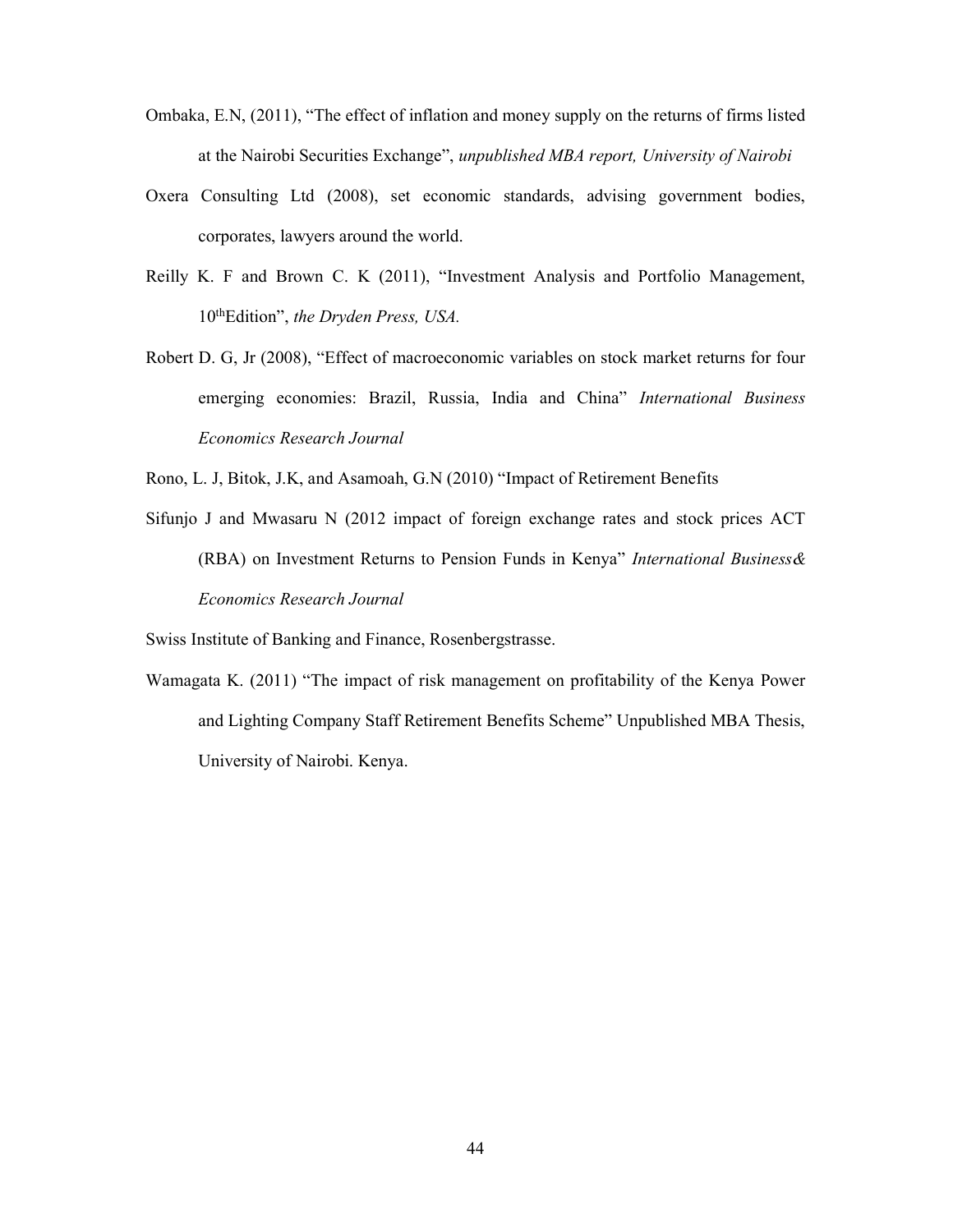### APPENDIX 1: QUESTIONNAIRE

### Section A: General information

| 3. Gender of respondent: Male () Female           |  |  |                  | $\left( \right)$ |  |  |
|---------------------------------------------------|--|--|------------------|------------------|--|--|
| 4. Education background of the respondent:        |  |  |                  |                  |  |  |
| (a) High school                                   |  |  | $\left( \right)$ |                  |  |  |
| (b) Diploma                                       |  |  | $\left( \right)$ |                  |  |  |
| (c) Certificate                                   |  |  | $\left( \right)$ |                  |  |  |
| (d) Bachelor degree                               |  |  | $\left( \right)$ |                  |  |  |
| (e) Master's degree                               |  |  | $\left( \right)$ |                  |  |  |
| 5. Professional body membership                   |  |  |                  |                  |  |  |
| 6. Years of experience in pension fund management |  |  |                  |                  |  |  |
|                                                   |  |  |                  |                  |  |  |

7. Number of professional staff employed

### Section B: Determinants of financial performance of retirement benefit schemes in Kenya

Please indicate your response to the following questions by ticking the appropriate corresponding choice.

Where  $1 =$  poor extent,  $2 =$  fair extent, 3 good extent, 4 great extent,  $5 =$ Excellent extent

| 1. To which extent does the average age of   |  |  |  |
|----------------------------------------------|--|--|--|
| members influence financial performance of   |  |  |  |
| the pension scheme?                          |  |  |  |
|                                              |  |  |  |
| 2. To which extent does Leverage of the fund |  |  |  |
| determine financial performance of the       |  |  |  |